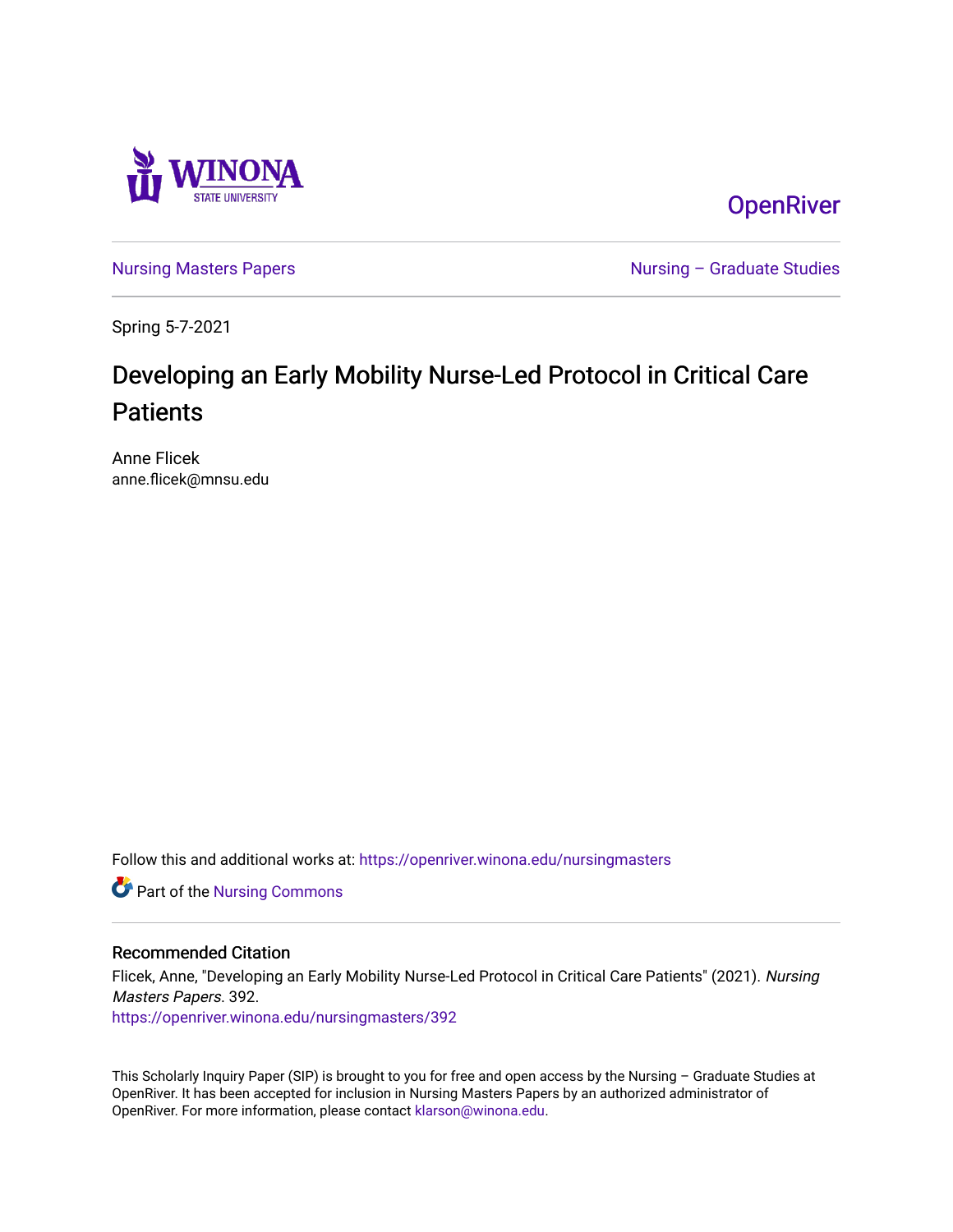Developing an Early Mobility Nurse-Led Protocol in

Critical Care Patients

Submitted to the Faculty Of the Department of Nursing College of Nursing and Health Science Of Winona State University

By Anne Flicek

In Partial Fulfillment of the Requirements for the Degree of Masters of Science

i

May 7, 2021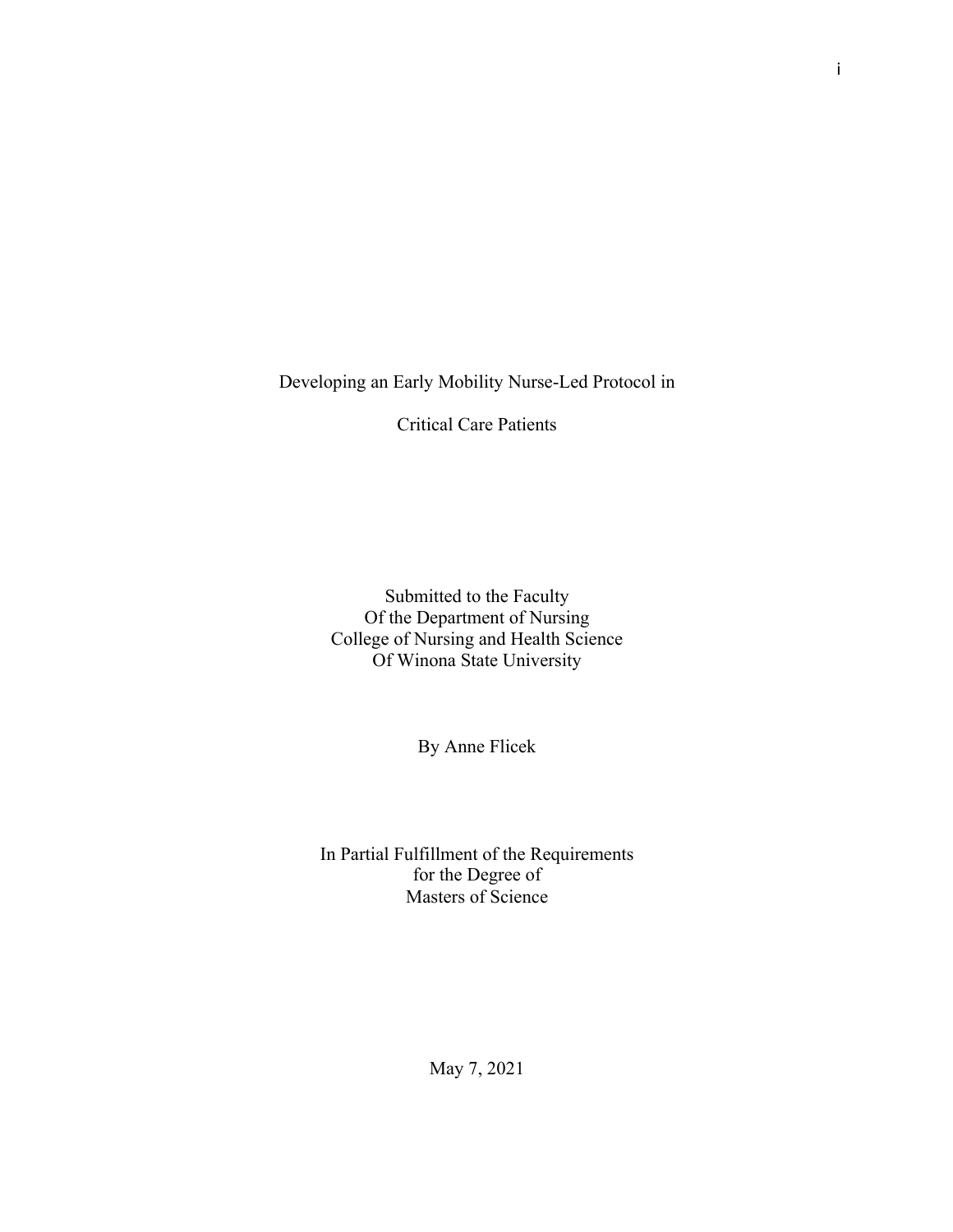

# COMPLETED SCHOLARLY INQUIRY PAPER APPROVAL FORM

| TO:   | Sonja J. Meiers, PhD, RN, APRN, CNS, PHN, AGCNS-BC<br>Professor and Director, Department of Graduate Nursing |
|-------|--------------------------------------------------------------------------------------------------------------|
| FROM: | Anne Flicek                                                                                                  |
| RE:   | FACULTY ENDORSEMENT and FINAL REVIEW COMMITTEE                                                               |
| DATE: | 5/7/2021                                                                                                     |

# SCHOLARLY INQUIRY PAPER TITLE:

Developing an Early Mobility Nurse-Led Protocol in Critical Care Patients

## **SCHOLARLY INQUIRY PAPER COMMITTEE:**

| Chairperson Signature: | Julie Ponto, PhD, aPRN, CNS                    |
|------------------------|------------------------------------------------|
|                        | Julie Ponto, PhD, APRN, CNS, AGCNS-BC, AOCNS®  |
| Member Signature:      | Dawn Bos, PhD, PMHNP, BC                       |
|                        | Dawn Bos, PhD, MS, APRN, CNP, FNP-BC, FMHNP-BC |

**Date of Final Approval by Committee:** 5-7-21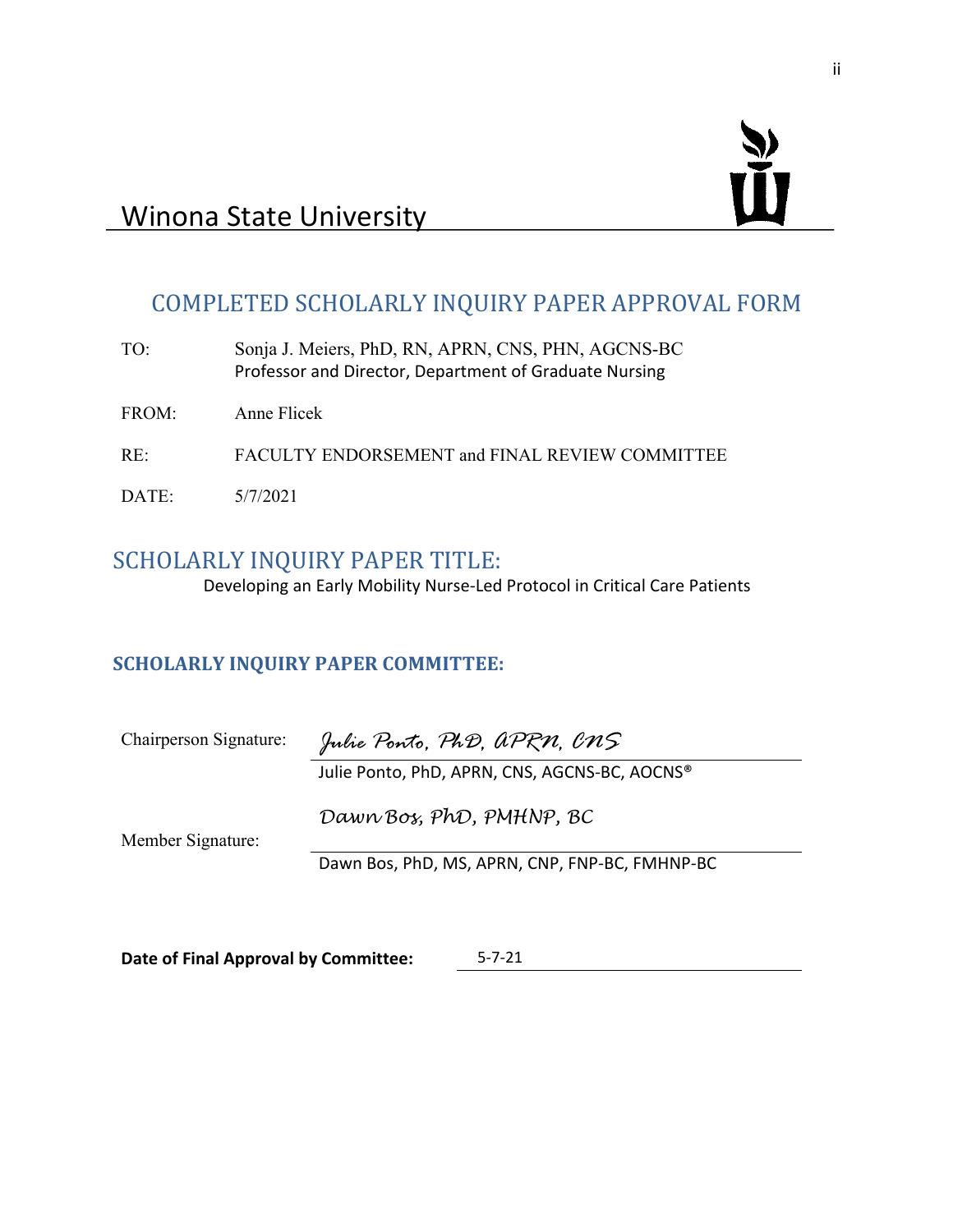Copyright

2021

Anne Flicek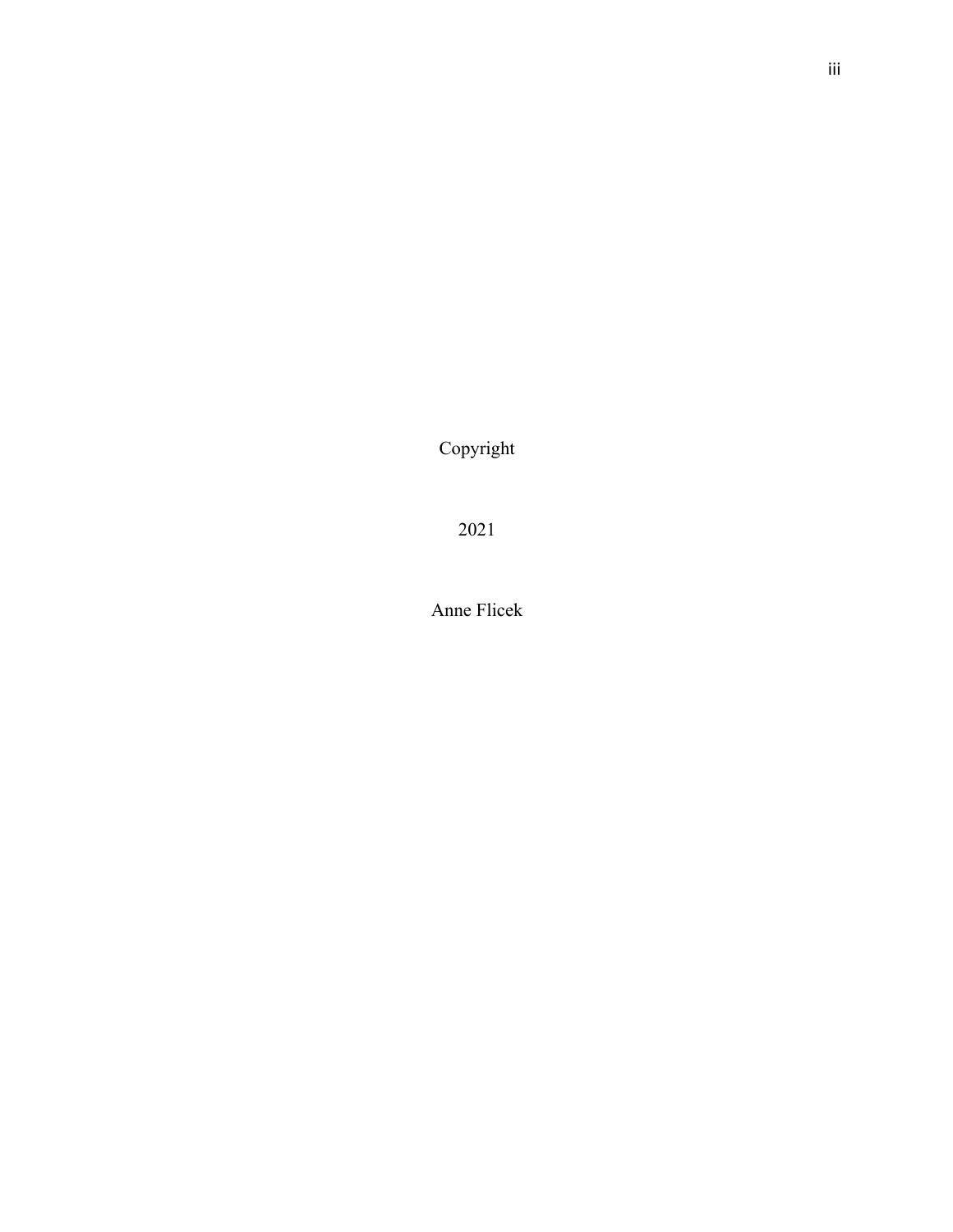#### **Acknowledgement**

The completion of this scholarly inquiry paper could not have been possible without the support, encouragement, and assistance of the Mayo Clinic Health System, Mankato Intensive Care Unit. The work of Dr. Syed Khan, Dr. Subhraleena Das, and Stephanie Welle N.P. were instrumental in the success of this endeavor. A sincere thank you to my advisor Dr. Kimberly Langer for her mentorship, guidance, and support through the course of my academic career at Winona State University. A profound thank you to my scholarly inquiry paper advisor Dr. Julie Ponto for her continued guidance, support, and feedback in the completion of this undertaking. Lastly, a genuine thank you to my friends and family.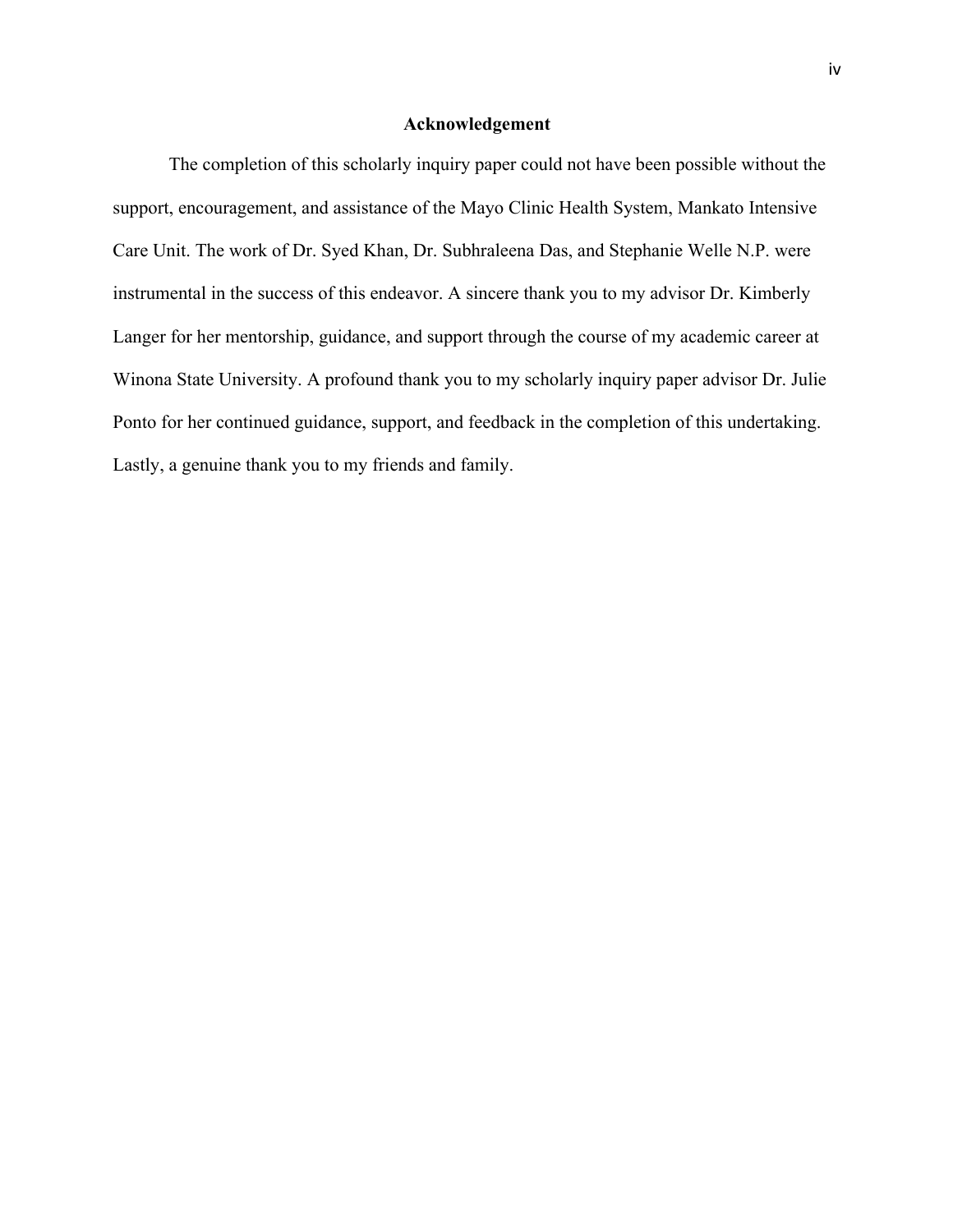#### **Abstract**

The growth of the medical field has resulted in an increase of patients with comorbidities. Many patients admitted to the intensive care unit present (ICU) with multiple comorbidities. These co-morbidities add to the frailty of the patient. Frailty has an increased an increased 6 month mortality rate (Maguet, Roquilly, Lasocki, Asehnoune,…& Sequin, 2014). Hospital stays, specifically ICU stays, are one of the largest expenditures for Medicare. To reduce costs, ICU lengths of stay need to be shortened. A growing body of evidence supports the feasibility, safety, and short- and long-term functional benefits of early mobility. Early mobility can be maintained throughout the stay in the ICU, as well as, the entire hospitalization. Despite its potential benefits, effective early mobility is not widely practiced in the ICU. Therefore, nurses need to advocate for early mobility for patients in the ICU. Current literature supports a nursing-led protocol to prioritize effective early mobilization in the ICU. Future recommendations based on the evidence supports the implementation of a nursing led protocol that focuses on early mobility to decrease a patient's length of stay and improve both functional and psychological outcomes, while maintaining quality care and taking into account the needs of each individual patient and institution.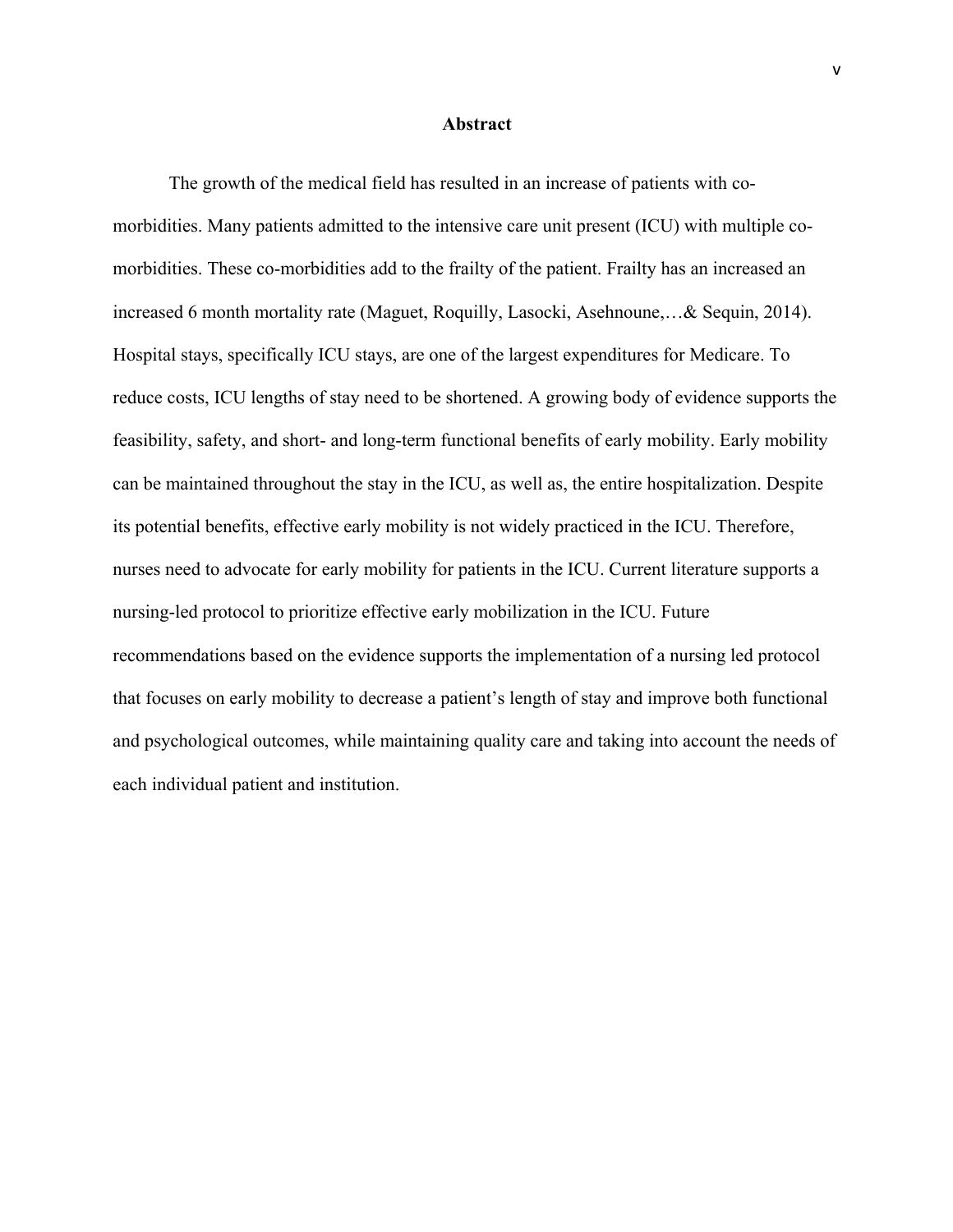## TABLE OF CONTENTS

|  |  | ٧I |
|--|--|----|
|  |  |    |

# Page

| I.  |                                              |
|-----|----------------------------------------------|
|     | $a_{\cdot}$                                  |
|     | $\mathbf{b}$ .                               |
|     | $\mathbf{c}$ .                               |
|     | 3<br>d.                                      |
| II. |                                              |
|     | a.                                           |
|     | $h_{-}$                                      |
|     | $\mathbf{c}$ .                               |
| Ш.  |                                              |
|     | a.                                           |
| IV. | RECOMMENDATIONS AND IMPLICATIONS FOR NURSING |
|     | a.                                           |
|     | $\mathbf b$ .                                |
|     | $\mathbf{c}$ .                               |
|     | d.                                           |
| V.  |                                              |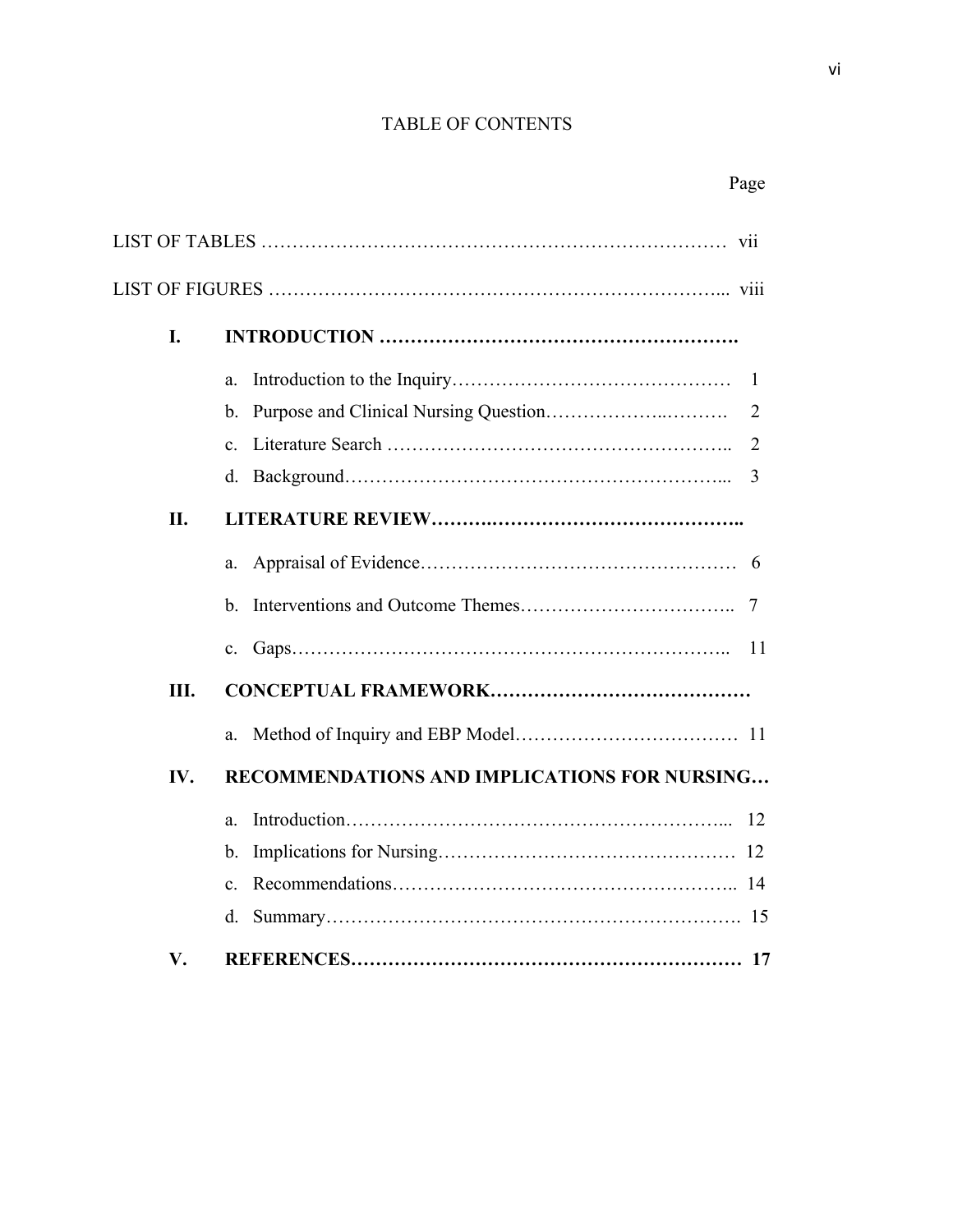### LIST OF TABLES

| Table | Page |
|-------|------|
|       |      |
|       |      |
|       | 24   |
|       |      |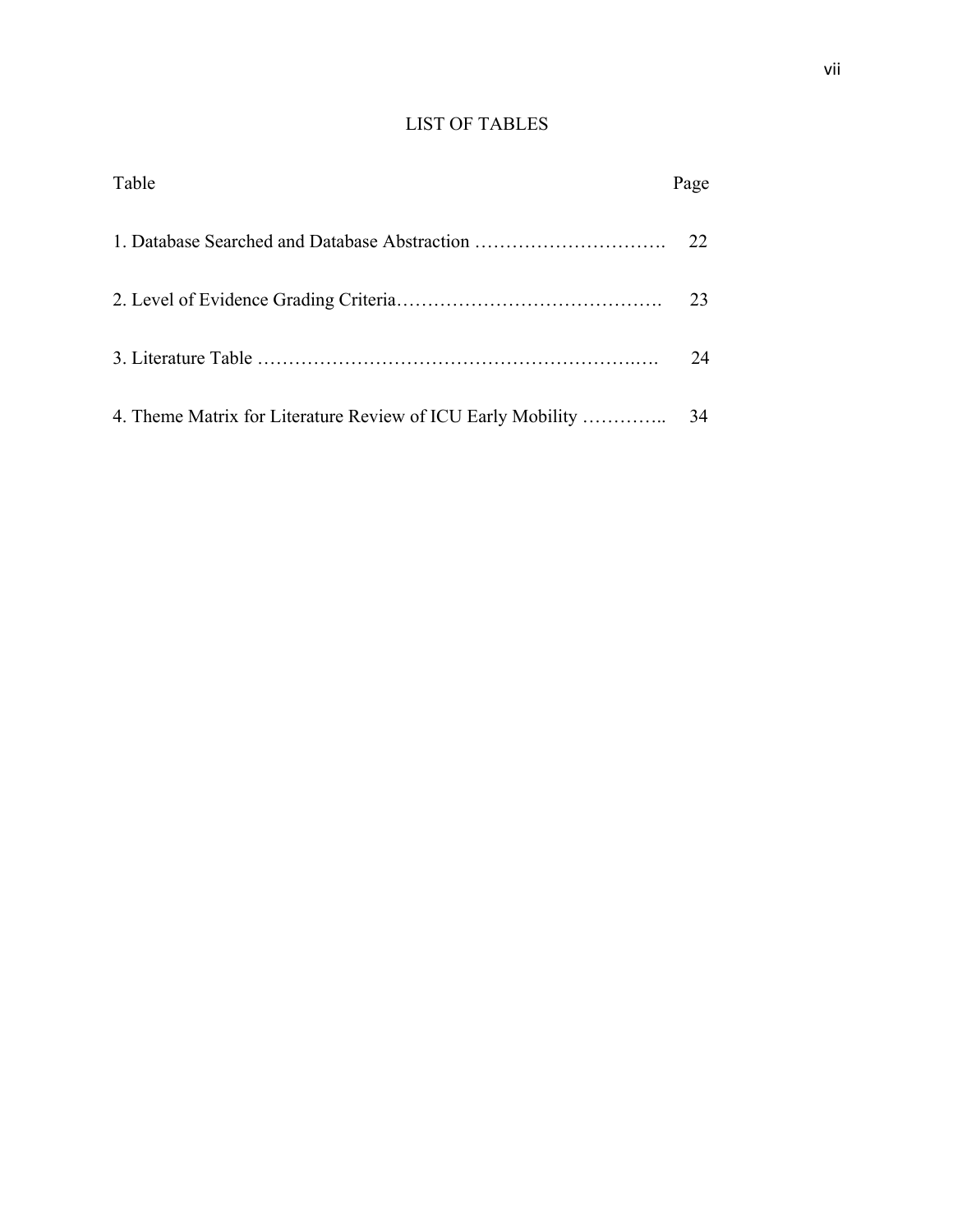## LIST OF FIGURES

| Figure | Page |
|--------|------|
|        | 35   |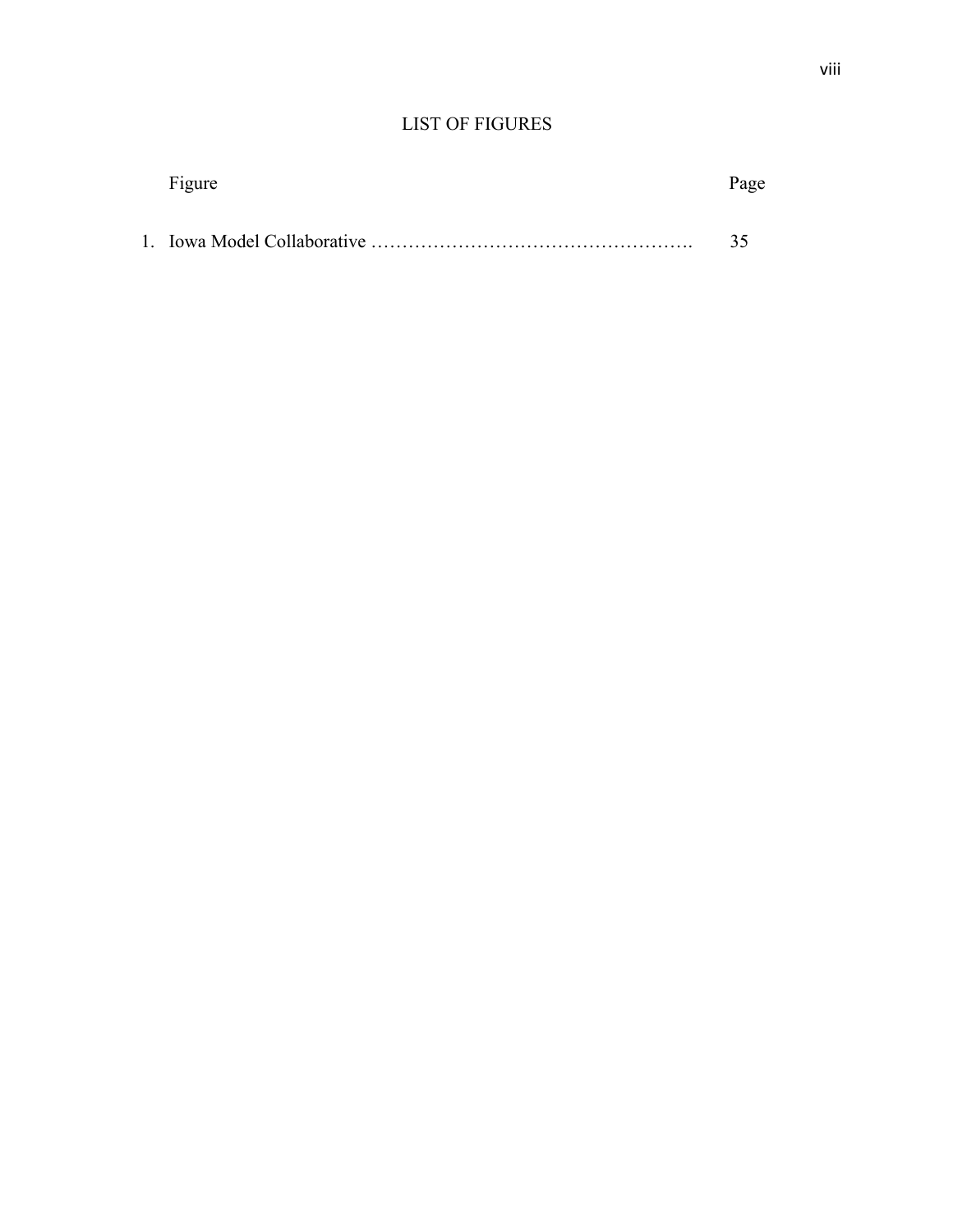#### **Introduction**

For patients hospitalized in intensive care units (ICUs), early mobility is essential for positive patient outcomes (Desmon & Nelson, 2014). Early mobility is both feasible and safe. Yet, patients in ICUs suffer from prolonged immobility, which increases the risk for ICUacquired weakness, delirium, and negative outcomes. Some of the negative outcomes including impaired exercise capacity (Klein et al., 2018), decreased functional ability for activities of daily living (Nuwi & Irwan, 2018), suboptimal quality of life (Frazer et al., 2015), and extended hospital stays (Negro et al., 2018).

Immobility in mechanically ventilated patients is not only harmful to patients but also very expensive. In the United States, an adult ICU stay costs have increased from \$56.6 billion to \$108 billion from 2017 to 2018 (SCCM, 2018). Mechanically ventilated and intubated patients require 35% more resources than those not mechanically ventilated (SCCM, 2018). Of these patients, approximately 60% will be adversely impacted by immobility for as long as five years post-discharge (SCCM, 2018). These adverse impacts include acquired weakness, delirium, and other undesirable physical and psychological negative outcomes (SCCM, 2018).

Early mobility is defined as "activities that are carried out from the initial physiological stabilization and that continue during the ICU stay" (Arias-Fernandez, Romero-Martin, Gomez-Salgado, & Fernandez-Garcia, 2018, p. 1194). Arias-Fernandez et. al (2012) also describes early mobility as having a significant effect on a patient's functional status, muscle strength, and quality of life at the time of discharge. Despite recent studies documenting the safety, feasibility, and improved outcomes of early mobility, (Arias-Fernandez et. al, 2012) many patients remain immobilized during their time in the ICU. At least 25% of patients who received prolonged mechanical ventilation of one week or more developed muscle atrophy and additional pathologic changes of muscles and nerves associated with decreased mobility (Creutzfeldt & Hough, 2015).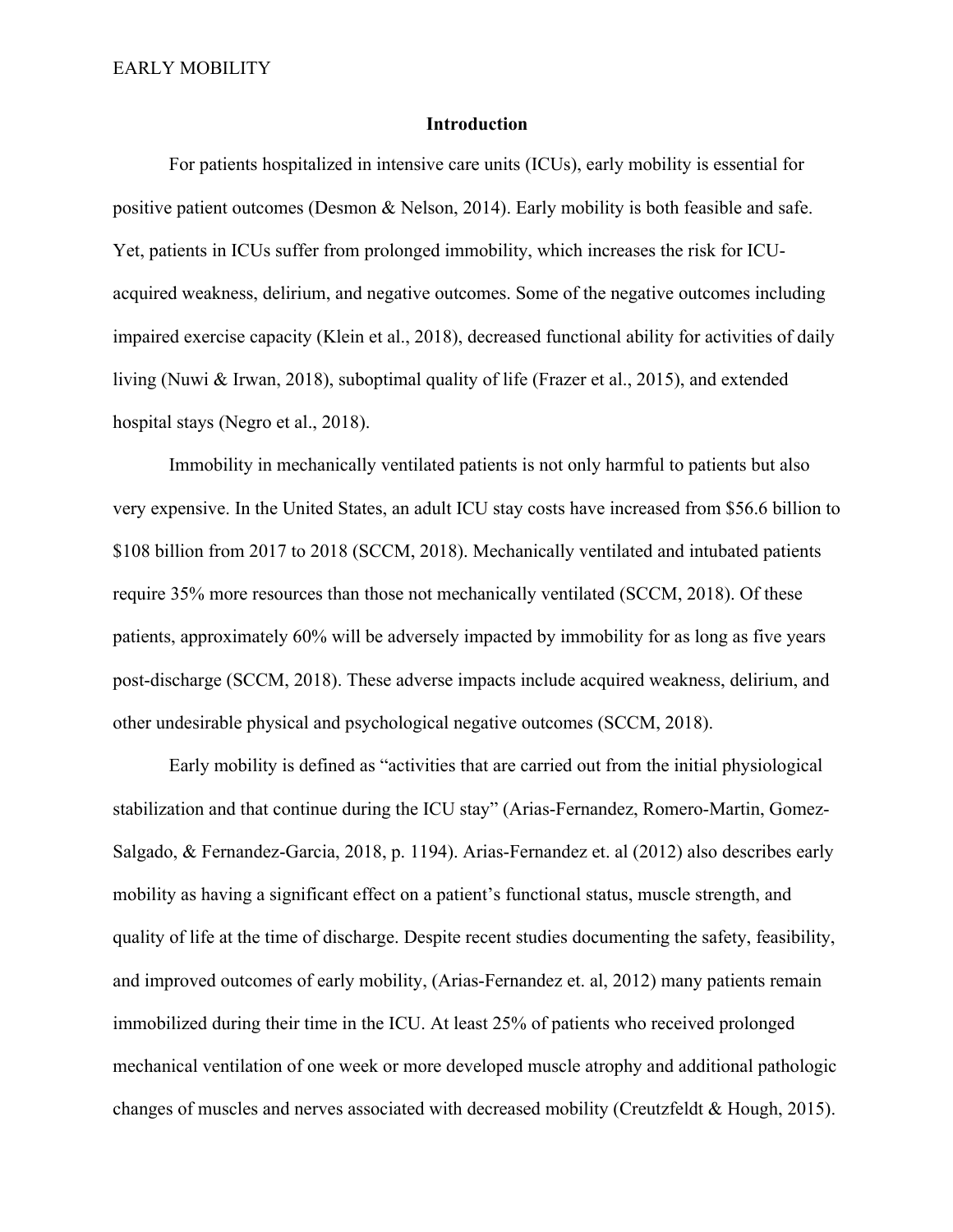One study examined the effectiveness of early mobilization, with a study reported 104 randomly selected patients in an ICU and measured functional status at hospital discharge. The the patients who received early mobilization at a mean of 1.5 days after the onset of mechanical intubation (*M* = 1.5 days) 59% of the patients had an independent functional status, compared to 35% of the patients in the control group who received early mobility ( $M = 7.4$  days) (Taito, Shime, Ota, & Yasuda, 2016).

#### **Purpose and Clinical Nursing Question**

The purpose of this literature review is to determine the best strategies for implementation of an early mobility nurse-led protocol in alleviating functional decline and psychological disturbances associated with an ICU stay. The specific question to be addressed is: In adult in an intensive care unit with >48 hours of mechanical ventilation (P), what effect does the use of an early mobility nurse-led protocol (I) have on the incidence of functional and psychological outcomes (O) at discharge and twelve months after discharge (T) when compared to individuals who did not receive early mobility (C)?

#### **Literature Search**

To retrieve and review relevant literature, an electronic database search of CINAHL Plus with Full Text, Science Direct, OVID, PubMed, and Nursing and Allied Health Database was completed using the key search terms: intensive care OR icu OR critical care AND mobility OR mobilize OR mobilise OR mobilization OR mobilization AND adult. The final articles were selected focused on the desired target population, quality of evidence, and the ability to develop a possible intervention to improve clinical practice. Several literature searches were performed from February 2020 to February 2021 to find articles with publication dates of 2012 through 2018. Search strategies can be found on Table 1.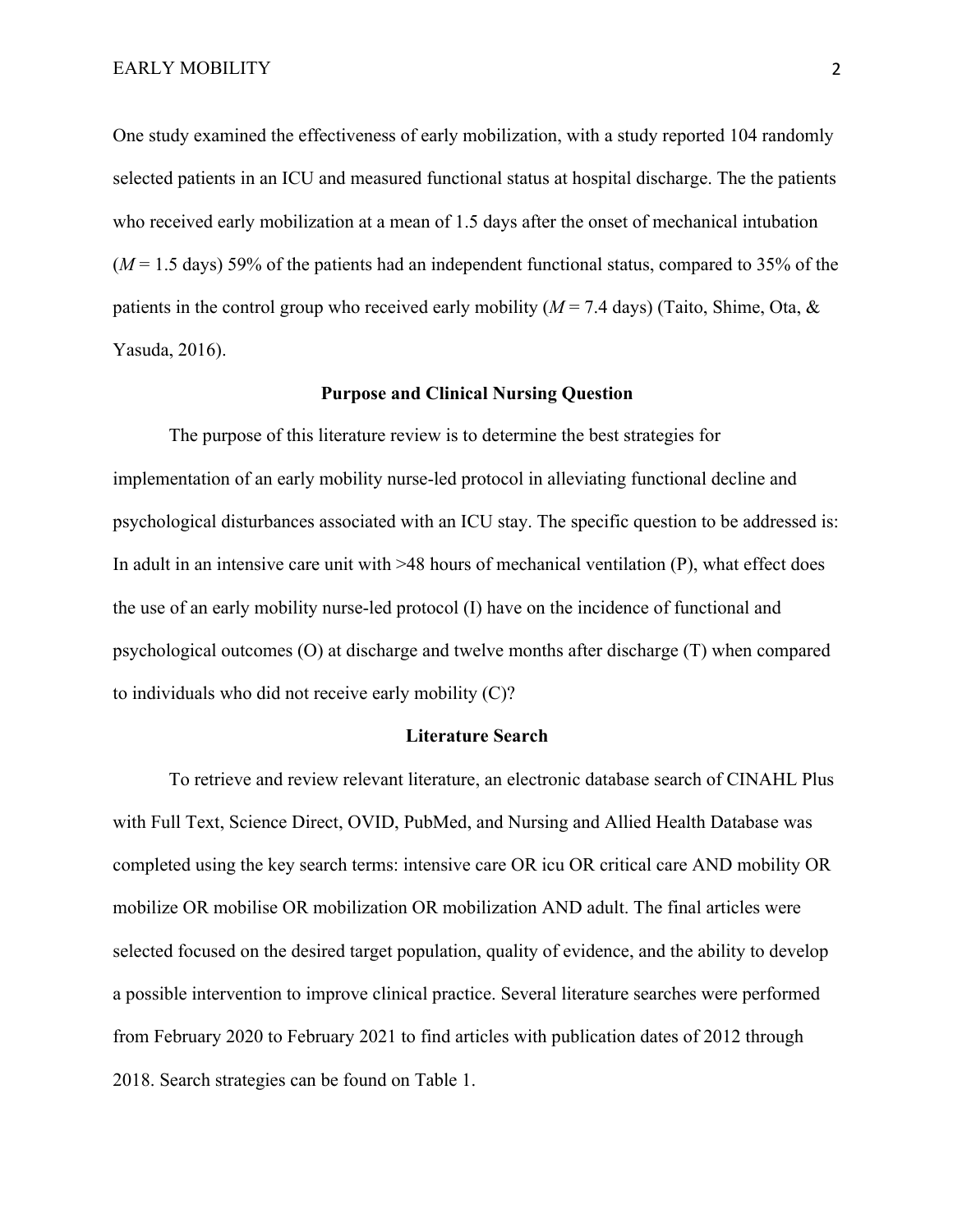Articles included in this literature review had the following inclusion criteria: mobility program was initiated in the ICU, the population was limited to adults  $( \geq 18 \text{ years of age})$ , and similar of approximately 10 to 15 bed ICUs. Exclusion criteria included patients less than 18 years of age and mobility program initiated after discharge from the ICU.

The articles were rated for the level of evidence according to Sackett's Levels of Evidence grading criteria (Table 2) and compiled into a literature table (see Table 3) to assist in proceeding with the narrative data appraisal and synthesis. A total of thirty-six articles were reviewed. Ten studies (one prospective, longitudinal study, one observational study, one prospective quality improvement project, one integrative review, four systematic reviews, and two retrospective longitudinal study) were selected for final analysis.

#### **Background**

The ABCDEF bundle mnemonic stands for: **A**wakening and spontaneous **B**reathing trials, **C**areful choice of sedative, **D**elirium assessment, **E**arly mobility, and **F**amily Involvement (Marra, Ely, Pandharipande, & Mayur, 2017). However, many ICUs focus on 'ABCD' and physical therapy (PT) will often defer the patient's assessment until extubated. PT tends to manage the 'E' in the bundle, which results in patients remaining immobilized for long periods of time. This increases the incidence of complications to occur, increases occurrence of ICUacquired weakness, and extends hospital stays and eventually transitional care services after discharge from the hospital. Several publications focus on nurses implementing and managing the mobility of the patients in a safe and feasible way (Table 4). Therefore, it is beneficial to understand potential barriers in implementing an early mobility protocol as part of routine nursing care as well as strategies to ensure success. Financial implications and length of stay are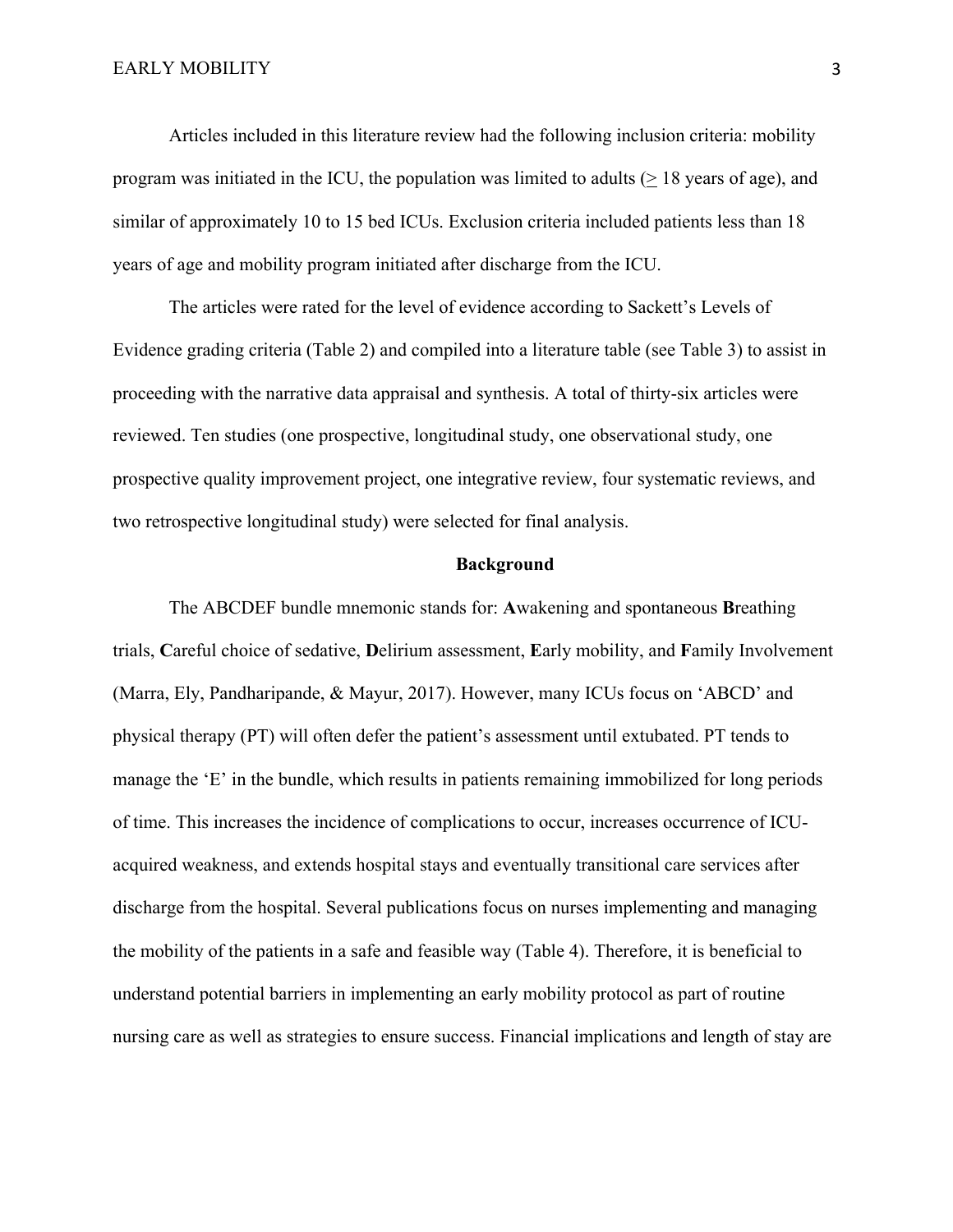some of the few factors driving the need for change. Early mobilization is recommended as the new standard of care for stable but critically ill intubated patients in the ICU.

#### **Financial Implications**

Healthcare institutions measure many different types of reimbursement schemes. A reimbursement scheme is also considered diagnosis-related groups (DRG). A DRG is a patient classification system that provides standardized prospective payment to hospitals based on principle diagnosis, secondary diagnosis, comorbidities and complications, surgical procedures, age, sex, and discharge status of the patients treated (HMSA Provider Resource Center, 2018). Reimbursement for an ICU is more complex than any other area of healthcare. An ICU is considered the most expensive department in the hospital. The ICU houses less than 10% of the total hospital beds, but ICU care represents approximately one-third of total healthcare costs (Hunter, Johnson, Coustasse, 2020). The daily average cost in the ICU is \$3,968 per day (Kaier, 2020). This is due to high costs of personnel, equipment, expensive medical devices, infrastructure, procedures, and high-care needs.

The National Health Expenditure Accounts (NHEA) provides official estimates of total healthcare spending in the United States (US). These data include expenditures on healthcare goods and services, public health activities, net cost of health insurance, government administration, and investment related to healthcare (CMS, 2019). According to The Centers for Medicare & Medicaid Services (CMS) estimated the NHEA growth of 4.6% to \$3.6 trillion and hospital expenditures grew 4.5% to \$1,191.8 billion in 2018 (CMS, 2020).

There are multiple components that are included in reimbursement for critical care services. These include fee for service, indexes of severity indicated from DRG and Acute Physiology and Chronic Health Evaluation (APACHE) or Sequential Organ Failure Assessment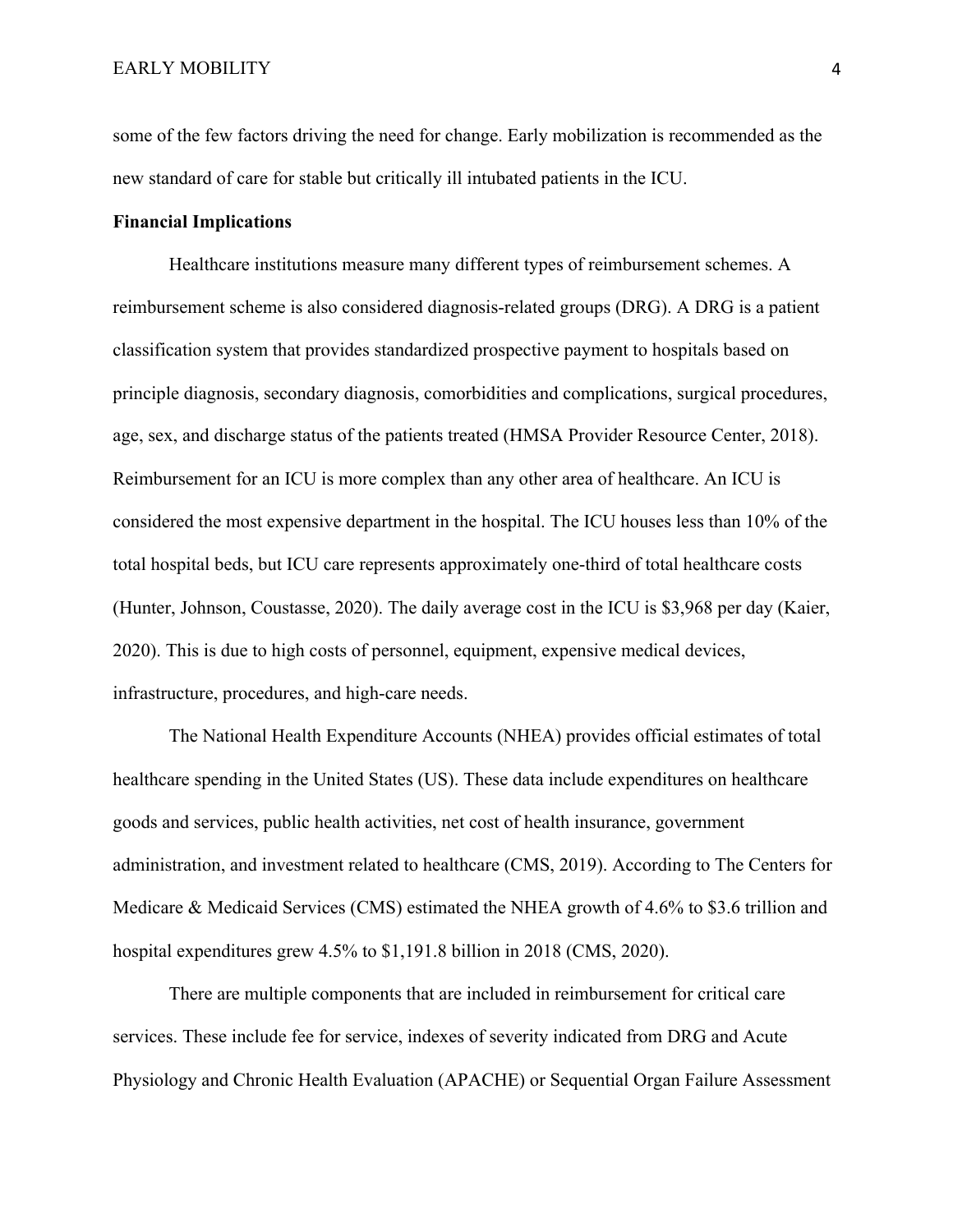(SOFA) scores, nursing workload scores, global budget, need for procedures such as mechanical ventilation, tracheostomy, etc. and quality indicators (Vincent, n.d.) Therefore, adequate reimbursement is vital for ICUs to provide quality care that meets the expectations of patients and insurance companies.

Medicare is a significant funding source for ICU stays. Approximately 1.4 million Medicare beneficiaries are discharged from the hospital annually after receiving ICU level of care (Moitra, Guerra, Linde-Zwirble, Walter, & Wunsch, 2016). Medicare determines the amount of reimbursement made to a facility which is primarily based on provider coding for diagnoses and procedures during a hospitalization for diagnoses and procedures. There are other factors related to hospital reimbursement, such as lengthened hospital stays due to complications, additional medication administration, and supportive care provided by nursing and medical staff. This supportive care time is time spent in the patient room providing one to one care, back massages, and nonpharmacological interventions to manage vitals, stress, anxiety, pain, etc. These interventions are not all accounted for in payment, which means these hours spent on certain patient care activities are included in the hospital expenses but not necessarily recouped in insurance reimbursement.

#### **Length of Stay**

The average ICU length of stay (LOS) is approximately 3.4 days (Moitra et. al., 2016). An ICU stay can be divided into mechanically ventilated patient stays and non-mechanically ventilated patient stays. Mechanically ventilated patients tend to spend more time in bed due to being critically unstable. Mechanically ventilated and stable patients are more likely to get out of bed on a daily basis (Moitra et. al., 2016). The harms of bedrest far exceed the potential harm caused by rehabilitation services. Every day of bedrest in an ICU decreases muscle strength by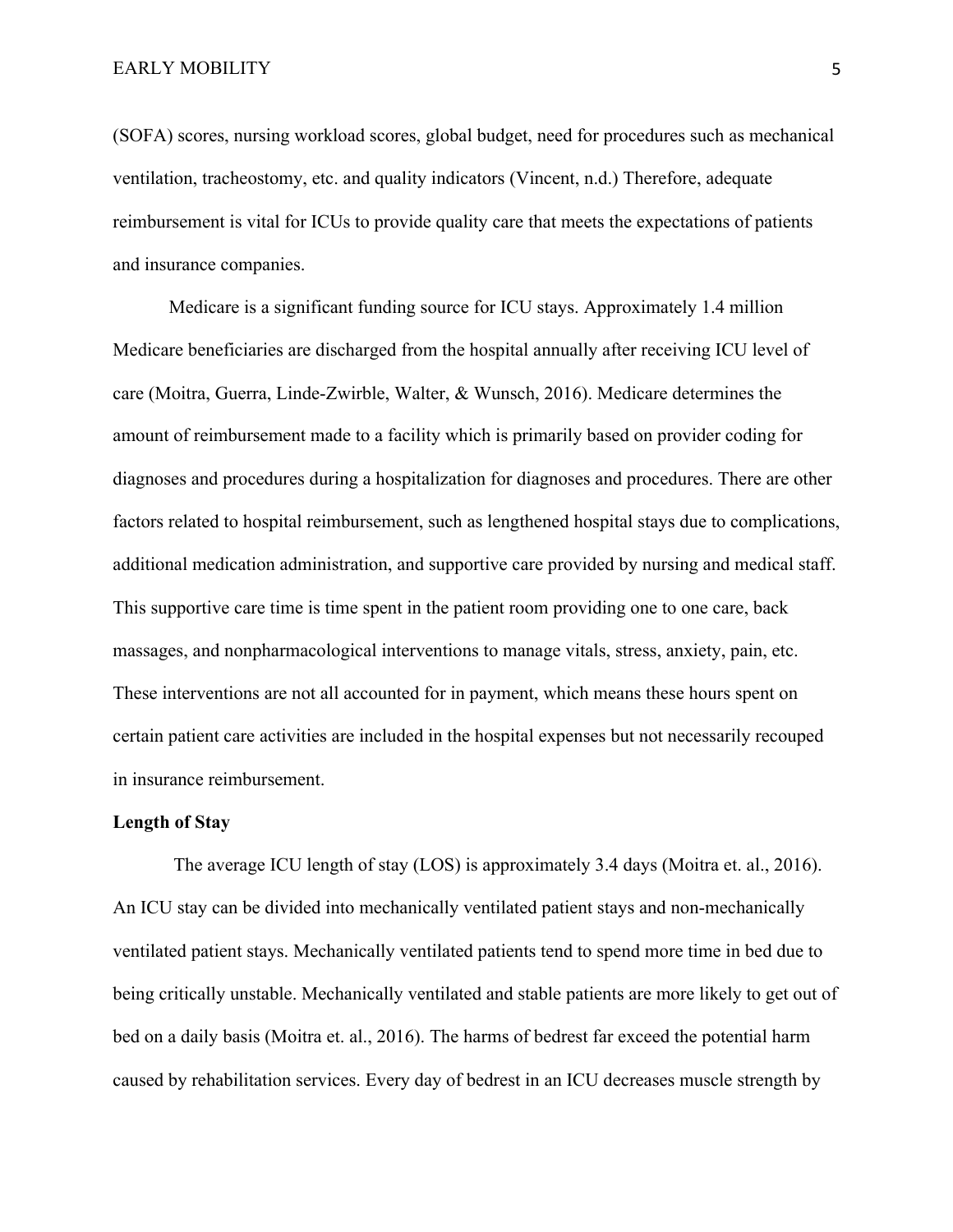approximately three to eleven percent over the following months and years (Desmon & Nelson, 2014). Therefore, each day that a patient remains in bed, remains in the ICU and in the hospital, has a lasting impact on the patients' quality of life and physical strength. A patient's physical functioning is mostly dependent on two factors of age and duration of bedrest in the ICU (Desmon & Nelson, 2014). Historically, it was believed that bedrest and sedation in the ICU was helpful patients, whereas, it is actually harmful for their long-term recovery.

Early mobility in intubated patients will lead to better patient outcomes (e.g. reduced risk of readmission) and prevent potential complications such as infection, delirium, and death (Hunter, Johnson, & Coustasse, 2014) and other complications including physical, emotional, and mental health or psychological symptoms that can linger long after a patient transfers out of the ICU. The clusters of physical, emotional, and psychological symptoms are referred to as post-intensive care syndrome (PICS) (Cleveland Clinic, 2020).

#### **Appraisal and Synthesis of Evidence**

The general findings from the ten research articles indicate that organizations are able to implement an early mobility protocol within the ICU without detriment to patients. Of the articles selected for this appraisal, according to Sackett's Level of Evidence (Ackley, Swan, Ladwig, & Tucker, 2008), there were four articles rated as a level I evidence level, one as level two, three as level four, and two as level five. There were a variety of articles that identified key attributes for successful implementation. These key attributes as described on Table 4 can be further interpreted into four main themes: (a) early mobility is safe and feasible, (b) multidisciplinary team collaboration with different methods of early mobility, (c) improved functional outcomes associated with early mobility, and (d) decreased psychological symptoms experienced when early mobility is initiated. One of these themes is a finding related to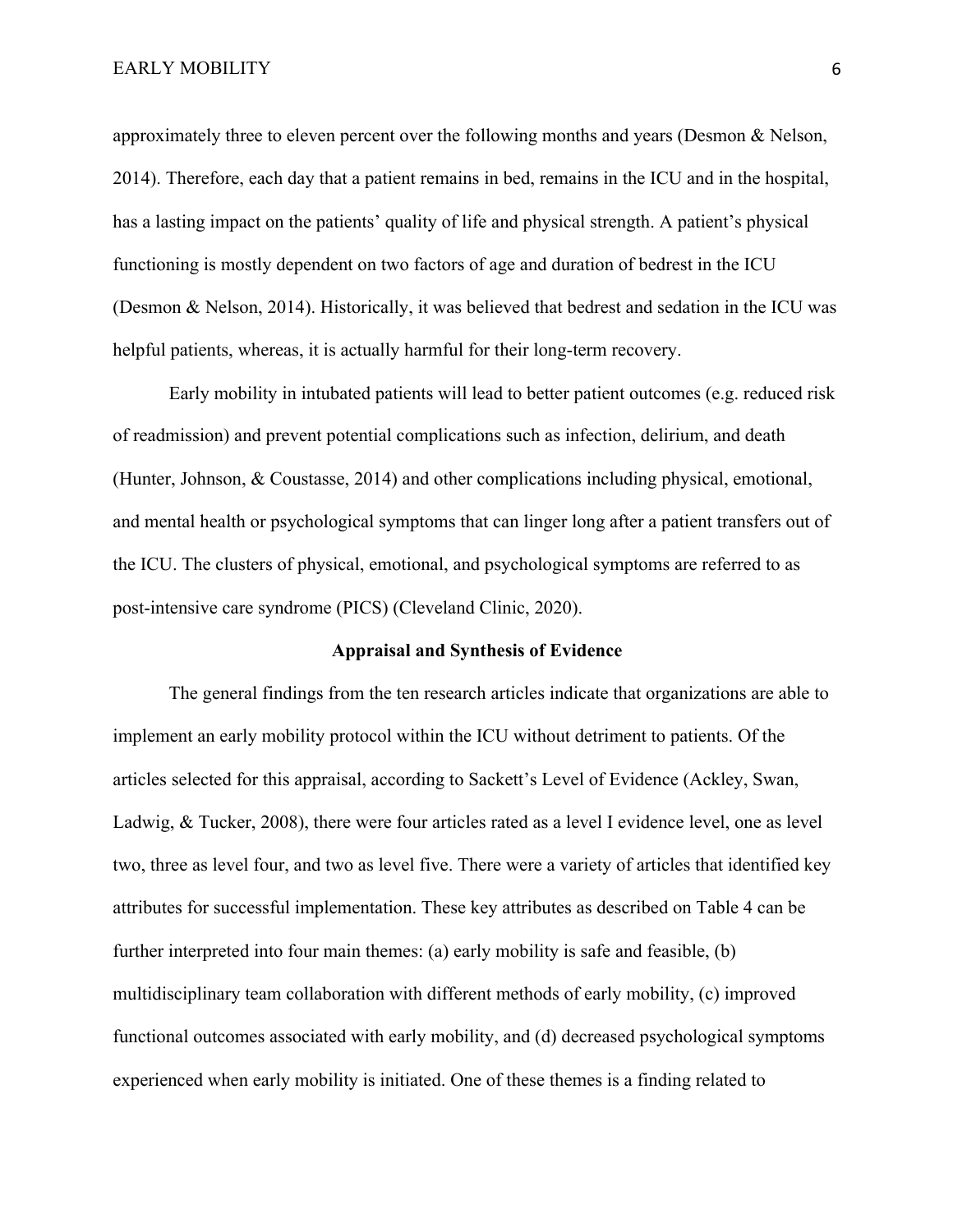implementation of early mobility being feasible and one is a characteristic of successful schemes, and two are outcomes of early mobility. Other themes were also discovered that weren't as prominent in a majority of the articles. These themes can be found on Table 4.

#### **Safe and Feasible**

Early mobility is both safe and feasible was evident in all the articles reviewed. Nuwi & Irwan (2018) found active mobilization to be both safe and feasible and promoted positive outcomes for patients. Active mobilization does not have any noted negative side effects as long as safety standards are initiated to prevent the potential for dislodgment of devices or disconnection of lines. The articles reviewed suggest that early mobility and physical therapy are safe and effective interventions that can significantly impact patient outcomes. The articles looked at different safety components related to early mobility. Some of these safety components include but are not limited to stable hemodynamic status, such as stable blood pressure, heart rate, rhythm etc., ensuring enough staff are present to safely manage equipment and lines, and managing the patient's physiological response to prevent agitation and anxiety. Hassan et al. (2017) discussed that it is both safe and feasible to educate nurses on how to perform active mobilization interventions with ventilated patients. This study focused primarily on the educating and preparing of nurses to ensure safety when implementing the mobility intervention. Mobility is not a traditional nursing responsibility in the ICU so educating the nurses is beneficial in learning a new skill that will improve patient outcomes.

### **Multidisciplinary Team Approach**

Using a multidisciplinary team approach with different mobility methods, was identified because early mobility requires complex clinical routines that require substantial communication among disciplines to ensure timeliness and effectiveness (Klein et. al, 2018). The articles utilized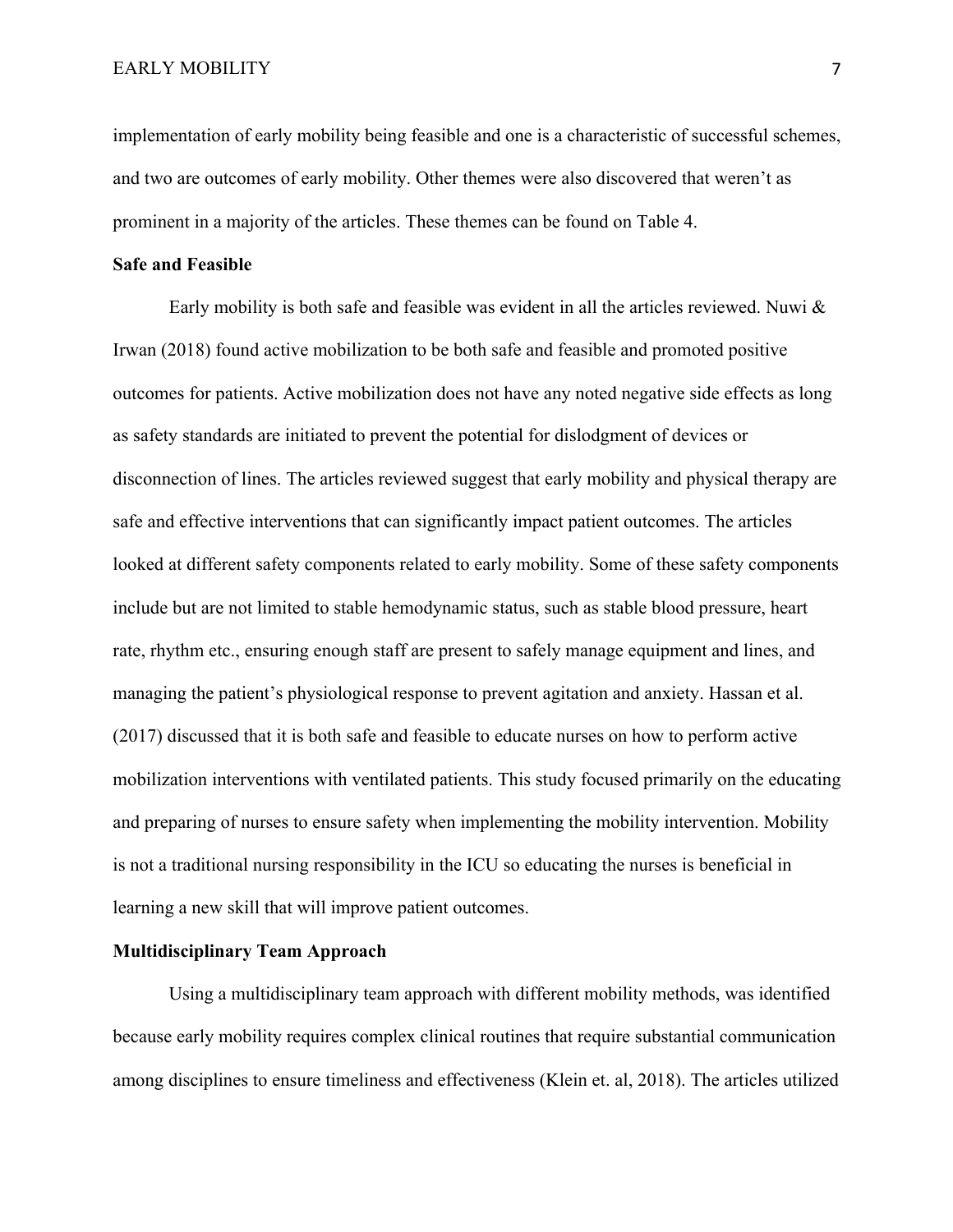different types of multidisciplinary approaches with collaboration among nurses, intensivists, physical therapists, respiratory therapists, and unlicensed staff. Multidisciplinary teams have the ability to carry out early mobilization through the use of different methods, including a leveled mobility protocol with different mobility goals needing to be met until moving onto the next mobility level, a nurse-led protocol, a PT-led protocol, or a designated team approach. Negro et al. (2018) describe having different levels of protocols for mobility. These levels of mobility were implemented as an adopted portion of the ABCDE protocol. The protocol was nurse-led and had safety protocols in place to ensure patient safety. This approach was nurse-led but required the multidisciplinary team approach to complete the daily mobility protocol. These levels of mobility include passive range of motion (PROM) active range of motion (AROM), dangling at the side of the bed, getting out of bed, and walking. However, due to not having additional members dedicated to mobility the number of patients mobilized was low. Klein et al. (2018) also presented a mobility milestone protocol. This mobility protocol was also a nurse-led algorithm. In this study a non-nursing staff member was hired to provide encouragement and support for the protocol, whereas Negro et al. (2018) did not hire any extra staff. Klein et al. (2018) had higher success than Negro et al. (2018) with improving mobility, reducing hospitalization length of stay and ICU length of stay, and improved psychological outcomes. Nine out of the ten articles discussed the importance of using the multidisciplinary approach in order to be successful in increasing activity levels and improve patient outcomes.

Krupp et al. (2018) found many studies that had models that didn't clearly describe the role of the nurse in the mobility models. The research suggests that it is not known whether nurses prioritize patient mobility within a routine shift. Frazer et al. (2018) is a dedicated mobility team that focuses on four phases of mobility that include PROM, sitting, standing,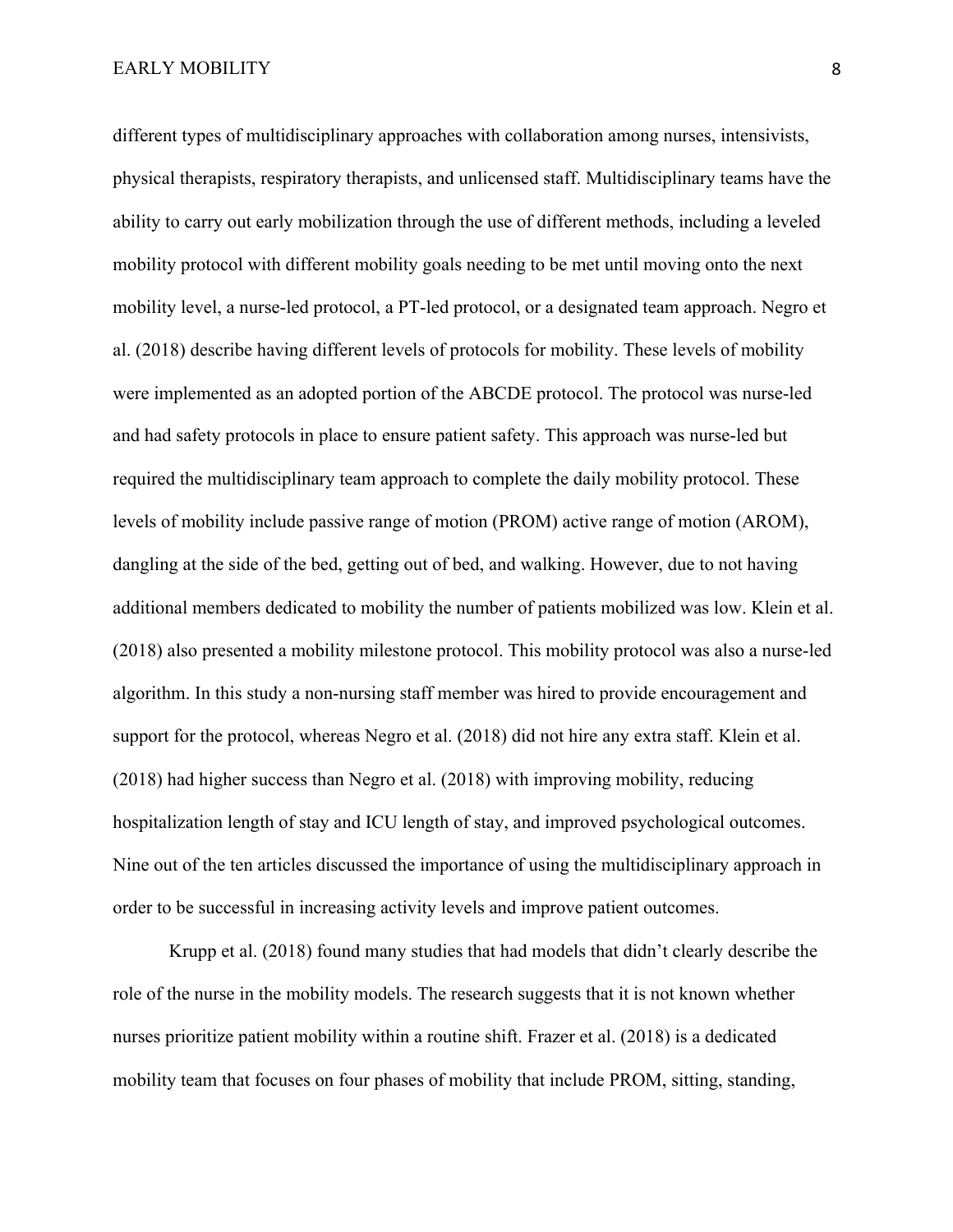transfers, and ambulation. The study met the goals of reducing the rates of 30-day readmission, reducing hospital-acquired conditions, improving survival rates, lowering hospital costs, decreasing sedation requirements, and attaining Richman Agitation-Sedation Scale (RASS) scores. Therefore, a multidisciplinary approach with designated mobility staff can increase the likelihood of mobility becoming a priority in patient care.

Phelan et al. (2018) synthesized the multidisciplinary team approach in 12 articles. It was reiterated in several articles that communication promoted the coordination of the project team to encourage patient mobility without interfering with other patient care priorities. Seven of the ten articles discussed the need for further research to understand how nurses can initiate mobility and multidisciplinary teams can increase activity in the complex and busy ICU population. The multidisciplinary team approach had the highest levels of evidence of the interventions identified with four of the articles being Level I evidence according to Sackett's Levels of Evidence grading criteria (Table 2).

#### **Improved Functional Outcomes**

Early mobilization has the ability to improve functional outcomes, which also emerged as a common theme in the studies reviewed. Functional outcomes were described as shortened ICU stay and increased mobility when comparing pre- and post-intervention strength. The intervention of early mobilization has different approaches. Dias et al. (2015) critically appraised six studies; four randomized controlled trials (RCTs) and two cohort studies. In five of the six studies, the intervention group who received early mobilization had improved functional outcomes when compared to the control group. The sixth article did not find any significant differences in physical function, but the mobility protocol was initiated on the fifth day of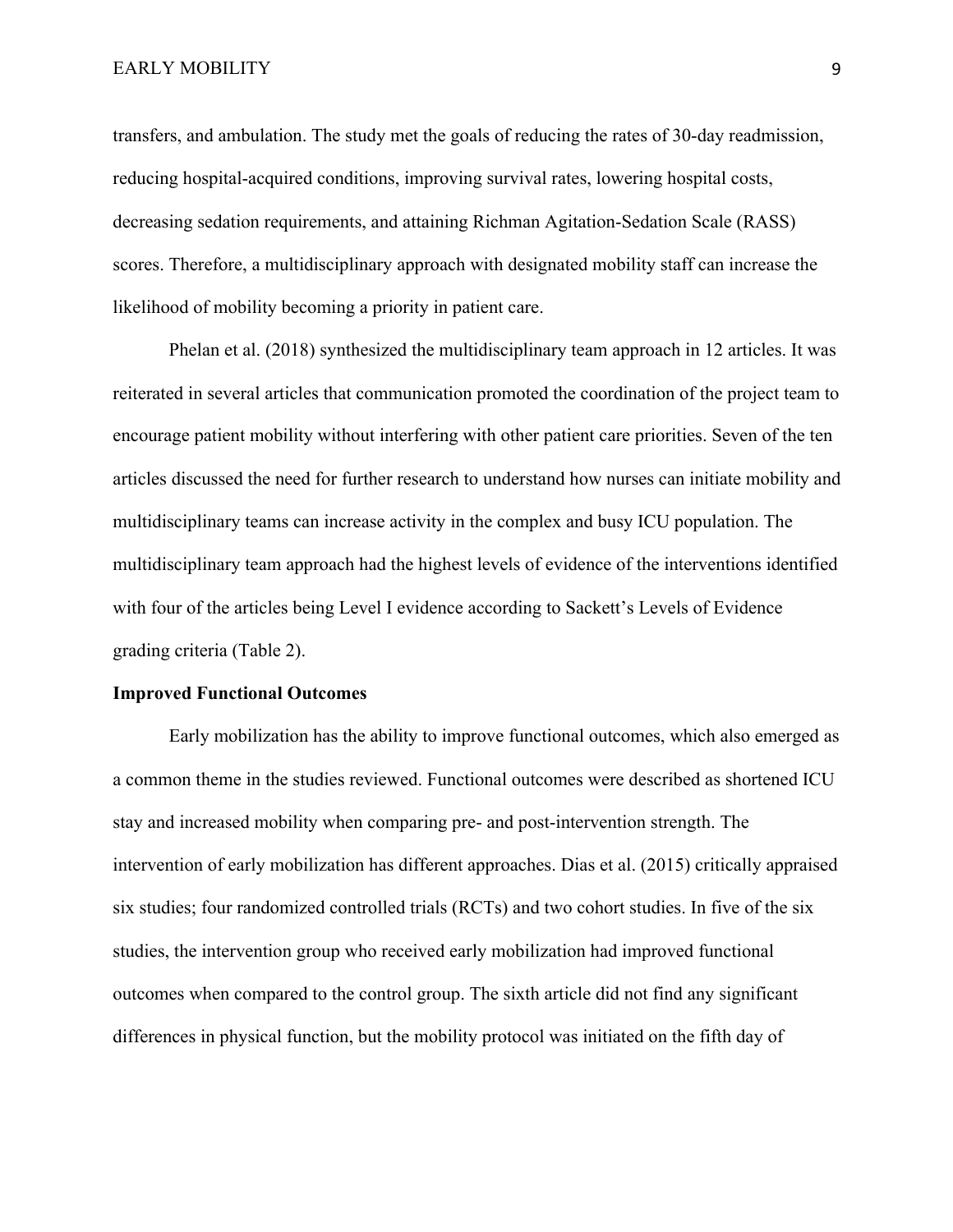hospitalization versus on one day to four days after admission. Further research is recommended by the authors of the fourth RCT regarding the trajectory of recovery (e.g. short term, long term).

Adler et al. (2012) analyzed fifteen studies to evaluate functional outcomes and patient safety in relation to early mobility. The studies support early mobility in the ICU. The literature included a variety of strong evidence to suggest improvements in functional mobility when early mobility is practiced in the ICU. The articles provided different types of measurements that could affect the generalizability of these studies. The studies included in the review utilized different measurement tools which affected the extent of comparing the findings of the studies. Ronnebaum et al. (2012) compared the effectiveness of two protocols, one protocol mobility protocol and one standard physical therapy protocol. The mobility group was focused on a multidisciplinary approach with an addition of a respiratory therapy component. When comparing the two groups, the mobility protocol group started physical therapy 1.9 days sooner than those with the regular protocol. This resulted in improved functional outcomes for ICU patients, decreased days in the ICU, and decreased days spent on a ventilator. Not only did this study have increase functional outcomes but it also identified a savings of \$22,000 per patient in the ICU (Ronnebaum et al., 2012).

#### **Decreased Psychological Symptoms**

Decreased psychological symptoms experienced in patients when early mobilization was initiated, was evident in seven of the articles studied. Psychological symptoms in ICU patients can be the result of medication and sedation, and include delirium and agitation. Delirium is one a key component that is assessed during the ACDEF bundle (Arias-Fernandez et al., 2018). However, only two of the ten articles discussed the ACDEF bundle as part of the mobility protocol. Frazer et al. (2015) found that sedation requirements were increased in a routine group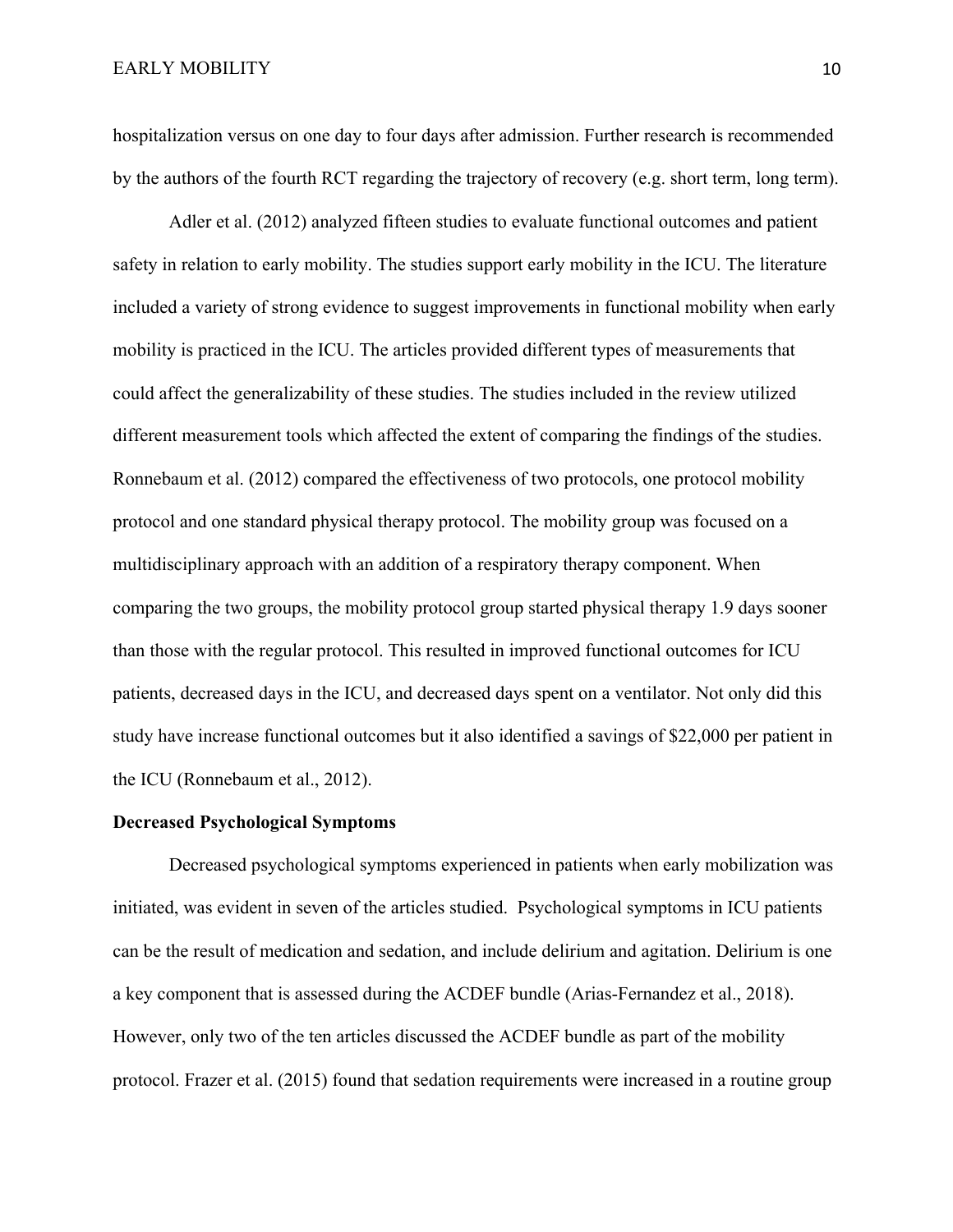whereas the mobility group wasn't as heavily sedated. It was also found that the mobility group had fewer delirium days than the routine group. Fraser (2015) found that patients who received early mobility had fewer delirium days and required lower sedation levels and the overall RASS score was significantly lower which indicated wakefulness. The CAM-ICU scores were significantly lower than the routine care group.

#### **Gaps in Literature**

There were several gaps identified in the literature. There are a lack of studies that compare and contrast different types of patient populations in relation to early mobility. A majority of the studies focused on the medical population in ICUs. Many of the studies had exclusion criteria of surgical patients, neurological patients, and trauma patients. These patient populations have characteristics that may also benefit from early mobility. Many of the studies focused on early mobility as a way to decrease hospital delirium by mobilizing patients to decrease sedation requirements and improve psychological function versus looking at physical and psychological benefits from early mobility. Additional studies with a greater variety of ICU patient populations would improve generalizability.

#### **EBP Model and Conceptual Framework**

The use of an Evidence-Based Practice (EBP) model addresses the basic phases of the EBP process. EBP models serve as an organization guide that helps to guide the integration of the most current research to best create and sustain patient care practice. Melnyk and Fineout-Overhold (2015), identify eight different EBP models that are identified for their strength to facilitate the integration of change. The *Iowa Model of Evidence-Based Practice to Promote Quality Care* is the EBP model chosen for this paper. The *Iowa Model*, Figure 1, is known for its ease of use by multidisciplinary health care teams (Iowa Model Collaborative, 2017). This model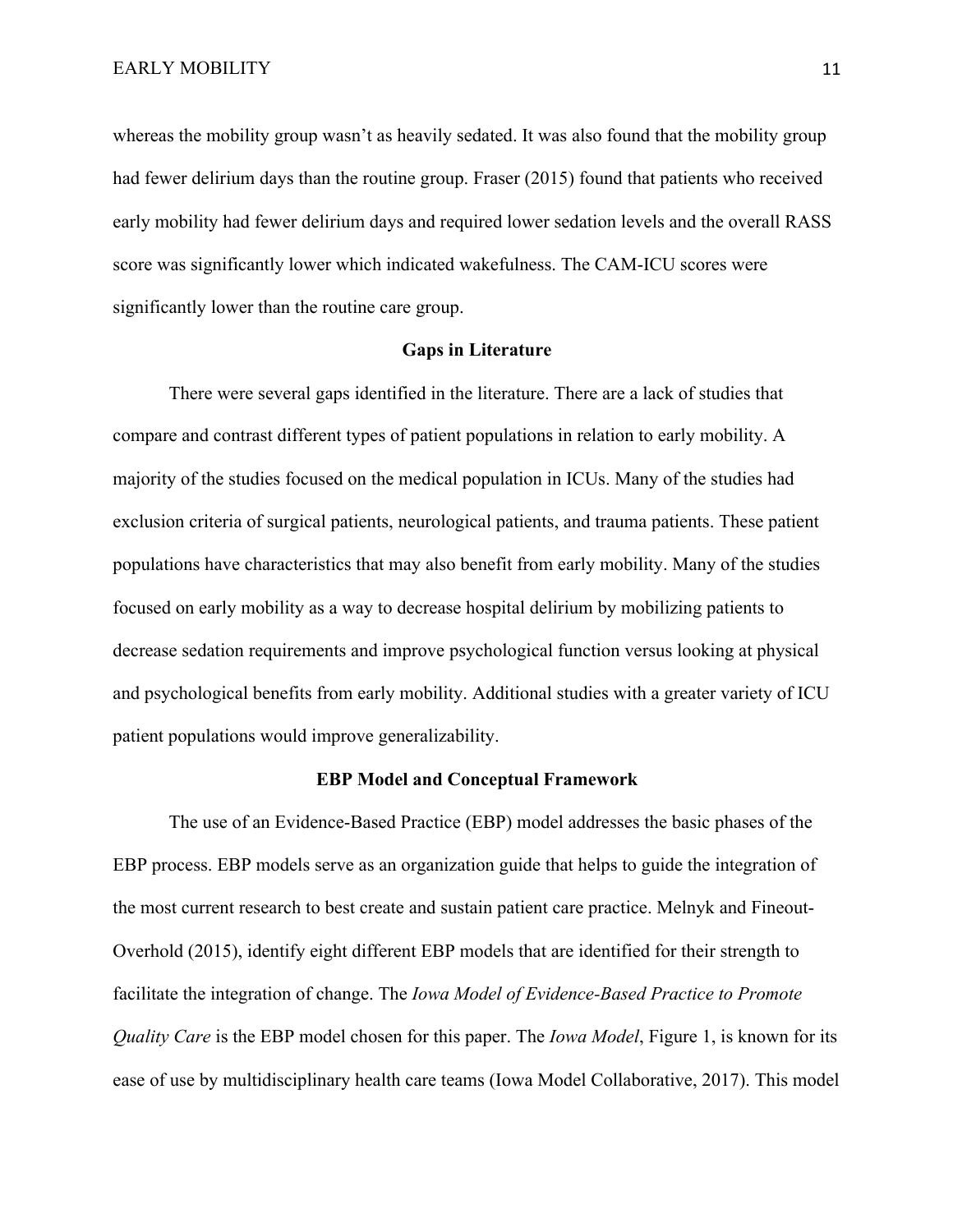is built on the scientific process of using problem-solving steps to identify opportunities that can help improve a current clinical problem. Early mobility is a clinical problem that is multifactorial. In order to properly implement a nurse-led early mobility protocol, the protocol can be adjusted to fit the needs of the specific facility.

#### **Conclusions, Implications, and Recommendations**

#### **Introduction**

The purpose of this paper was to determine the best strategies for implementation of an early mobility nurse-led protocol to help improve the functional and psychological outcomes of patients who have been mechanically ventilated for greater than 48 hours. Several pathways have been developed to increase patient mobility but there lacks one universal pathway for improved patient outcomes. Nursing plays a crucial role in patient advocacy and serves as the key liaison for communication among the multidisciplinary team. The Iowa Model of Evidence Based Practice to Promote Quality Care was used to evaluate the effectiveness of an early mobility nurse-led protocol has on the incidence of functional and psychological outcomes of ICU patients. Recommendations are for healthcare facilities to develop a standard protocol for nursing staff and physical therapy to work together to mobilize intubated patients in an effort to decrease length of stay and costs, and ultimately improve patient outcomes. A clinical pathway protocol could be implemented across all ICUs, with adjustments made to address the logistics of each specific site (e.g. role of staff included in team, number of staff).

#### **Implications for Nursing**

Any protocol that can improve patient outcomes, decrease patient length of stay, decrease patient costs and improve patient's functional and psychological outcomes is a worthwhile consideration from leadership. Nurses are essential as they work closely with patients on a daily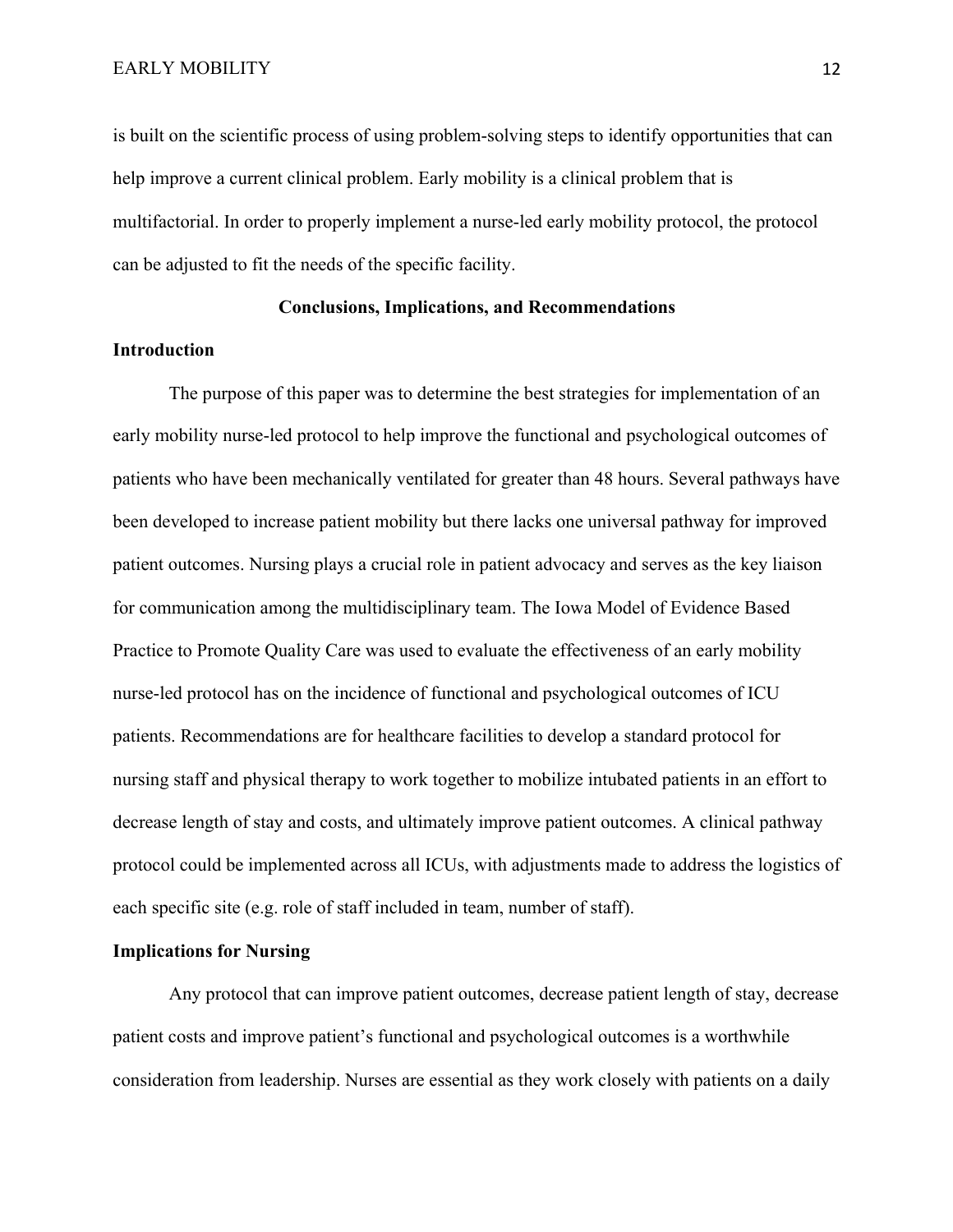basis, are able to address potential barriers that could inhibit early mobility, and able to assess the situation to ensure patient safety isn't jeopardized. Therefore, convening a multidisciplinary implementation team including leadership is an important first step for EBP.

An early mobility nurse-led protocol has the potential for no additional staff needed for implementation and relatively low startup costs. In order to initiate an early mobility protocol, obtaining a review, buy in, and approval from nursing leadership (e.g. managers, advanced practice providers, nurse administrators) is often necessary. Following buy in from nursing leadership, establishing a team of 'super users' would be beneficial. This team would be modeled after a multidisciplinary team approach (e.g. a provider, nurse, nursing assistant, physical therapy). A mobility program could be initiated by nursing staff after being deemed safe by the provider. A nurse initiated protocol, would trigger physical therapy to communicate with nursing staff with a plan of care for the patient. This will ensure staff is available at the dedicated time, patient care activities are grouped to ensure the patient is ready for mobility and additional staff is available. Other cares and activities can be completed prior to or following mobility pending the patient's individual plan of care. Therefore, the multidisciplinary team approach with efficient and effective communication (e.g. rounds, electronic nurse led protocol) is essential in improving patient outcomes.

Key criteria identified to increase early mobility in intubated patients is driven through nursing. Nurses must use their assessment skills and clinical judgement to ensure early mobility is both safe and feasible for the patient. Therefore, a multi-modal eligibility criteria will be beneficial in ensuring safety. A patient needs to be hemodynamically stable, pain managed, delirium assessed, and able to mobilize pending surgical procedure outcomes. These criteria are dependent on the reason for patient admission and procedures while hospitalized and could be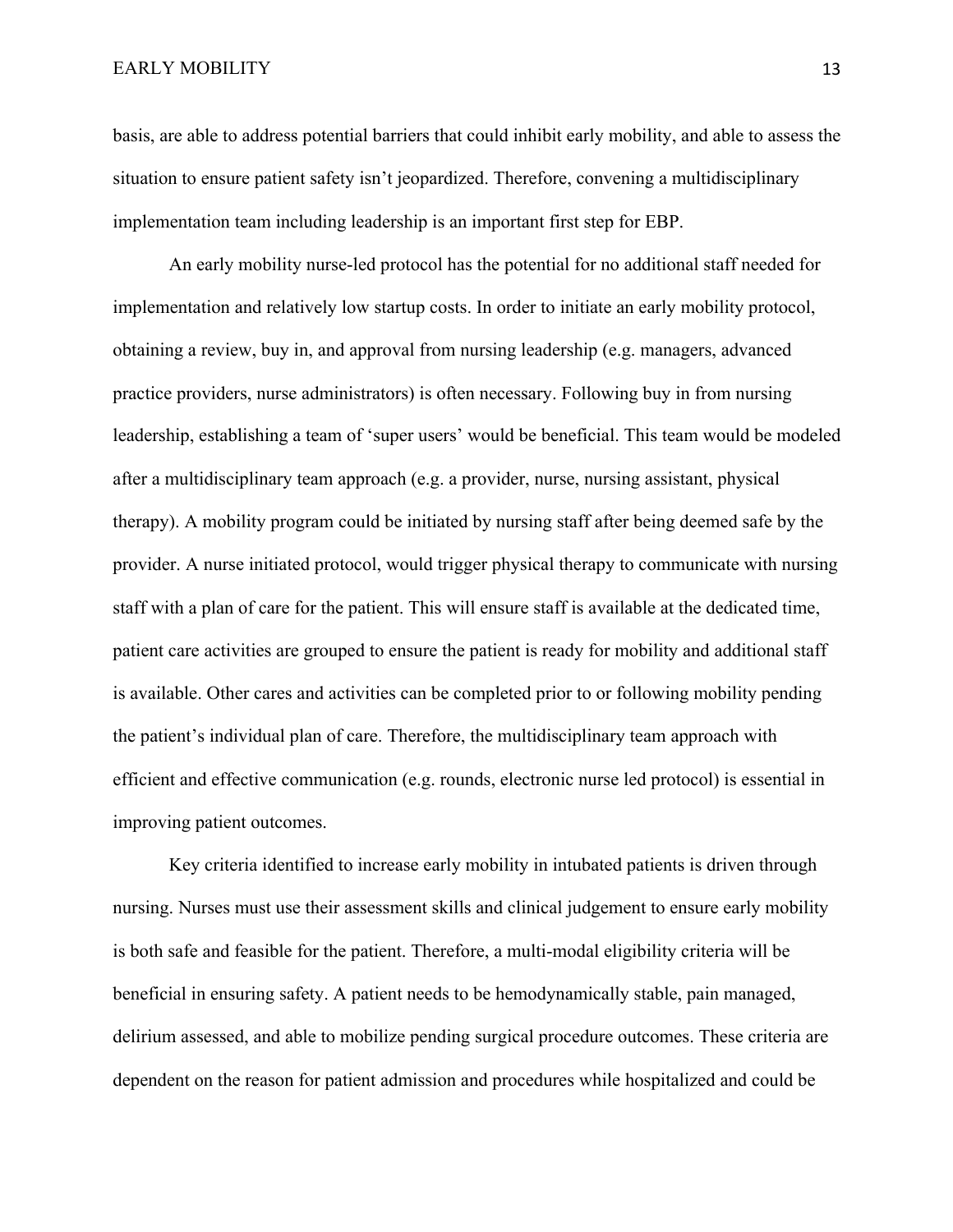included in a protocol or algorithm. Without these criteria, a patient may experience uncontrolled pain, impaired level of consciousness, or end up with exacerbated symptoms or injuries. Nurses are essential in participating in early mobilization with patients as nurses spend the most time at bedside their patient developing rapport, knowing the limitations and trends of a patient, and creating patient centered care plans to promote early mobility, decreased hospital length of stay, and improved outcomes. Physical therapists also have essential role in physical therapy and mobility, however, most hospitals only have physical therapy staffed during dayshift. Therefore, it is imperative that nursing staff continue to mobilize the patient throughout the evening and nighttime hours as appropriate.

Lastly, communication is a key component for this protocol to be successful. The nurse needs to advocate for the patient to ensure all their needs are being met during mobilization. Providers can support the nurses' independence in early mobility (e.g. being more specific in activity orders placed, addressing mobility during rounds, encouraging the progression of mobility). The nurse needs to also be the coach/advocate for the patient. They need to encourage and motivate their patients to participate in early mobility. This can be completed by providing patients with information about the benefits of early mobility and create a plan together that will work for both the patient and staff. Patients can require different levels of motivations, which impacts the patient's participation in activity and ultimately the plan of care. Without the collaboration between the patient and the nursing staff, the process of early mobilization may be ineffective (Hassan et. al, 2017). Nurses need to be the main advocate to ensure patient mobility.

#### **Recommendations**

The practice question and primary purpose of this scholarly inquiry paper was to synthesize the evidence and identify modalities of treatment for an early mobility nurse-led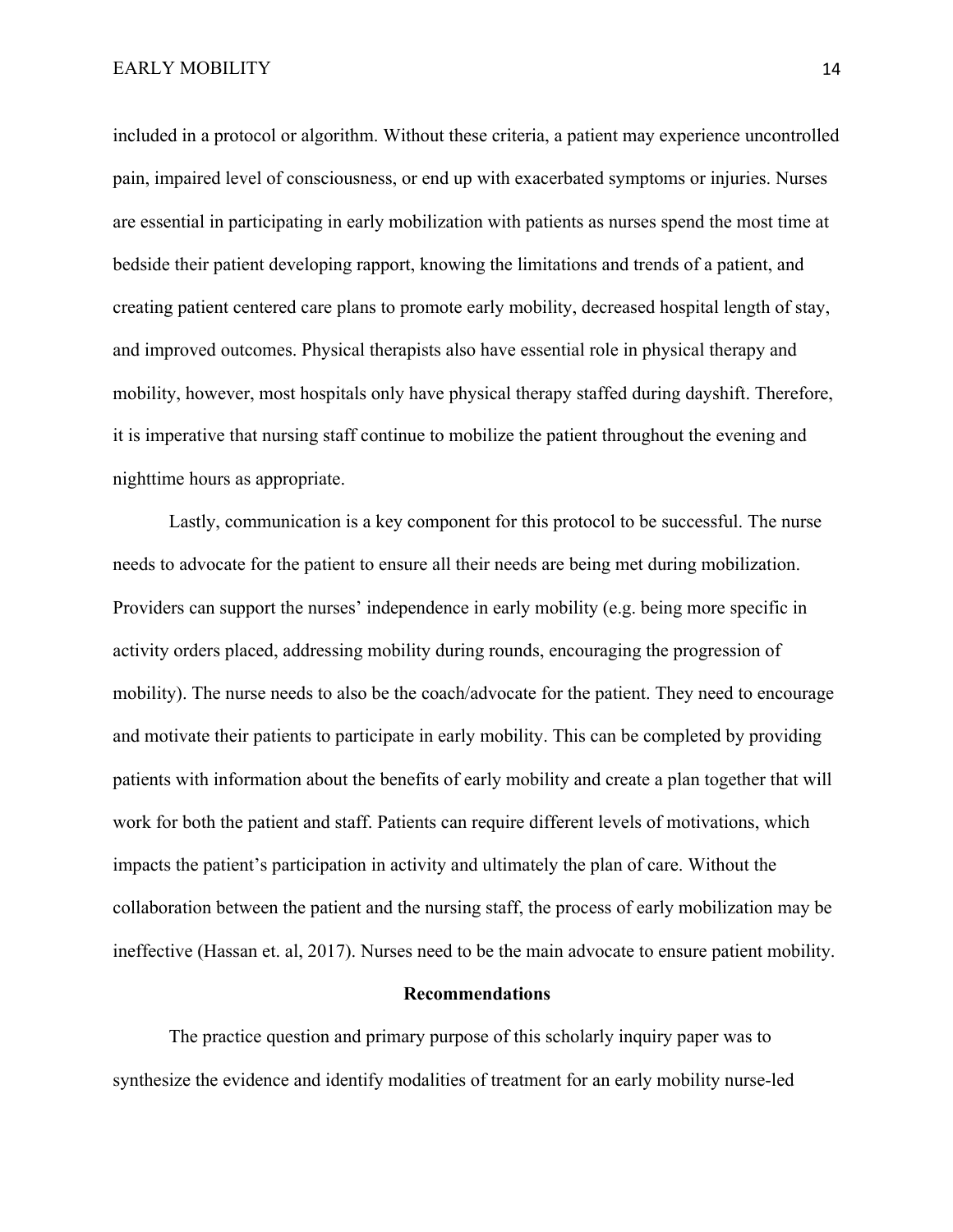protocol in the ICU with the intended outcomes of decreasing cost of care and improving the quality of care for patients. The improvement in the quality of care, will improve patient functional and psychological outcomes, thus decreasing the length of stay and recovery time following hospitalization. This can be completed through practice optimization (e.g. a provider placed order during rounds if criteria is met to trigger nurse led protocol/algorithm) and an established work group that focuses on mobilizing patients during their ICU stay. This practice change can be achieved with the use of the Iowa Model of Evidence-Based Practice as a blueprint to start the project along with quality improvement methods (e.g. Six Sigma, Plan Do Study Act). Quality improvement methods help to optimize practice and ensure quality care. Methods such as the "Six Sigma" or "Plan Do Study Act" (PDSA) can assist in developing an approach that best addresses the concerns of a multidisciplinary team. A nurse-led multidisciplinary approach is the most effective way to meet the needs of patient. The research review completed for this project helped to discover contributing eligibility criteria that could affect a patient's ability to participate in early mobility (e.g. hemodynamically stable, blood pressure support, sedation use).

Based on the Iowa Model of Evidence-Based Practice and the PDSA, a nurse-led protocol would be the recommended approach to promote early mobility. This would require a multidisciplinary approach that wouldn't require extra staff to complete the activities. Effective communication among team members can ensure mobility is achieved. Ultimately, the nurse needs to promote this change and advocate for patients. Nursing staff ultimately have the potential to decrease a patient's hospital length of stay, prevent potential complications, decrease costs, and most importantly improve patient outcomes.

#### **Summary**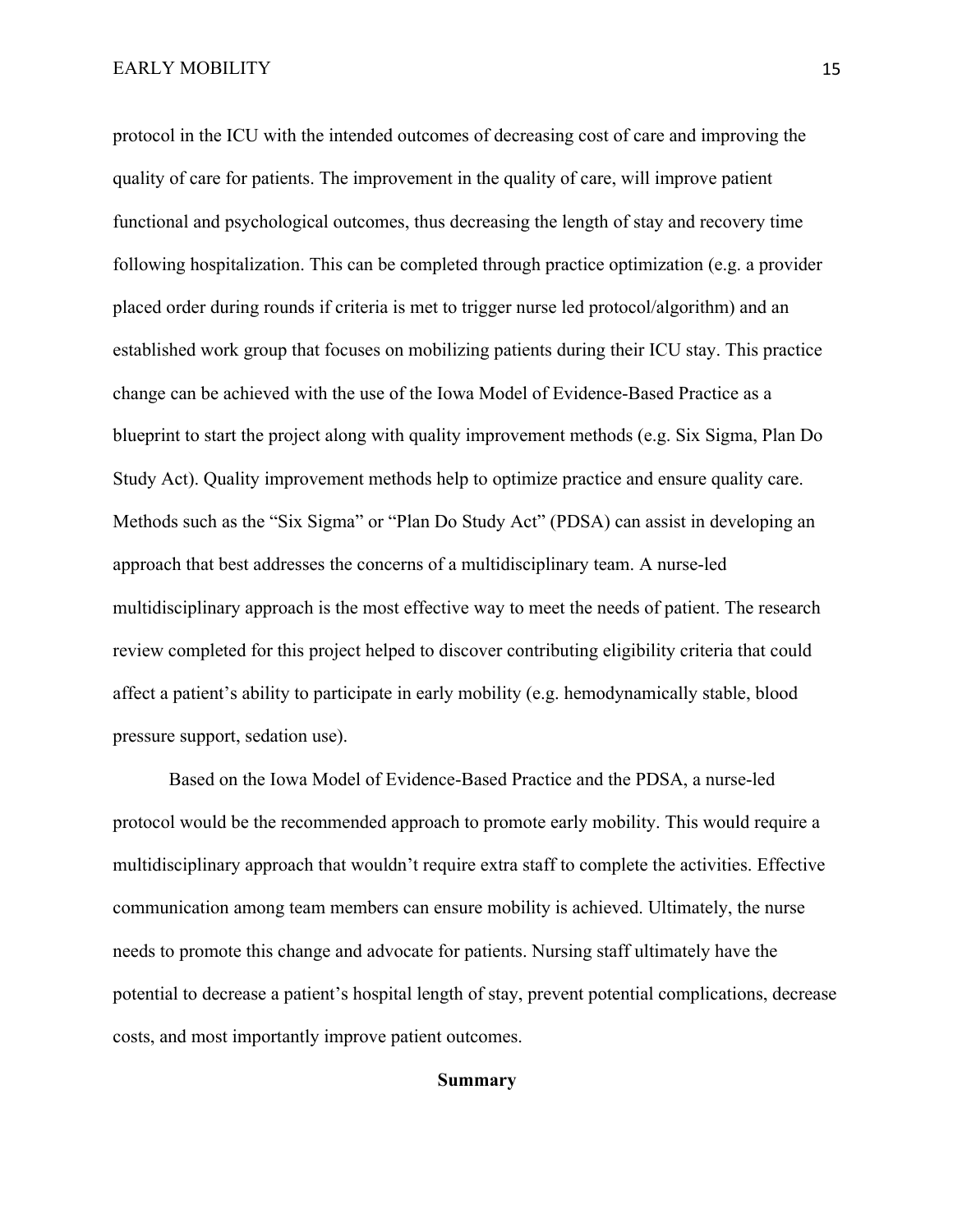As the population continues to age, patients present with more comorbidities. The more comorbidities, the sicker the patients, and the higher need for intubation. Patients are doing research to seek information regarding patient outcomes and the ranking of different hospitals. In order for a healthcare facility to rise to the top, they need to figure out ways to provide high quality care, decrease a patient's length of stay, and decrease patient costs. In order to decrease the hospital length of stay, present infection, and prevent complications, early mobility in intubated patients' needs to be a priority in patient care. After an extensive literature search, common themes were identified in decreasing an ICU length of stay. Ultimately, future recommendations based on the evidence supports the implementation of a nursing led protocol that focuses on early mobility to decrease a patient's length of stay and improve both functional and psychological outcomes, while maintaining quality care and taking into account the needs of each individual patient and institution.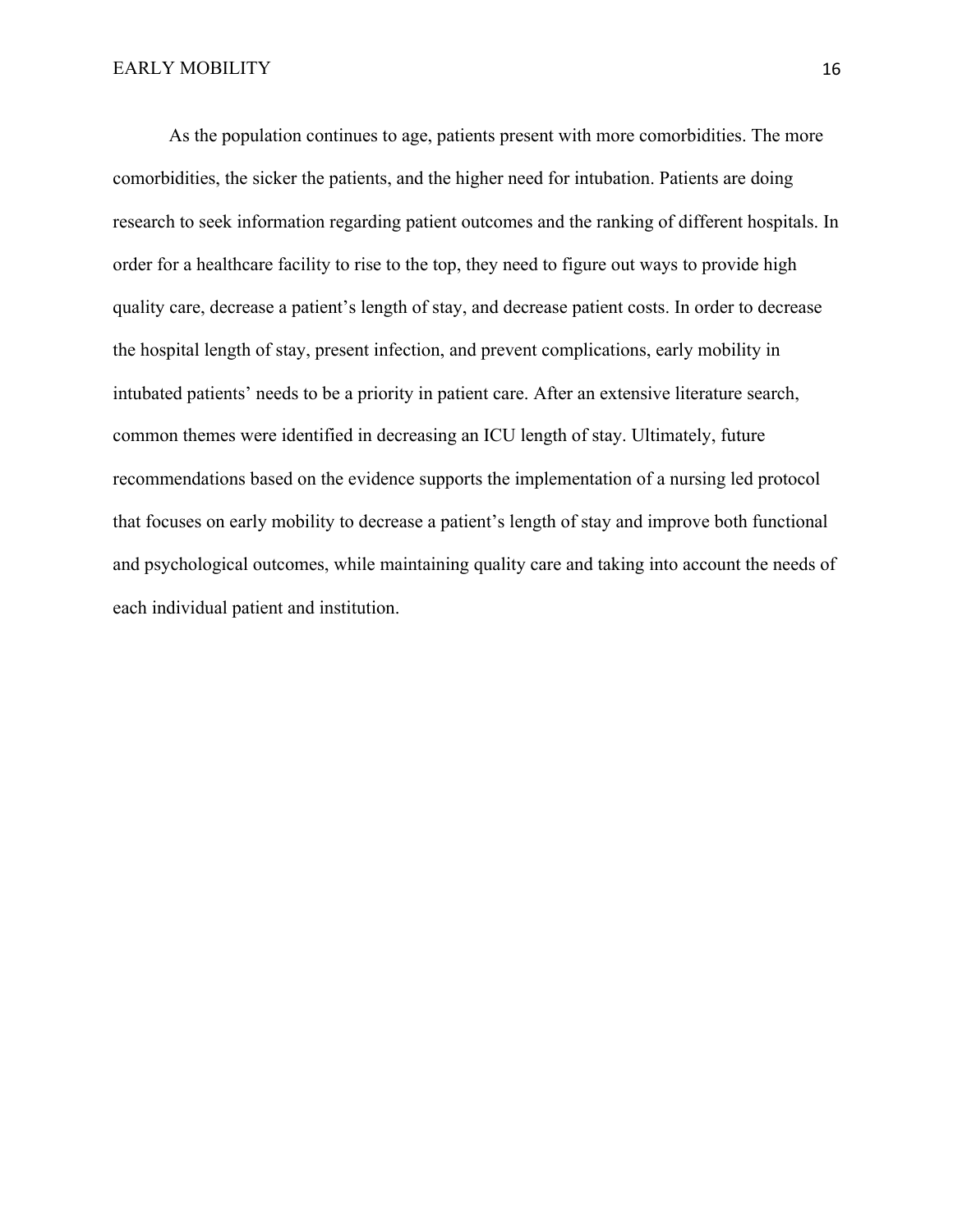#### References

- Adler, J. & Malone, D. (2012) Early mobilization in the intensive care unit: A systematic review. *Cardiopulmonary Physical Therapy Journal*, *23*(1), 5-13
- Arias-Fernandez, P., Romero-Martin, M., Gomez-Salgado, J., & Fernandez-Garcia, D. (2018). Rehabilitation and early mobilization in the critical patient: systematic review. *The Journal of Physical Therapy Science, 30*: 1193-1201.
- Atkins, J. & Kautz, D. (2014). Move to improve: Progressive mobility in the intensive care unit. *Dimens Critical Care Nursing, 33*(5), 275-277. Doi: 10.1097/DCC.0000000000000063
- Bittner, Donnelly, Zantan, Anderson…Schmutz. (2013) How is intensive care reimbursed? A review of eight European countries. *Ann Intensive Care.* 3(37). doi: 10.1186/2110-5820- 3-37
- Cleveland Clinic (2020). Post-intensive care syndrome (PICS). Retrieved from https://my.clevelandclinic.org/health/diseases/21161-post-intensive-care-syndrome-pics
- CMS. (2019). Design and development of the diagnosis related group (DRG). Retrieved from https://www.cms.gov/icd10m/version37-fullcodecms/fullcode\_cms/Design\_and\_development\_of\_the\_Diagnosis\_Related\_Group\_(DRGs) .pdf
- CMS. (2019). Historical. Retrieved from https://www.cms.gov/Research-Statistics-Data-and-Systems/Statistics-Trends-and

 Reports/NationalHealthExpendData/NationalHealthAccountsHistorical#:~:text=The%20 National%20Health%20Expenditure%20Accounts,spending%20in%20the%20United%2 0States.&text=U.S.%20health%20care%20spending%20grew,spending%20accounted%2 0for%2017.7%20percent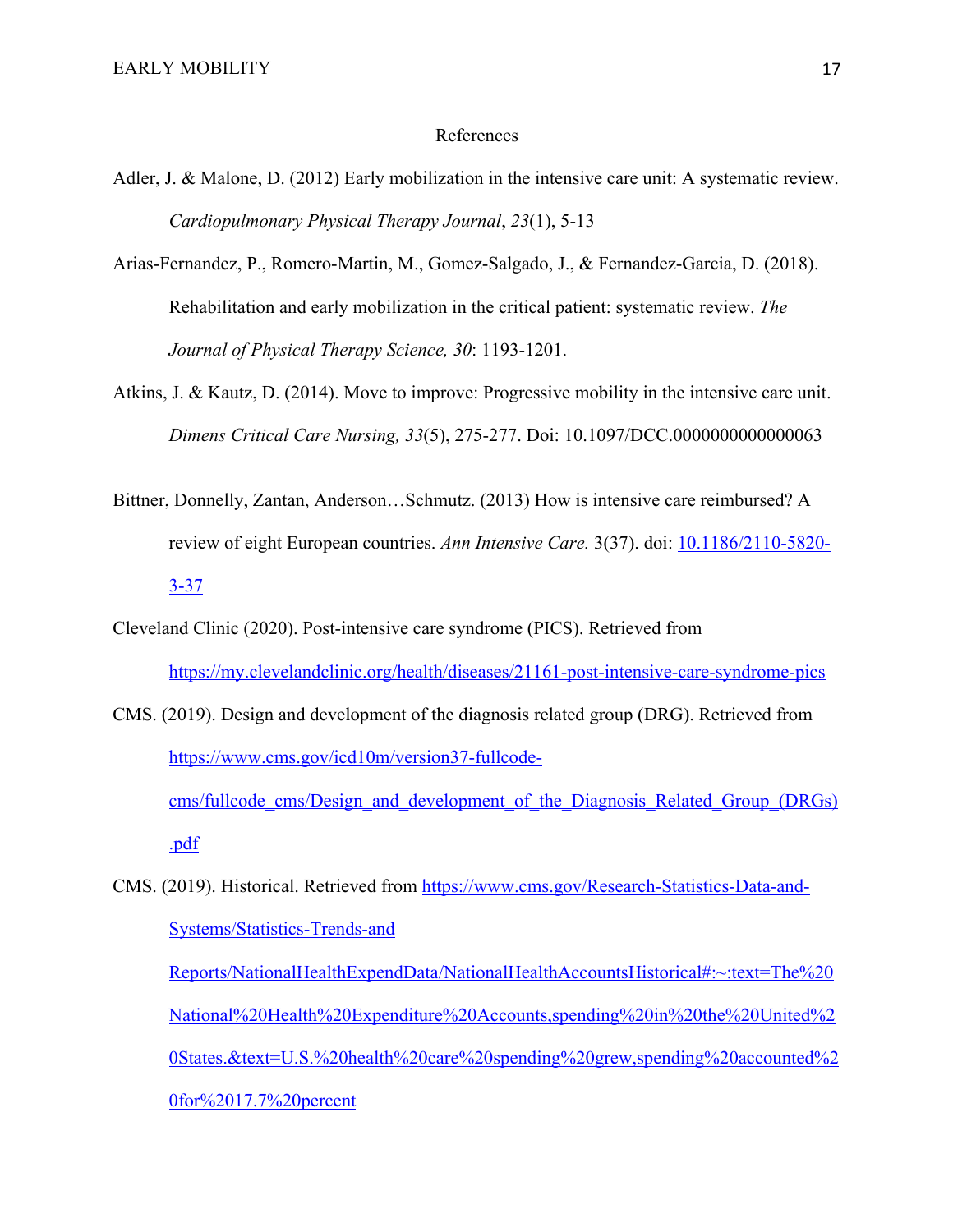- CMS. (2018). NHE face sheet. Retrieved from https://www.cms.gov/Research-Statistics-Dataand-Systems/Statistics-Trends-and-Reports/NationalHealthExpendData/NHE-Fact-Sheet
- Creutzfeldt, C. & Hough, C. (2015). Get out of bed: Immobility in the neuro ICU. *Critical Care Medicine.* 43(4), 926-927. doi: 10.1097/CCM.0000000000000836

Desmon, S. & Nelson, L. (2014). Longer stay in hospital ICU has lasting impact on quality of life. *John Hopkins Medicine.* Retrieved from https://www.hopkinsmedicine.org/news/media/releases/longer\_stay\_in\_hospital\_icu\_has lasting impact on quality of life

- Dias de Silva Azvedo, P. & Gomes, B. (2015). Effects of early mobilization in the functional rehabilitation of critically ill patients: A systemic review. *Journal of Nursing Referencia.*  129-138. http://dx.doi.org/10.12707/RIV14035
- Fraser, D., Spiva, L., Forman, W., & Hallen, C. (2015). Original research: Implementation of an early mobility program in an ICU. *American Journal of Nursing, 115*(12), 49-58.
- Hassan, A., Rajamani, A., & Fitzsimons, F. (2017). The MOVIN' project (Mobilisation Of Ventilated Intensive care patients at Nepean): A quality improvement project based on the principles of knowledge translation to promote nurse-led mobilization of critically ill ventilated patients. *Intensive and Critical Care Nursing*, *42*, 36-43. http://dx.doi.org/10.1016/j.iccn.2017.04.011
- HMSA Provider Resource Center (2018). Diagnosis related group. Retrieved from https://hmsa.com/portal/PROVIDER/zav\_pel.fh.DIA.650.htm
- Hunter, A., Johnson, L., Coustasse, A. (2014). Reduction of intensive care unit length of stay: the case of early mobilization. *Health Care Management.* 33(2), 128-135. doi: 10.1097/HCM.0000000000000006. PMID: 24776831.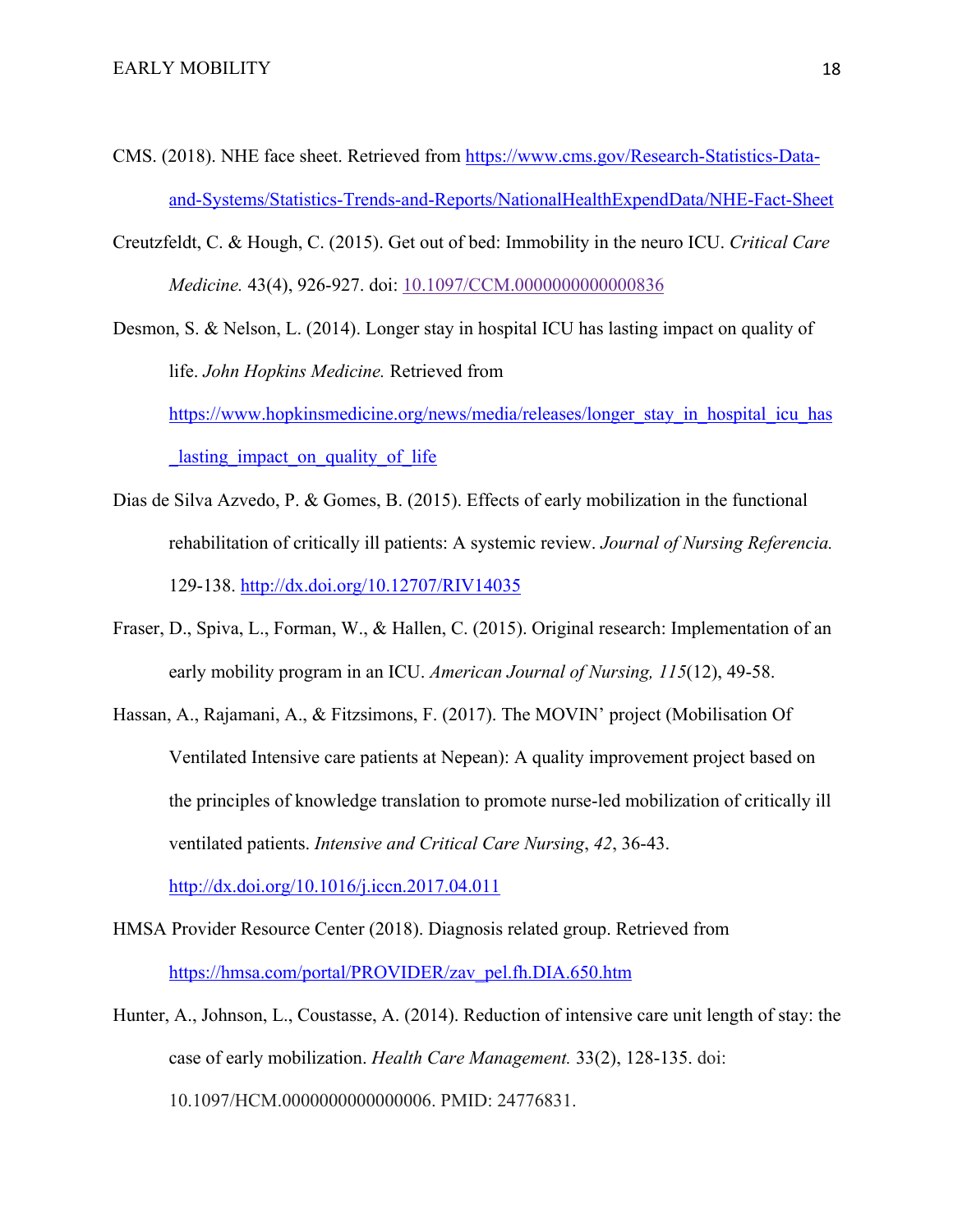- Hunter, A., Johnson, L., Coutasse, A. (2020). Reduction of intensive care unit length of stay. *The Health Care Manager.* 39(3), 109-116. doi: 10.1097/HCM.0000000000000295
- Iowa Model Collaborative (2017) Iowa model of evidence-based practice: Revisions and validation. *Worldviews on Evidence-Based Nursing* 14(3), 175-182. doi: 10.1111/wvn.12223
- Kaier, K., Heister, T., Wolff, J., & Wolkewitz, M. (2020). Mechanical ventilation and the daily cost of ICU care. *BMC Health Services Research.* 20.

https://doi.org/10.1186/s12913-020-05133-5

- Klein, K., Bena, J., Mulkey, M., & Albert, N. (2018). Sustainability of a nurse-driven early progressive mobility protocol and patient clinical and psychological health outcomes in a neurological intensive care unit. *Intensive and Critical Care Nursing*, *45*, 11-17. http://dx.doi.org.wsuproxy.mnpals.net/10.1016/j.iccn.2018.01.005
- Krupp, A., Steege, L., King, B. (2018). A systematic review evaluating the role of nurses and processes for delivery interventions in the intensive care unit. *Intensive and Critical Care Nursing*, *47*, 30-38. DOI: 10.1016/j.iccn.2018.04.003
- Kılıç, Yuzkat, Soyalp, & Guihas. (2019) Cost analysis on intensive care unit costs based on the length of stay. *Turkish Journal of Anaethesiology and Reanimation.* 47(2). 142-145. doi: 10.5152/TJAR.2019.80445
- Maguet, P., Roquilly, A., Lasocki, S., Asehnoune, K., Carise, E., Martin, M., Mimoz, O., Gac, G., Somme, D., Cattenoz, C., Feuillet, F., Malleda, Y., & Seguin, P. (2014). Prevalence and impact of frailty on mortality in elderly ICU patients: A prospective, multicenter, observational study. *Intensive Care Medicine.* 40, 674-682.

Marra, A., Ely, E.W., Pandharipande, P., & Patel, M. (2017). The ABCDEF bundle in critical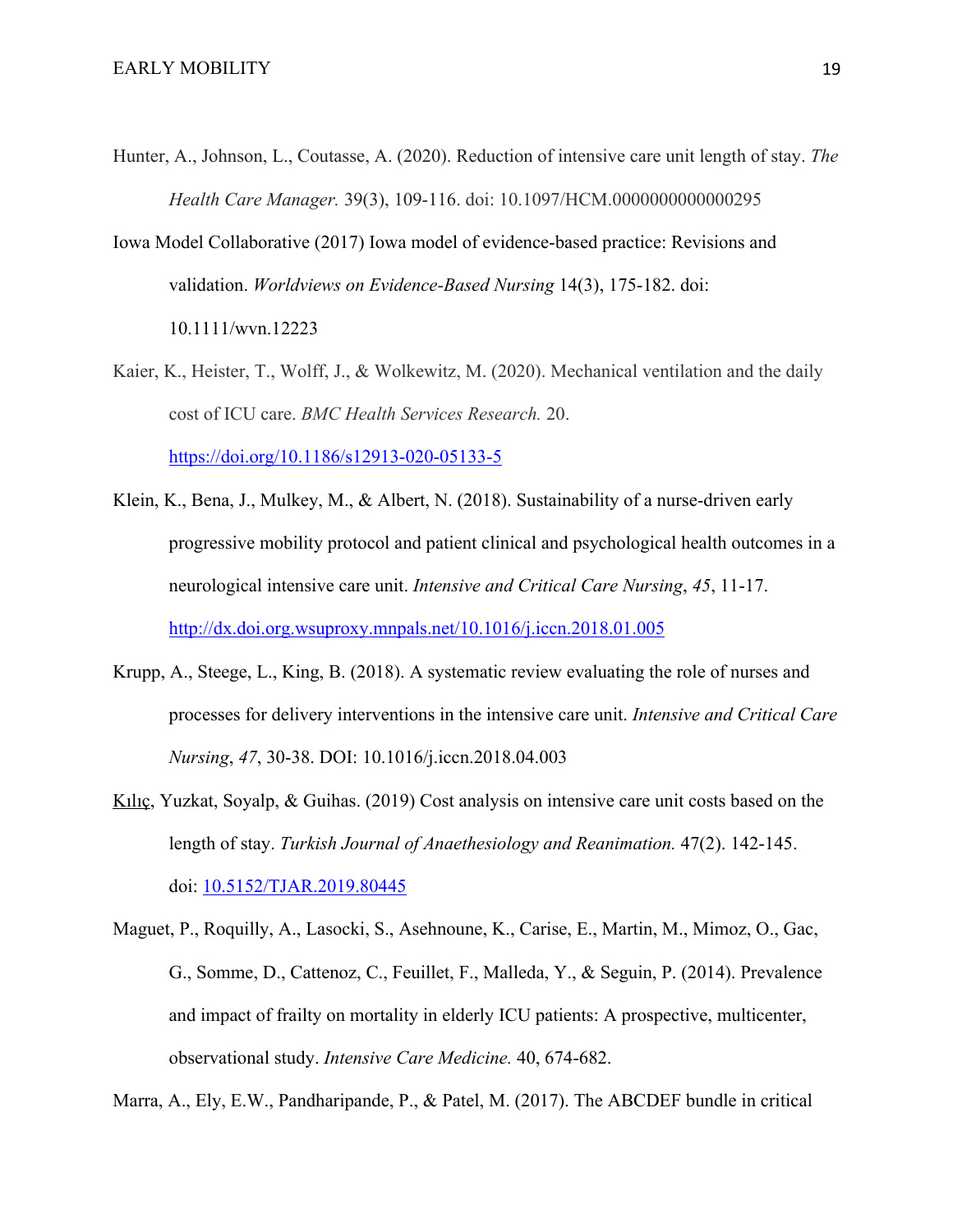care. *Critical Care Clinic, 33*(2), 225-243. Doi: 10.1016/j.ccc.2016.12.005

- Moitra, V., Guerra, C., Linde-Zwirble, W., & Wunsch, H. (2016). Relationship between ICU length of stay and long-term mortality for elderly ICU survivors. *Critical Care Medicine.* 44(4). 655-662. DOI: 10.1097/CCM.0000000000001480
- Negro, A., Cabrini, L., Lembo, R., Monti, G., Dossi, M., Perduca, A., Colombo, S., Marazzi, M., Villa, G., Manara, D., Landoni, G., & Zangrillo, A. (2018). Early progressive mobilization in the intensive care unit without dedicated personnel. *Canadian Journal of Critical Care Nursing,* 29(3), 26-31. https://doi.org/10.1016/j.iccn.2018.01.005
- Nuwi, D. & Irwan, A. (2018). Effect of active mobilization on patients in the intensive care unit: A systemic review. *International Journal of Caring Sciences*, *11*(3), 1942-1953. ISSN: 1791-5201.
- Phelan, S., Lin, F., Mitchell, M., & Chaboyer, W. (2018). Implementing early mobilization in the intensive care unit: An integrative review. International Journal of Nursing Studies, *77.* 91-105. http://dx.doi.org/10.1016/j.ijnurstu.2017.09.019
- Ronnebaum, J., Weir, J. & Hilsabeck, T. (2012). Earlier mobilization decreases the length of stay in the intensive care unit. *Journal of Acute Care Physical Therapy, 3*(2), 204-210. ISSN: 2158-8686
- Society of Critical Care Medicine. (2018) Critical care statistics. Retrieved from https://www.sccm.org/Communications/Critical-Care-Statistics
- Taito, S., Shime, N., Ota, K., & Yasuda, H. (2016). Early mobilization of mechanically ventilated patients in the intensive care unit. *Journal of Intensive Care*, *4,* 50. DOI 10.1186/s40560-016-0179-7

Vincent, J. (n.d.) Impact of reimbursement schemes on quality of care: A European perspective.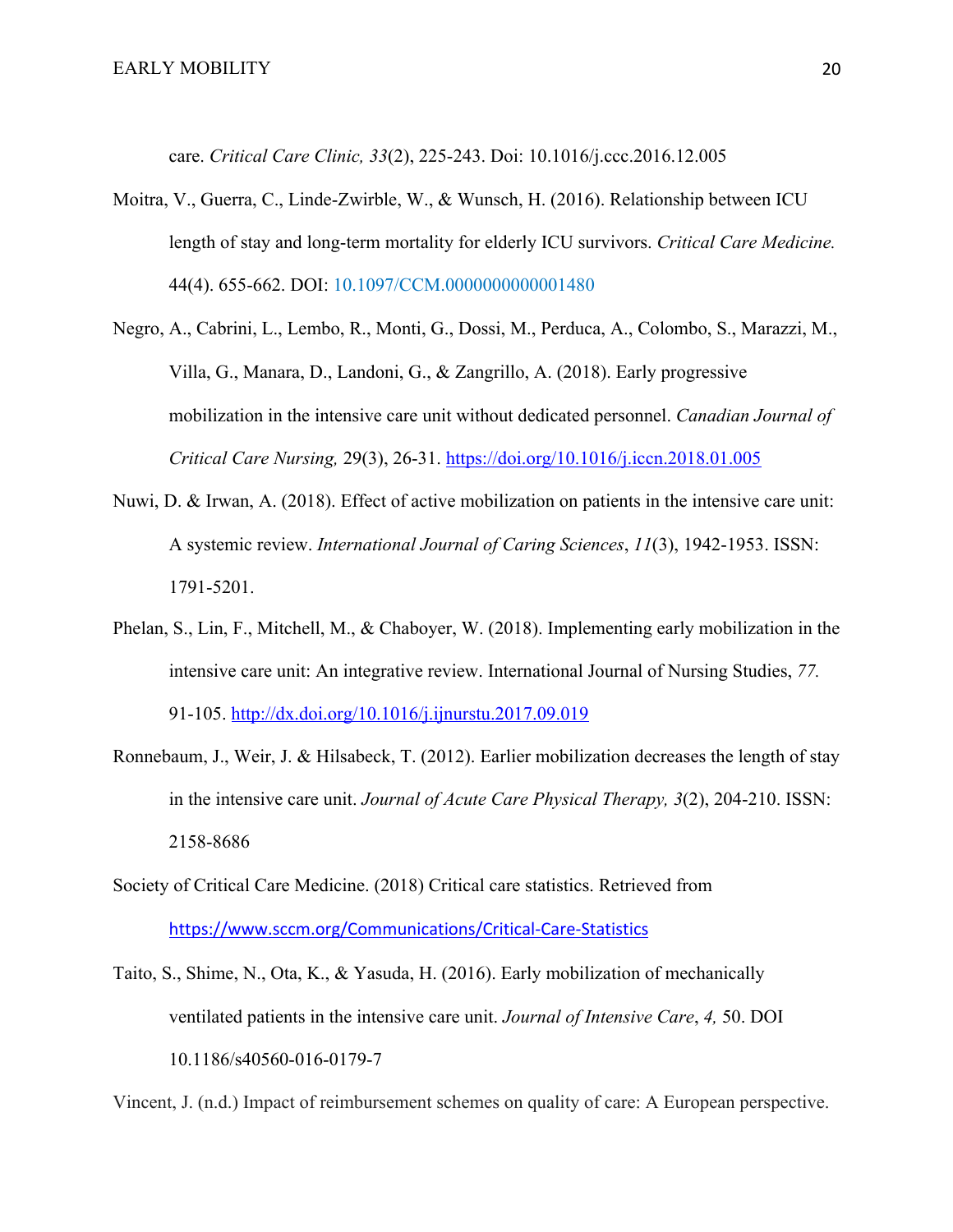*American Journal of Respiratory and Critical Care Medicine.* 185(2).

https://doi.org/10.1164/rccm.201108-1472ED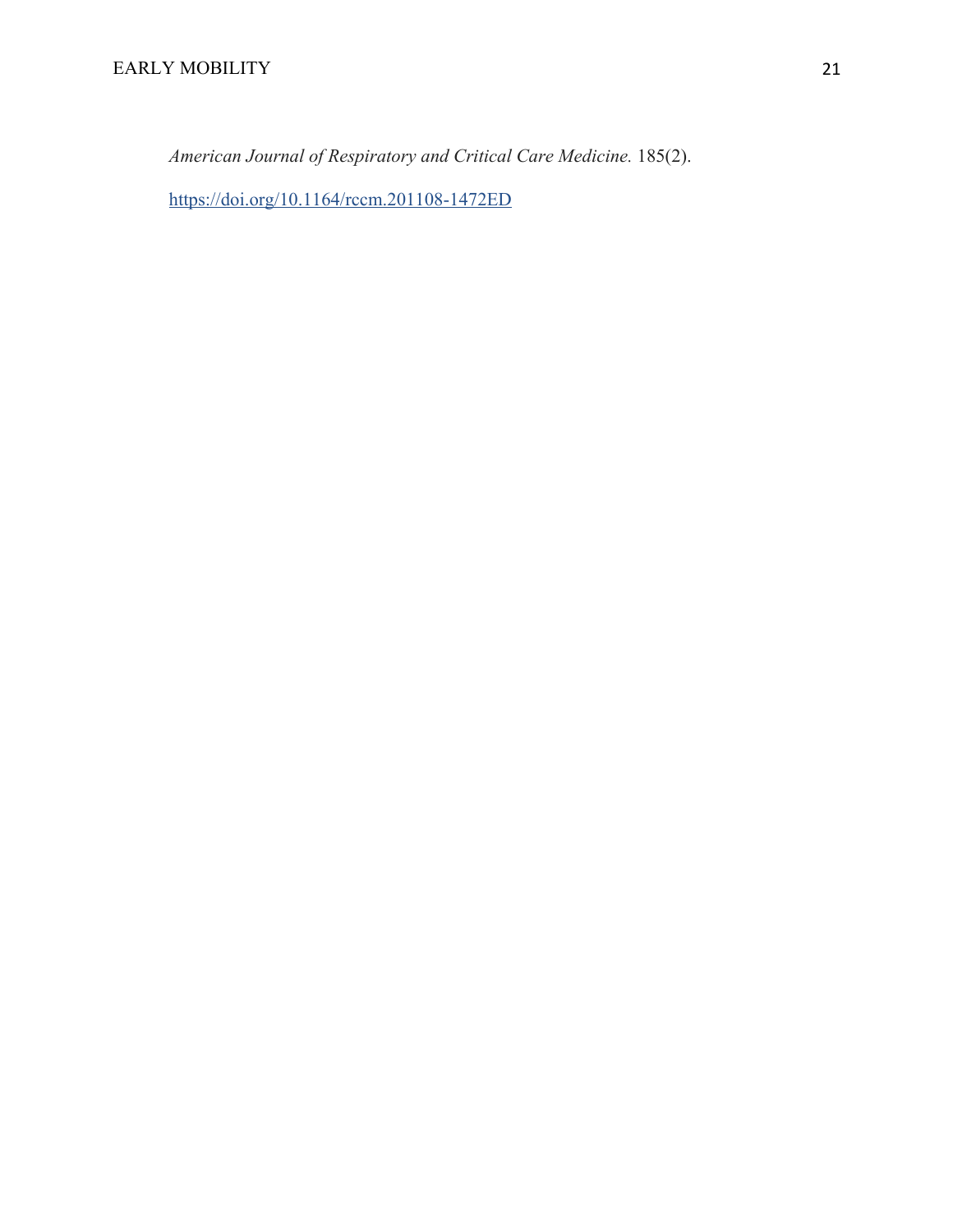# **Appendix A: Tables**

Table 1

## *Database Searched and Data Abstraction*

| Date of       | <b>Keyword Used</b>                                                                                                                     | <b>Database/Source Used</b>         | # of Hits     |                 |                |
|---------------|-----------------------------------------------------------------------------------------------------------------------------------------|-------------------------------------|---------------|-----------------|----------------|
| <b>Search</b> |                                                                                                                                         |                                     | <b>Listed</b> | <b>Reviewed</b> | <b>Used</b>    |
| 2/4/2020      | Mobility AND<br><b>Intensive Care Unit</b><br><b>AND</b> Intubated                                                                      | <b>CINAHL</b>                       |               |                 | 1              |
| 2/4/2020      | Early Mobility And<br>Nursing AND<br>Protocol                                                                                           | <b>CINAHL</b>                       |               | $\overline{2}$  | $\theta$       |
| 2/23/2020     | Mobility OR Intensive<br>Care AND Functional<br>Decline                                                                                 | Nursing & Allied Health<br>Database |               | $\overline{2}$  | $\theta$       |
| 2/26/2020     | intensive care OR icu<br>OR critical care AND<br>mobility OR mobilize<br>OR mobilise OR<br>mobilization OR<br>mobilization AND<br>adult | <b>CINAHL</b>                       | 471           | 10              | $\overline{4}$ |
| 2/26/2020     | intensive care OR icu<br>OR critical care AND<br>mobility OR mobilize<br>OR mobilise OR<br>mobilization OR<br>mobilization AND<br>adult | <b>Science Direct</b>               | 938,875       | 12              | $\overline{3}$ |
| 3/16/2020     | Intensive care AND<br>mobility AND adult<br>AND systematic<br>review                                                                    | <b>OVID</b>                         | 44            | $\overline{4}$  | 1              |
| 3/18/2020     | Intensive care AND<br>mobilization AND<br>adult AND systematic<br>review OR meta-<br>analysis                                           | PubMed                              | 91,286        | 5               | 1              |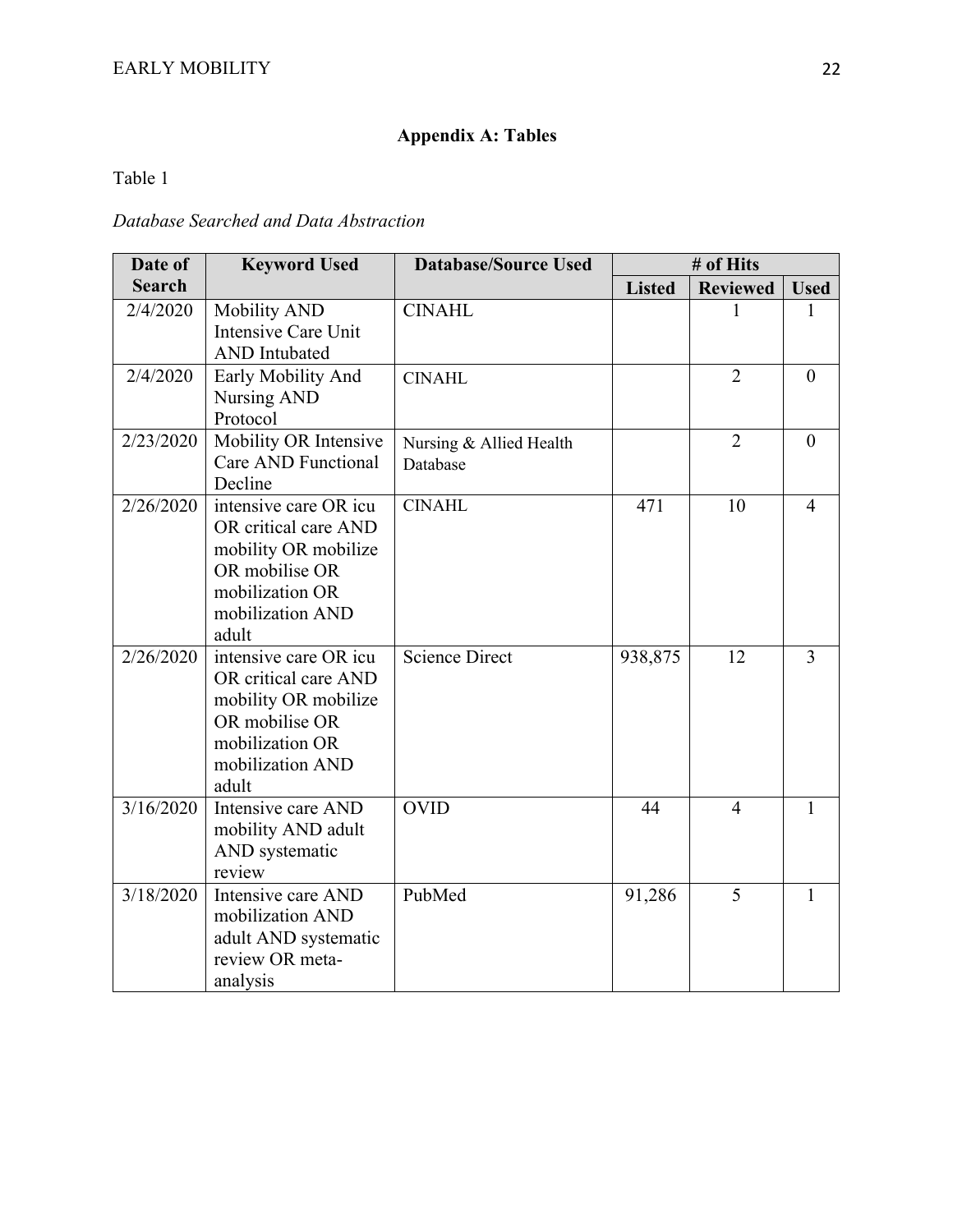Table 2 *Level of Evidence Grading Criteria*

| Level of evidence | <b>Description</b>                                                                                                        |  |  |  |
|-------------------|---------------------------------------------------------------------------------------------------------------------------|--|--|--|
| <b>Level I</b>    | Evidence from a systematic review or meta-analysis of all relevant RCTs (randomized controlled trial) or                  |  |  |  |
|                   | evidence-based clinical practice guidelines based on systematic reviews of RCTs or three or more RCTs of                  |  |  |  |
|                   | good quality that have similar results.                                                                                   |  |  |  |
| <b>Level II</b>   | Evidence obtained from at least one well-designed RCT (e.g. large multi-site RCT).                                        |  |  |  |
| <b>Level III</b>  | Evidence obtained from well-designed controlled trials without randomization (i.e. quasi-experimental).                   |  |  |  |
| <b>Level IV</b>   | Evidence from well-designed case-control or cohort studies.                                                               |  |  |  |
| <b>Level V</b>    | Evidence from systematic reviews of descriptive and qualitative studies (meta-synthesis).                                 |  |  |  |
| <b>Level VI</b>   | Evidence from a single descriptive or qualitative study                                                                   |  |  |  |
| <b>Level VII</b>  | Evidence from opinion of authorities and/or reports from expert committees                                                |  |  |  |
|                   | References: Ackley, B. J., Swan, B. A., Ladwig, G., & Tucker, S. (2008). Evidence-based nursing care guidelines: Medical- |  |  |  |
|                   | surgical interventions. (p. 7). St. Louis, MO: Mosby Elsevier.                                                            |  |  |  |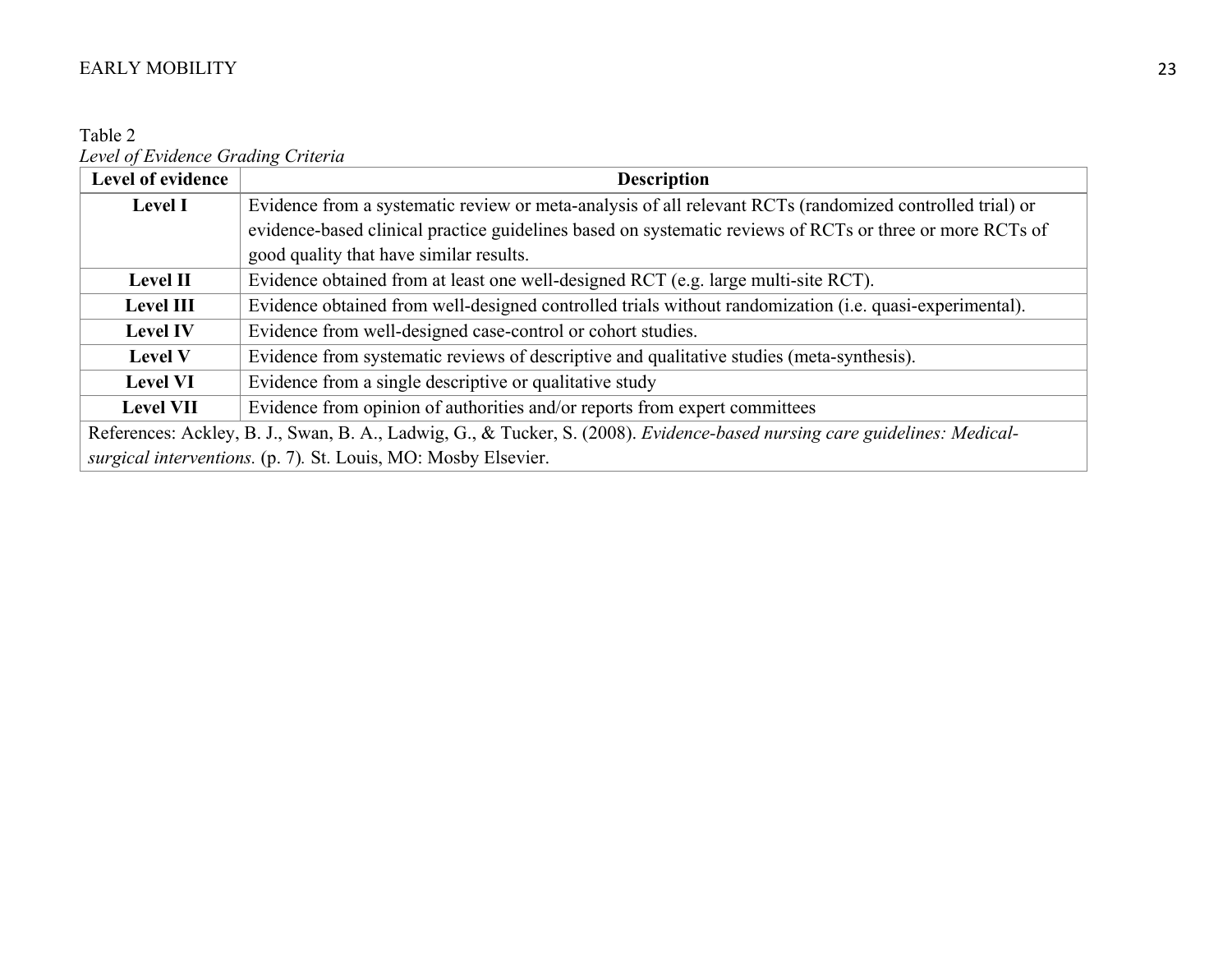Table 3

# *Literature table*

| Citation /<br><b>Search Engine</b><br><b>Used</b>                                                                                                                                                                                                                                                                                                                                                                             | Purpose/<br><b>Objectives</b>                                                                                                                                                                                                                                                                                                                 | <b>Study population/</b><br>Sample/<br><b>Setting</b>                                                                                                                                                                                                                                                                                                                                                                                                                                                                                                                                         | <b>Study Design/</b><br>Methods/<br><b>Major Variables/</b><br><b>Instruments and</b><br><b>Measures</b>                                                                                                                                                                                                                                 | Result(s)<br><b>Main Findings</b>                                                                                                                                                                                                                                                                                                                                                                         | <b>Implications</b><br>/critique                                                                                                                                                                                                                                                                                                                                                                                                                                                     | <b>Comments</b><br><b>Themes</b>                                                                                                                                                                                                                                                                                                                                                                                                                                       | Level of<br><b>Evidence</b> |
|-------------------------------------------------------------------------------------------------------------------------------------------------------------------------------------------------------------------------------------------------------------------------------------------------------------------------------------------------------------------------------------------------------------------------------|-----------------------------------------------------------------------------------------------------------------------------------------------------------------------------------------------------------------------------------------------------------------------------------------------------------------------------------------------|-----------------------------------------------------------------------------------------------------------------------------------------------------------------------------------------------------------------------------------------------------------------------------------------------------------------------------------------------------------------------------------------------------------------------------------------------------------------------------------------------------------------------------------------------------------------------------------------------|------------------------------------------------------------------------------------------------------------------------------------------------------------------------------------------------------------------------------------------------------------------------------------------------------------------------------------------|-----------------------------------------------------------------------------------------------------------------------------------------------------------------------------------------------------------------------------------------------------------------------------------------------------------------------------------------------------------------------------------------------------------|--------------------------------------------------------------------------------------------------------------------------------------------------------------------------------------------------------------------------------------------------------------------------------------------------------------------------------------------------------------------------------------------------------------------------------------------------------------------------------------|------------------------------------------------------------------------------------------------------------------------------------------------------------------------------------------------------------------------------------------------------------------------------------------------------------------------------------------------------------------------------------------------------------------------------------------------------------------------|-----------------------------|
| Klein, K., Bena, J.,<br>Mulkey, M., &<br>Albert, N. (2018)<br>Sustainability of a<br>nurse-driven early<br>progressive<br>mobility protocol<br>and patient clinical<br>and psychological<br>health outcomes in<br>a neurological<br>intensive care unit.<br>Intensive and<br>Critical Care<br>Nursing. 45, 11-17.<br>https://doi.org.wsu<br>proxy.mnpals.net/1<br>0.1016/j.iccn.2017.<br>01.005<br>Database:<br>ScienceDirect | -Determine impact<br>of an early mobility<br>protocol on<br>mobility level and<br>clinical outcomes<br>over a 22-month<br>period by<br>comparing levels<br>of mobility over<br>time<br>(p. 12)<br>-Examine if<br>clinical outcomes<br>and psychological<br>health in the Neuro<br>ICU differed over<br>time between three<br>groups<br>(p.12) | $-22$ -bed<br>Neurological ICU<br>within a 1400 bed<br>quaternary-care<br>medical center in<br>Ohio. $N = (1117)$<br>-Three study<br>groups with 150<br>participants.<br>(p. 12)<br>$-N = 260$ pre-<br>intervention<br>$-N = 377$ post-<br>implementation<br>-Randomly<br>controlled study<br>-Inclusion criteria -<br>critically ill,<br>mechanically<br>ventilated adults in<br>Neuro ICU<br>-Exclusion criteria-<br>non-English<br>speaking,<br>confusion,<br>delirium,<br>combativeness,<br>comatose state, and<br>inability to<br>complete<br>psychological<br>history<br>questionnaire. | -Prospective,<br>longitudinal,<br>comparative study.<br>Three group study<br>at three points in<br>time.<br>(p. 12)<br>Instruments<br>-Psychological<br>health measured<br>with Brief<br>Symptom<br>Inventory.<br>-Case report and<br>data collection<br>created using<br>Milestones.<br>-Apache scores<br>-ANOVA models<br>$(p. 13-14)$ | "Discharge to<br>home increased<br>from<br>preintervention to<br>immediate post<br>intervention and<br>remained above the<br>pre-EPM protocol<br>implementation<br>rate ( $p = .007$ )"<br>(p. 14)<br>"No difference in<br>VAP, BSI, DVT,<br>HAPI, and 30-day<br>mortality rate"<br>(p. 14)<br>"Psychological<br>health (depression,<br>anxiety, and<br>hostility) improved<br>$(p = 0.006)$ .<br>(p. 14) | "An early<br>progressive<br>intensive care<br>mobility<br>programme is<br>safe and<br>effective in<br>achieving a<br>reduction in<br>hospital length of<br>stay and<br>psychological<br>distress"<br>"An out-of-bed<br>mobility protocol<br>is sustainable"<br>"When patients<br>in an intensive<br>care unit with<br>neurological<br>injuries are<br>adherent to early<br>mobility<br>programme<br>expectations,<br>they may have<br>improved<br>psychological<br>health"<br>(p.11) | Themes<br>- Decreased<br>mobility in ICU<br>- Prolonged<br>hospitalization<br>- Psychological<br>health<br>complications<br>- Nurse driven<br>mobility program<br>- Pre-Intermediate-<br>Post-intervention<br>Groups<br>- 16 levels of<br>physical mobility<br>rating<br>- Post ICU<br>- Large sample size<br>- Internal threats to<br>validity could have<br>weakened findings<br>-Unit environment,<br>including<br>personnel, were<br>stable during study<br>period | Level IV                    |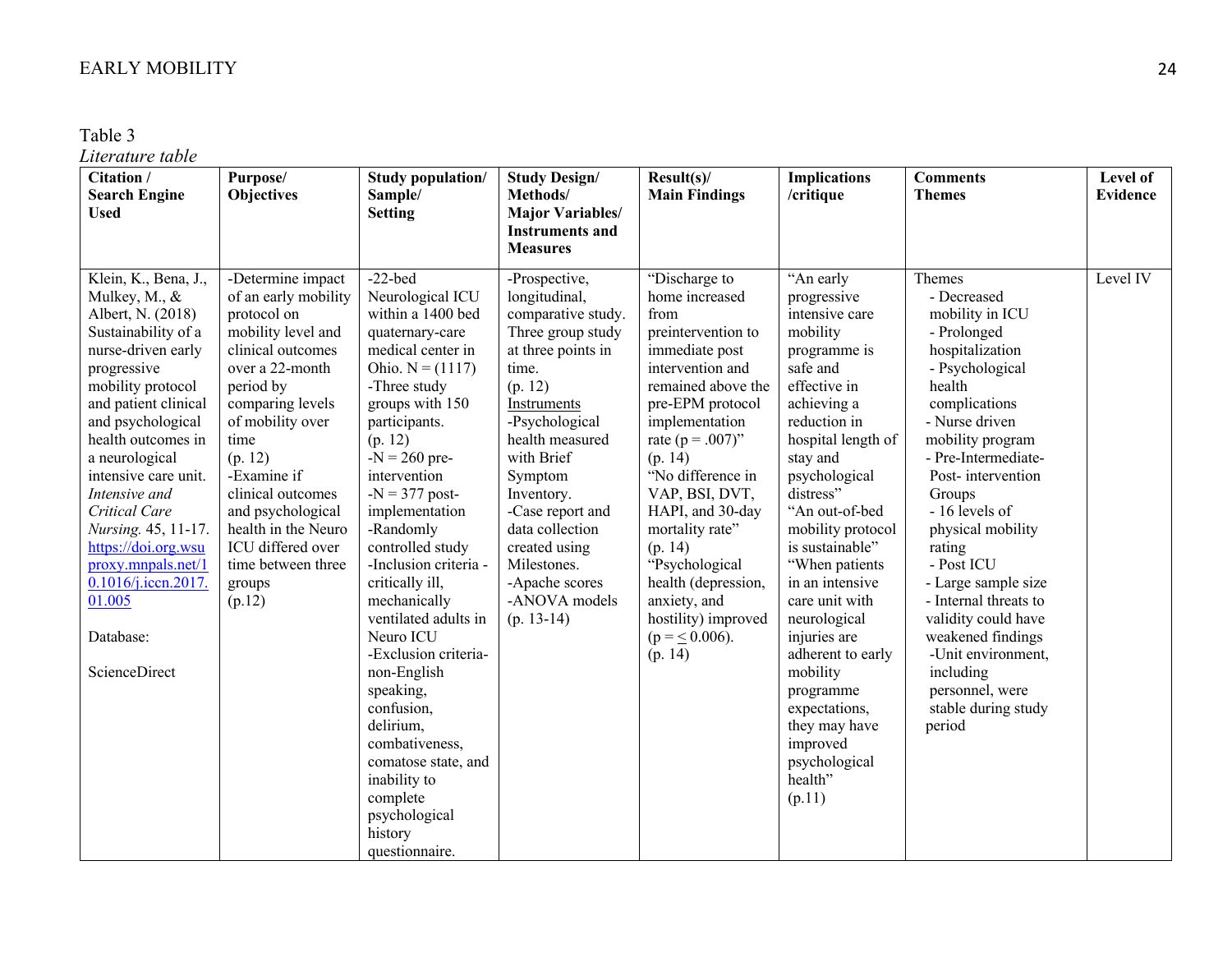| Citation /<br><b>Search Engine</b><br><b>Used</b>                                                                                                                                                                                                                                                                                                                                                               | Purpose/<br><b>Objectives</b>                                                                                                                                                      | <b>Study population/</b><br>Sample/<br><b>Setting</b>                                                                                                                                                                                                                                                                                                                                                                                                                                                                                                                                                                                                         | <b>Study Design/</b><br>Methods/<br><b>Major Variables/</b><br><b>Instruments and</b><br><b>Measures</b>                                                                                                                                                                                                                                                                                                                                                                                                                  | Result(s)<br><b>Main Findings</b>                                                                                                                                                                                                                                                                                                                                                                                                                                                                                                                    | <b>Implications</b><br>/critique                                                                                                                                                                                                                                                                                                                                   | <b>Comments</b><br><b>Themes</b>                                                                                                                                                                                                                                 | Level of<br>Evidence |
|-----------------------------------------------------------------------------------------------------------------------------------------------------------------------------------------------------------------------------------------------------------------------------------------------------------------------------------------------------------------------------------------------------------------|------------------------------------------------------------------------------------------------------------------------------------------------------------------------------------|---------------------------------------------------------------------------------------------------------------------------------------------------------------------------------------------------------------------------------------------------------------------------------------------------------------------------------------------------------------------------------------------------------------------------------------------------------------------------------------------------------------------------------------------------------------------------------------------------------------------------------------------------------------|---------------------------------------------------------------------------------------------------------------------------------------------------------------------------------------------------------------------------------------------------------------------------------------------------------------------------------------------------------------------------------------------------------------------------------------------------------------------------------------------------------------------------|------------------------------------------------------------------------------------------------------------------------------------------------------------------------------------------------------------------------------------------------------------------------------------------------------------------------------------------------------------------------------------------------------------------------------------------------------------------------------------------------------------------------------------------------------|--------------------------------------------------------------------------------------------------------------------------------------------------------------------------------------------------------------------------------------------------------------------------------------------------------------------------------------------------------------------|------------------------------------------------------------------------------------------------------------------------------------------------------------------------------------------------------------------------------------------------------------------|----------------------|
| Negro, A., Cabrini,<br>L., Lembo, R.,<br>Monti, G., Dossi,<br>M,, Perduca, A.,<br>Colombo, S.,<br>Marazzi, M., Villa,<br>G., Manara, D,,<br>Landoni, G., &<br>Zangrillo, A.<br>$(2018)$ . Early<br>progressive<br>mobilization in the<br>intensive care unit<br>without dedicated<br>personnel.<br>Canadian Journal<br>of Critical Care<br>Nursing, 29(3), 26-<br>31.<br>Database:<br><b>CINAHL</b><br>Complete | -To assess<br>feasibility and<br>safety of an early<br>progressive<br>mobilization<br>protocol<br>implemented<br>without dedicated<br>personnel, as part<br>of the ABCDE<br>bundle | -Eight-bed general<br>ICU of a teaching<br>hospital in Italy.<br>-482 patients were<br>admitted with a<br>mean age of 79.5<br>-356 mobilization<br>sessions completed<br>-Data collection<br>lasted one year<br>$-Inclusion -$<br>mechanically<br>ventilated<br>$-Exclusion - dying$<br>patients, patients to<br>be dischargeld in<br>the next few hours,<br>no emergency<br>occurring in ICU.<br>-Safety criteria-<br>alert,<br>hemodynamic<br>stability (no<br>cardiac ischemia,<br>no increase in<br>vasopressor dose in<br>past 2 hours, no<br>arrhythmia onset in<br>last 24 hours) and<br>respiratory stability<br>(Fi02 < 0.65, PEEP)<br>$< 12$ cmH20) | -Observational<br>Study.<br>-Nurses kept<br>mobilization diary<br>for each patient and<br>stages of mobility<br>were recorded.<br>-Categorical data<br>presented as<br>absolute numbers<br>and percentages<br>and compared by<br>two tailed x2 test<br>or Fisher's exact<br>test.<br>-Continuous<br>measurements were<br>compared using the<br>Mann-Whitney U<br>test or T test.<br>-Two-sided<br>significance tests<br>were used<br>throughout.<br>-Statistical analyses<br>were performed<br>with the STATA<br>software | -A mean<br>Simplified Acute<br>Physiology Score<br>(SAPS) II score of<br>31.33 and a mean<br>Sequential Organ<br><b>Failure Assessment</b><br>(SOFA) score of<br>5.25.<br>$-94(19.5%)$<br>patients were<br>mobilized.<br>-34 patients were<br>mobilized while<br>mechanically<br>ventilated.<br>-Mobilized patients<br>had longer ICU and<br>hospital length of<br>stay and better ICU<br>survival rate<br>- No patients were<br>mobilized during<br>non-invasive<br>ventilation<br>-Sixteen patients<br>were mobilized<br>while on<br>vasopressors. | -Implementation<br>of the early and<br>progressive<br>mobility protocol<br>was feasible and<br>safe without<br>dedicated<br>personnel.<br>-Number of<br>mobilized<br>patients were<br>few.<br>-"Further<br>research is<br>required to<br>evaluate the<br>efficacy and<br>generalizability<br>of our strategy<br>and the<br>additional nurse-<br>workload"<br>p. 28 | Themes<br>- Decreased<br>mobility in ICU<br>- Prolonged<br>hospitalization<br>- 6 levels of the<br>early mobilization<br>protocol<br>-Implemented<br>without additional<br>dedicated personnel<br>-Type of mobility<br>summarized on<br>charts every 3<br>months | Level IV             |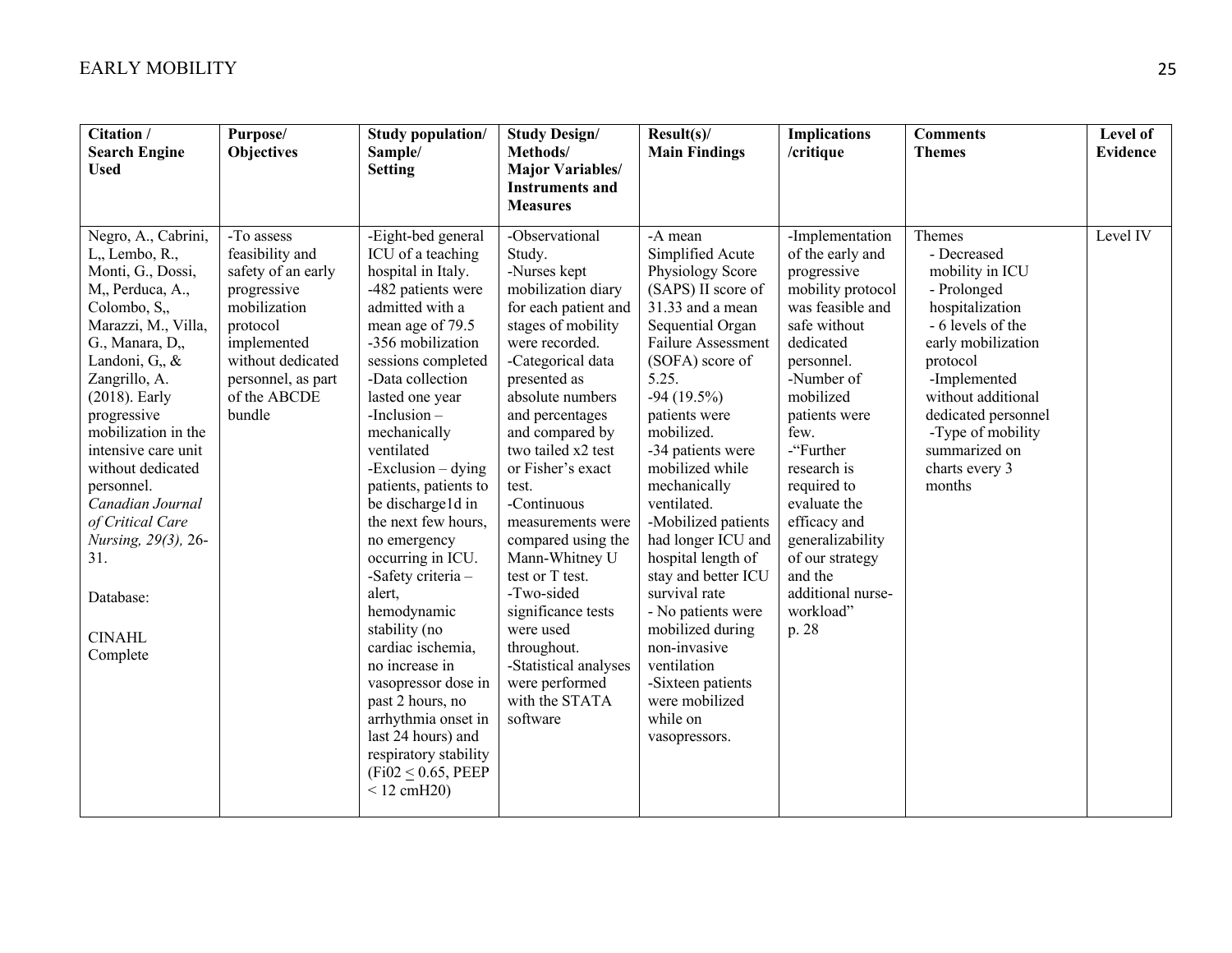| Citation /<br><b>Search Engine</b><br><b>Used</b>                                                                                                                                                                                                                     | Purpose/<br><b>Objectives</b>                                                                                                                                                                                                          | <b>Study population/</b><br>Sample/<br><b>Setting</b>                                                                                                                                                                                                                                           | <b>Study Design/</b><br>Methods/<br><b>Major Variables/</b><br><b>Instruments and</b>                                                                                                                                                                                 | Result(s)<br><b>Main Findings</b>                                                                                                                                                                                                                                                                                   | <b>Implications</b><br>/critique                                                                                                                                                                                                                                            | <b>Comments</b><br><b>Themes</b>                                                                                                                        | Level of<br><b>Evidence</b> |
|-----------------------------------------------------------------------------------------------------------------------------------------------------------------------------------------------------------------------------------------------------------------------|----------------------------------------------------------------------------------------------------------------------------------------------------------------------------------------------------------------------------------------|-------------------------------------------------------------------------------------------------------------------------------------------------------------------------------------------------------------------------------------------------------------------------------------------------|-----------------------------------------------------------------------------------------------------------------------------------------------------------------------------------------------------------------------------------------------------------------------|---------------------------------------------------------------------------------------------------------------------------------------------------------------------------------------------------------------------------------------------------------------------------------------------------------------------|-----------------------------------------------------------------------------------------------------------------------------------------------------------------------------------------------------------------------------------------------------------------------------|---------------------------------------------------------------------------------------------------------------------------------------------------------|-----------------------------|
| Hassan, A.,<br>Rajamani, A., &<br>Fitzsimons,<br>$F(2017)$ . The<br>MOVIN'<br>project<br>(Mobilisation of<br>Ventilated<br>intensive care<br>patients at<br>Nepean): a Quality<br>improvement<br>project based on<br>the principles of<br>knowledge<br>translation to | -To evaluate the<br>safety and<br>feasibility of nurse-<br>led mobilization of<br>mechanically<br>ventilated patients<br>-To increase the<br>number of episodes<br>of active<br>mobilization in<br>mechanically<br>ventilated patients | $n = 23$<br>nurses volunteered<br>for the study $(8)$<br>males and 15<br>females) with a<br>minimum of 12<br>months experience<br>in ICU.<br>-22 bed medical<br>and surgical ICU<br>attached to a<br>Tertiary teaching<br>hospital in<br>Australia.<br>-Project conducted<br>in stages over 2.5 | <b>Measures</b><br>-Prospective<br>quality<br>improvement<br>project<br>Instruments – Pre-<br>training survey and<br>post training<br>surveys called<br>"home-grown"<br>questionnaires<br>-The pre- and post-<br>intervention phases<br>were compared<br>using z-test | -Early mobility on<br>ventilated patients<br>is safe and feasible<br>if nurses are trained<br>to perform.<br>-To promote<br>culture change,<br>nurses must receive<br>training and<br>competency along<br>with reminders,<br>positive<br>reinforcement and<br>rewards.<br>-Data collected in<br>46 sets (23 pre and | - Barriers can be<br>easily overcome<br>by a few sessions<br>of structured<br>education and<br>training<br>programme (p.<br>42)<br>- The effects of<br>this study depend<br>on the nurses'<br>education,<br>confidence, and<br>desire to<br>implement the<br>frequencies of | -Positive reinforcement<br>-Education provided to<br>nurses<br>- Nurse-led mobilization<br>-Safe and feasible to<br>provide early mobility by<br>nurses | Level V                     |
| promote nurse-led<br>mobilization of<br>critically ill<br>ventilated patients.<br>Intensive and<br>Critical Care<br>Nursing, 42, 36-43.<br>http://dx.doi.org/10<br>.1016/j.iccn.2017.0<br>4.011<br>Database:<br><b>Science Direct</b>                                 |                                                                                                                                                                                                                                        | years between<br>April 2013 and<br>October 2015.                                                                                                                                                                                                                                                |                                                                                                                                                                                                                                                                       | 23 post)<br>-Increase in<br>mobilizations (7<br>out of 79 to 16 out<br>of 46) increase of<br>9.7% to 34.8%<br>before and after the<br>strategy of positive<br>reinforcement<br>$(p=0.0003)$ .                                                                                                                       | the intervention.<br>- Different sets<br>of challenges<br>will be faced at<br>different<br>facilities.                                                                                                                                                                      |                                                                                                                                                         |                             |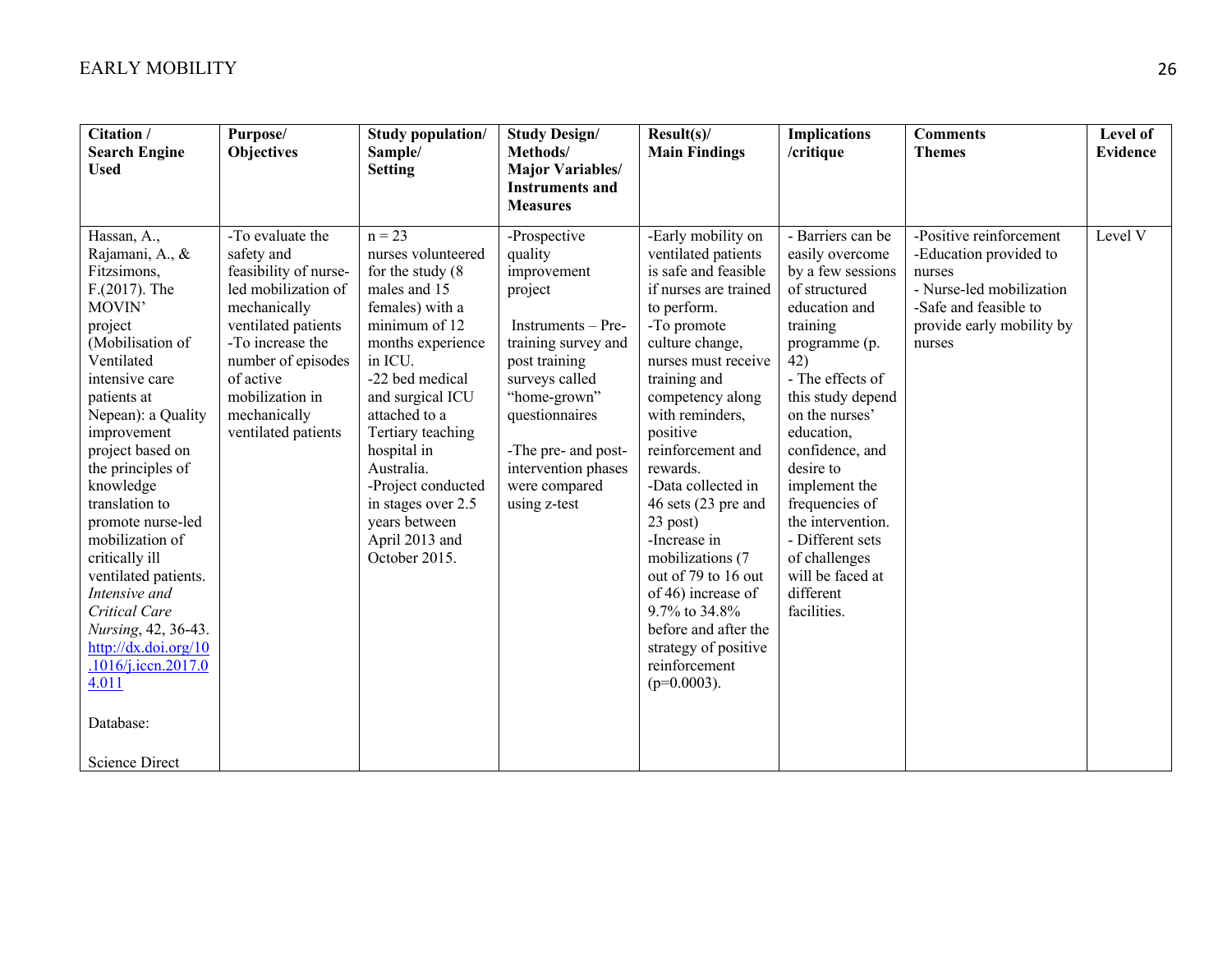| Citation /                                                                                                                                                                                                                                                                                                                                    | Purpose/                                                                                                                                                    | Study population/                                                                                                                                                                                                                                                                                                                                                                                                                                                                                                                                                           | <b>Study Design/</b>                                                                          | Result(s)                                                                                                                                                                                                                                                                                                                                                                                                                                                                                                                              | <b>Implications</b>                                                                                                                                               | <b>Comments</b>                                                                                                                                                                                                                                                                                                                    | Level of        |
|-----------------------------------------------------------------------------------------------------------------------------------------------------------------------------------------------------------------------------------------------------------------------------------------------------------------------------------------------|-------------------------------------------------------------------------------------------------------------------------------------------------------------|-----------------------------------------------------------------------------------------------------------------------------------------------------------------------------------------------------------------------------------------------------------------------------------------------------------------------------------------------------------------------------------------------------------------------------------------------------------------------------------------------------------------------------------------------------------------------------|-----------------------------------------------------------------------------------------------|----------------------------------------------------------------------------------------------------------------------------------------------------------------------------------------------------------------------------------------------------------------------------------------------------------------------------------------------------------------------------------------------------------------------------------------------------------------------------------------------------------------------------------------|-------------------------------------------------------------------------------------------------------------------------------------------------------------------|------------------------------------------------------------------------------------------------------------------------------------------------------------------------------------------------------------------------------------------------------------------------------------------------------------------------------------|-----------------|
| <b>Search Engine</b>                                                                                                                                                                                                                                                                                                                          | <b>Objectives</b>                                                                                                                                           | Sample/                                                                                                                                                                                                                                                                                                                                                                                                                                                                                                                                                                     | Methods/                                                                                      | <b>Main Findings</b>                                                                                                                                                                                                                                                                                                                                                                                                                                                                                                                   | /critique                                                                                                                                                         | <b>Themes</b>                                                                                                                                                                                                                                                                                                                      | <b>Evidence</b> |
| <b>Used</b>                                                                                                                                                                                                                                                                                                                                   |                                                                                                                                                             | <b>Setting</b>                                                                                                                                                                                                                                                                                                                                                                                                                                                                                                                                                              | Major<br>Variables/                                                                           |                                                                                                                                                                                                                                                                                                                                                                                                                                                                                                                                        |                                                                                                                                                                   |                                                                                                                                                                                                                                                                                                                                    |                 |
|                                                                                                                                                                                                                                                                                                                                               |                                                                                                                                                             |                                                                                                                                                                                                                                                                                                                                                                                                                                                                                                                                                                             | <b>Instruments</b>                                                                            |                                                                                                                                                                                                                                                                                                                                                                                                                                                                                                                                        |                                                                                                                                                                   |                                                                                                                                                                                                                                                                                                                                    |                 |
|                                                                                                                                                                                                                                                                                                                                               |                                                                                                                                                             |                                                                                                                                                                                                                                                                                                                                                                                                                                                                                                                                                                             | and Measures                                                                                  |                                                                                                                                                                                                                                                                                                                                                                                                                                                                                                                                        |                                                                                                                                                                   |                                                                                                                                                                                                                                                                                                                                    |                 |
| Phelan, S., Lin,<br>F., Mitchell, M.,<br>& Chaboyer, W.<br>(2018).<br>Implementing<br>early<br>mobilization in<br>the intensive<br>care unit: An<br>integrative<br>review.<br>International<br>Journal of<br>Nursing Studies.<br>77.91-105.<br>http://dx.doi.org<br>/10.1016/j.ijnurs<br>tu.2017.09.019<br>Database:<br><b>Science Direct</b> | -To identify<br>factors required<br>to have a<br>successful<br>implementation<br>of early<br>mobilization in<br>adult ICUs and<br>ensure<br>sustainability. | -Database search<br>conducted using<br><b>CINAHL</b> and Medline<br>with the following<br>search terms: mobility;<br>mobile; ambulation;<br>walking; program;<br>quality; quality<br>improvement;<br>intervention; initiative;<br>protocol.<br>-Articles included if<br>they addressed QI<br>projects on<br>implementation of<br>early mobilization in<br>adults (age >18years),<br>ICU patients, require<br>mechanical ventilation.<br>-Exclusion - hospital<br>wards were other than<br>ICU, ICU patient<br>without mechanical<br>ventilation, and<br>pediatric patients. | -Quantitative -<br>Integrative<br>review<br>-QI-MCQS<br>quality<br>appraisal tool<br>was used | -12 articles were<br>included.<br>-Projects took<br>place in different<br>types of ICUs<br>-Nine projects<br>implemented a<br>mobility protocol<br>-Four<br>specifically<br>identified<br>implementing a<br>nurse driven<br>mobility protocol<br>-Five projects<br>identified new<br>employee<br>positions to<br>implement<br>-Implementation<br>of early mobility<br>is complex and<br>challenging.<br>-Strong<br>leadership and a<br>multidisciplinary<br>team approach is<br>required for<br>success of<br>mobilizing<br>ventilated | -Implementing<br>early mobility in<br>the ICU is<br>challenging.<br>-ICUs without<br>dedicated staff,<br>may require<br>additional staff to<br>complete mobility. | -This study<br>included different<br>types of adult<br>ICU <sub>s</sub> .<br>-Possiblity of<br>selection bias as<br>results were<br>limited to<br>mechanically<br>ventilated adult<br>ICU patients.<br>-Most of the QI<br>articles were<br>local, single site<br>experiences with<br>small samples<br>which can result<br>in bias. | Level I         |
|                                                                                                                                                                                                                                                                                                                                               |                                                                                                                                                             |                                                                                                                                                                                                                                                                                                                                                                                                                                                                                                                                                                             |                                                                                               | patients.                                                                                                                                                                                                                                                                                                                                                                                                                                                                                                                              |                                                                                                                                                                   |                                                                                                                                                                                                                                                                                                                                    |                 |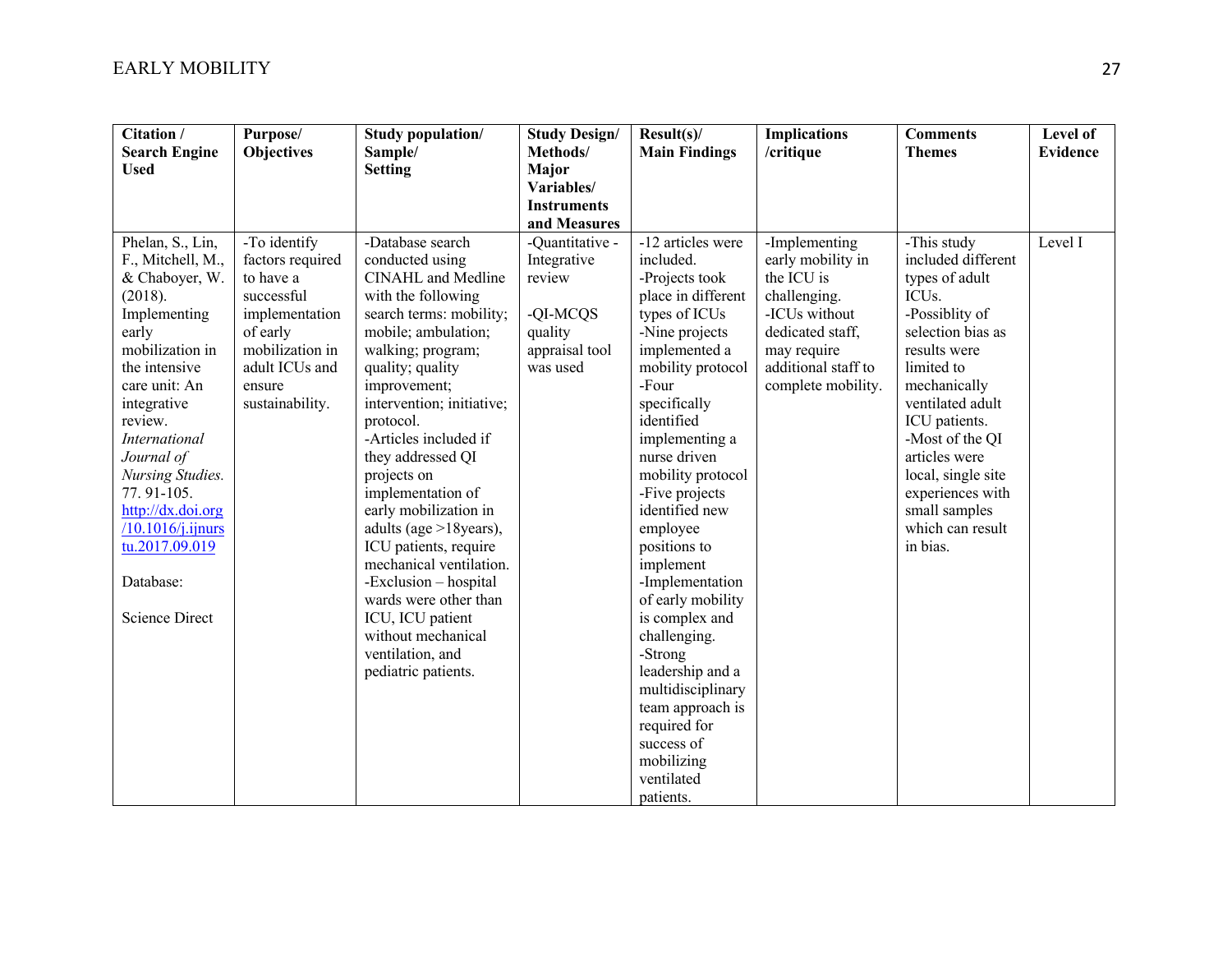| Citation /<br><b>Search Engine</b><br><b>Used</b>                                                                                                                                                                                       | Purpose/<br><b>Objectives</b>                                                                                                         | Study population/<br>Sample/<br><b>Setting</b>                                                                                                                                                                                                                                                                                                                                                                                                                                                                                               | <b>Study Design/</b><br>Methods/<br>Major<br>Variables/<br><b>Instruments</b><br>and Measures | Result(s)<br><b>Main Findings</b>                                                                                                                                                                                                                                           | <b>Implications</b><br>/critique                                                                                                                                                                                                                            | <b>Comments</b><br><b>Themes</b>                                                                                                                                                                                                            | Level of<br><b>Evidence</b> |
|-----------------------------------------------------------------------------------------------------------------------------------------------------------------------------------------------------------------------------------------|---------------------------------------------------------------------------------------------------------------------------------------|----------------------------------------------------------------------------------------------------------------------------------------------------------------------------------------------------------------------------------------------------------------------------------------------------------------------------------------------------------------------------------------------------------------------------------------------------------------------------------------------------------------------------------------------|-----------------------------------------------------------------------------------------------|-----------------------------------------------------------------------------------------------------------------------------------------------------------------------------------------------------------------------------------------------------------------------------|-------------------------------------------------------------------------------------------------------------------------------------------------------------------------------------------------------------------------------------------------------------|---------------------------------------------------------------------------------------------------------------------------------------------------------------------------------------------------------------------------------------------|-----------------------------|
| Adler, J. &<br>Malone, D.<br>$(2012)$ Early<br>mobilization in<br>the intensive<br>care unit: A<br>systemic review.<br>Cardiopulmonar<br>y Physical<br>Therapy<br>Journal. 23(1),<br>$5 - 13$<br>Database:<br><b>CINAHL</b><br>Complete | -Evaluate<br>literature related<br>to mobilization<br>on ICU patients.<br>-Focused on<br>functional<br>outcomes and<br>patient safety | -Database search of<br>PubMed, CINAHL,<br>Medline (Ovid), and<br>The Cochrane Library<br>with the key words:<br>mobilization; exercise;<br>and physical therapy;<br>combined with ICU;<br>and critical illness.<br>-Inclusion-RCTs,<br>nonRCTs, prospective<br>and retrospective<br>analyses, articles<br>published between<br>2000 and 2011 and<br>articles focused on<br>adults<br>$-Exclusion - review$<br>articles, nonmobility<br>interventions, and/or<br>described programs or<br>protocols designed to<br>promote early<br>mobility. | -Quantitative -<br>Systematic<br>Review<br>-Sackett's<br>Level of<br>Evidence                 | -15 studies were<br>reviewed<br>-9 studies were<br>level 4, one<br>study was level<br>3, 4 studies were<br>level 2, and one<br>study was level<br>one.<br>-10 articles had<br>concern of<br>adverse effects<br>(line removal,<br>extubation,<br>physiological<br>responses) | -The interventions<br>studied provided<br>evidence that<br>supports early<br>mobility and<br>physical therapy as<br>a safe and effective<br>intervention that<br>has the ability to<br>significantly<br>impact functional<br>outcomes of adult<br>patients. | -RCTs studied<br>looked at a total<br>of 171 patients<br>which could limit<br>the strength of<br>evidence<br>-Early mobility is<br>safe and feasible<br>- Quality of life<br>and muscle<br>strength can't be<br>identified at this<br>time. | Level I                     |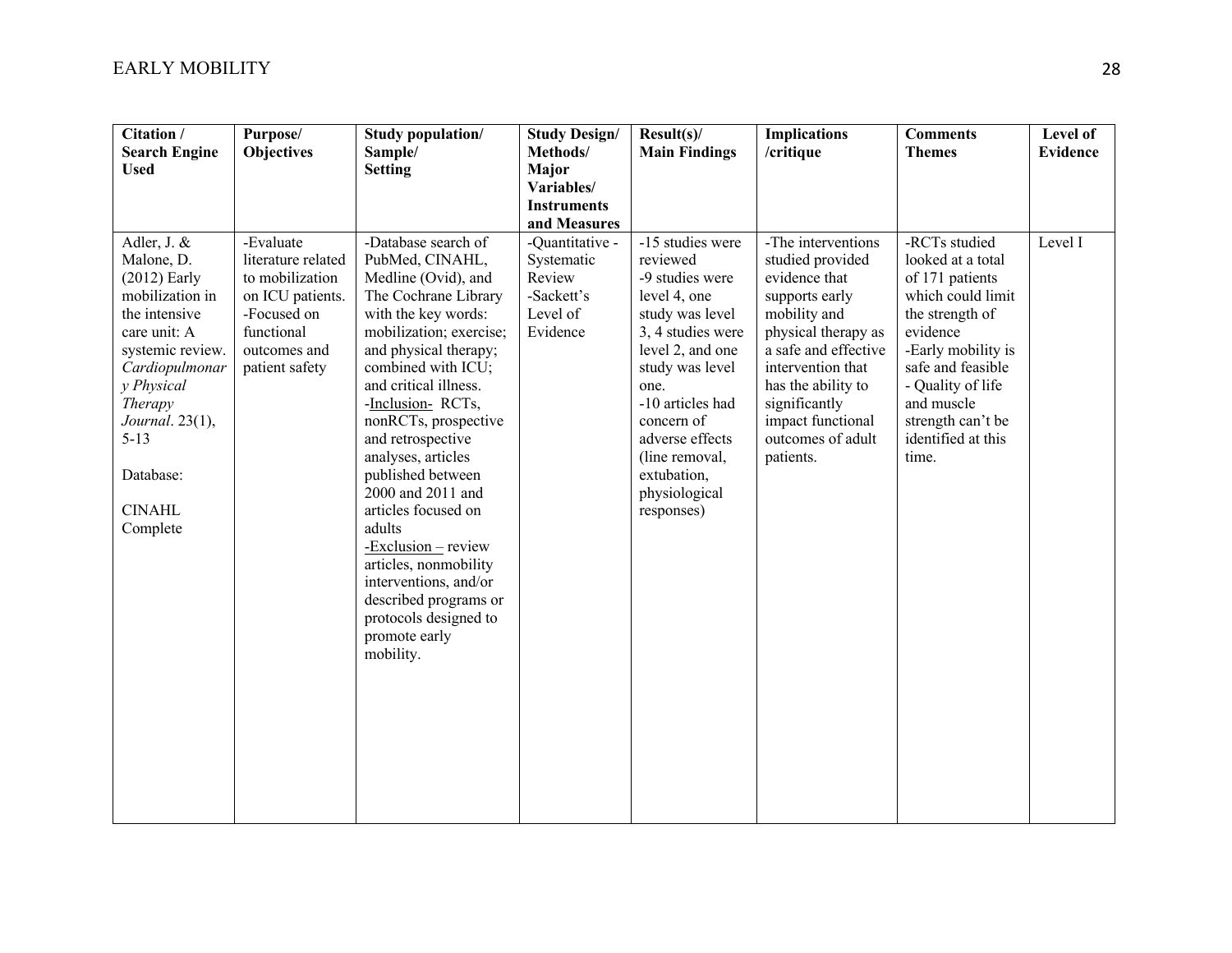| Citation /<br><b>Search Engine</b><br><b>Used</b>                                                                                                                                                                                                                                              | Purpose/<br><b>Objectives</b>                                                                                            | Study population/<br>Sample/<br><b>Setting</b>                                                                                                                                                                                                                                                                                                                                                                                                                                                                                                            | <b>Study Design/</b><br>Methods/<br>Major<br>Variables/                                                                                                                                                                                                                                                                                                             | Result(s)/<br><b>Main Findings</b>                                                                                                                                                                                                                                                                                                                                                                                                                                                                                                                                                 | <b>Implications</b><br>/critique                                                                                                                                 | <b>Comments</b><br><b>Themes</b>                                                                                                                                                                                                                                                                                                                                | Level of<br><b>Evidence</b> |
|------------------------------------------------------------------------------------------------------------------------------------------------------------------------------------------------------------------------------------------------------------------------------------------------|--------------------------------------------------------------------------------------------------------------------------|-----------------------------------------------------------------------------------------------------------------------------------------------------------------------------------------------------------------------------------------------------------------------------------------------------------------------------------------------------------------------------------------------------------------------------------------------------------------------------------------------------------------------------------------------------------|---------------------------------------------------------------------------------------------------------------------------------------------------------------------------------------------------------------------------------------------------------------------------------------------------------------------------------------------------------------------|------------------------------------------------------------------------------------------------------------------------------------------------------------------------------------------------------------------------------------------------------------------------------------------------------------------------------------------------------------------------------------------------------------------------------------------------------------------------------------------------------------------------------------------------------------------------------------|------------------------------------------------------------------------------------------------------------------------------------------------------------------|-----------------------------------------------------------------------------------------------------------------------------------------------------------------------------------------------------------------------------------------------------------------------------------------------------------------------------------------------------------------|-----------------------------|
|                                                                                                                                                                                                                                                                                                |                                                                                                                          |                                                                                                                                                                                                                                                                                                                                                                                                                                                                                                                                                           | <b>Instruments</b><br>and Measures                                                                                                                                                                                                                                                                                                                                  |                                                                                                                                                                                                                                                                                                                                                                                                                                                                                                                                                                                    |                                                                                                                                                                  |                                                                                                                                                                                                                                                                                                                                                                 |                             |
| Nuwi, D. &<br>Irwan, A. (2018).<br>Effect of active<br>mobilization on<br>patients in the<br>intensive care<br>unit: A systemic<br>review.<br><b>International</b><br>Journal of<br>Caring Sciences.<br>$11(3)$ , 1942-<br>1953. ISSN:<br>1791-5201.<br>Database:<br><b>CINAHL</b><br>Complete | -Explore the<br>effect of active<br>mobilization on<br>muscle strength,<br>quality of life,<br>and physical<br>function. | -Database search of<br>ProQuest, PubMed,<br>and ScienceDirect<br>using the search<br>words active<br>mobilization,<br>physical function,<br>muscle strength,<br>health-related quality<br>of life, and ICU<br>-Inclusion-RCTs in<br>English, adult<br>patients (>18years of<br>age), admitted to ICU<br>for more than 24<br>hours, mechanical<br>ventilation >48 hours,<br>and articles published<br>between 2013-2018.<br>-Exclusion-<br>neurovascular<br>disorders, head<br>injuries, burns, spinal<br>cord injuries,<br>fractures, and septic<br>shock | -Quantitative -<br>Systematic<br>Review<br>-Systematic<br>Review of<br><b>PRISMA</b><br>guideline and<br>the Cochrane<br>Handbook<br>-Functional<br>Status measured<br>by Functional<br>Status Index,<br>muscle strength<br>measured by a<br>Medical<br>Research<br>Council score,<br>and quality of<br>life was<br>measured by the<br>Short Form<br>Health Survey. | -Active physical<br>mobilization<br>didn't negatively<br>impact either<br>long-term or<br>short-term<br>patients<br>-Mobilization<br>improved physical<br>function, muscle<br>strength, and<br>health-related<br>quality of life<br>after discharge.<br>-79 articles used<br>-6 of the articles<br>were in different<br>countries<br>-6 of the articles<br>looked at gradual<br>mobilization<br>-Found no<br>negative effects<br>on functional<br>status<br>-Mobility<br>increased body<br>function, physical<br>function, muscle<br>strength, walking<br>ability, and<br>sitting. | -Effects of<br>physical mobility<br>may also affect<br>the duration of<br>patients being<br>mechanically<br>ventilated, length<br>of stay, and<br>mental health. | -One of the<br>studies included<br>was coauthored<br>by the two authors<br>completing this<br>systematic review<br>which could be<br>biased assessment<br>risk<br>-Requires<br>collaboration to<br>achieve active<br>mobility<br>-Looked at both<br>gradual<br>mobilization<br>articles<br>(levels/tiers of<br>mobility) as well<br>as generalized<br>mobility. | Level I                     |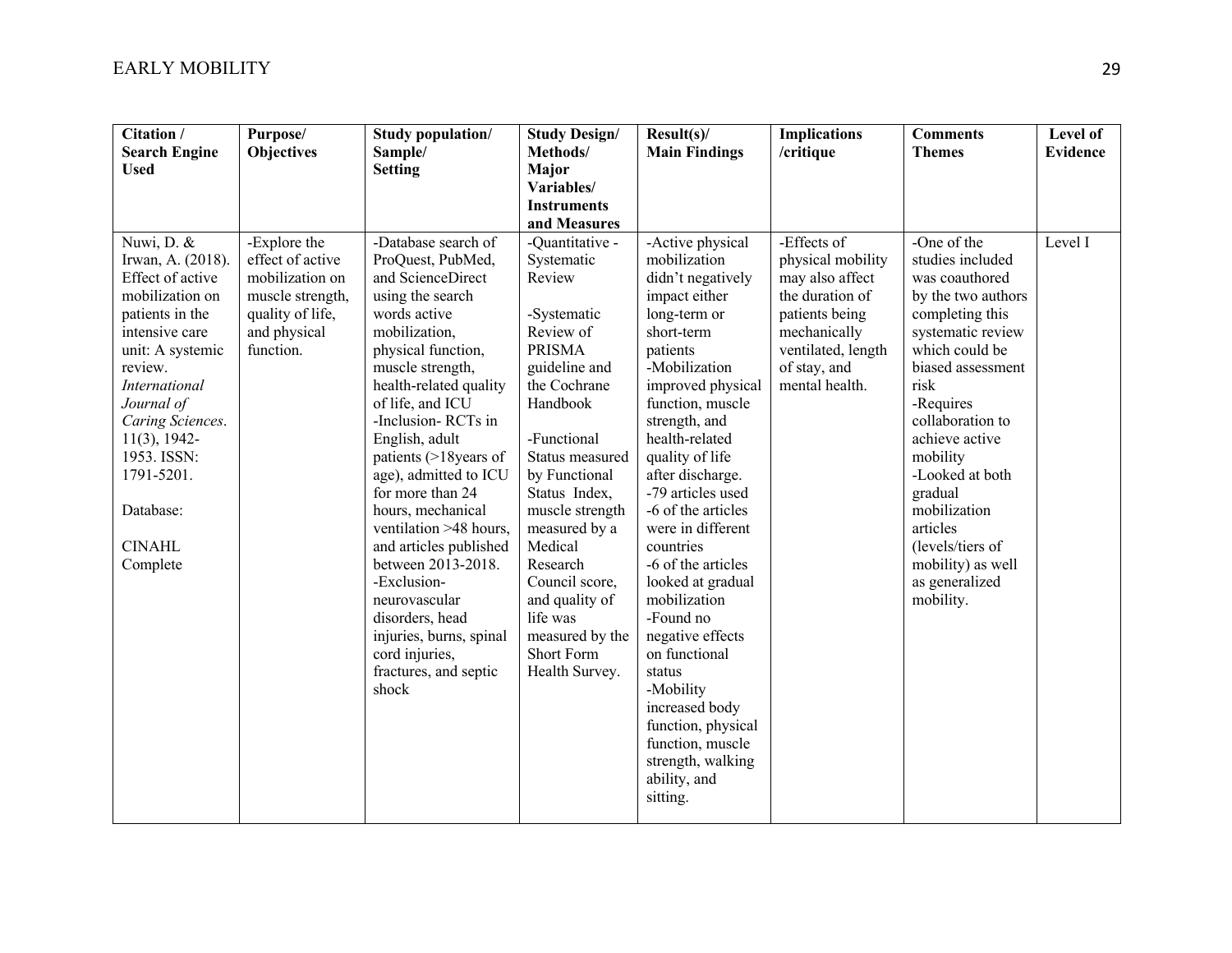| Citation /<br><b>Search Engine</b><br><b>Used</b>                                                                                                                                                                                                                                                                                                | Purpose/<br><b>Objectives</b>                                                                                          | Study population/<br>Sample/<br><b>Setting</b>                                                                                                                                                                                                                                                                                                                                                     | <b>Study Design/</b><br>Methods/<br>Major<br>Variables/<br><b>Instruments</b>                                                                                   | $Result(s)$ /<br><b>Main Findings</b>                                                                                                                                                                                                                                                                                                                                                            | <b>Implications</b><br>/critique                                                                                                                                                                                                       | <b>Comments</b><br><b>Themes</b>                                                          | Level of<br><b>Evidence</b> |
|--------------------------------------------------------------------------------------------------------------------------------------------------------------------------------------------------------------------------------------------------------------------------------------------------------------------------------------------------|------------------------------------------------------------------------------------------------------------------------|----------------------------------------------------------------------------------------------------------------------------------------------------------------------------------------------------------------------------------------------------------------------------------------------------------------------------------------------------------------------------------------------------|-----------------------------------------------------------------------------------------------------------------------------------------------------------------|--------------------------------------------------------------------------------------------------------------------------------------------------------------------------------------------------------------------------------------------------------------------------------------------------------------------------------------------------------------------------------------------------|----------------------------------------------------------------------------------------------------------------------------------------------------------------------------------------------------------------------------------------|-------------------------------------------------------------------------------------------|-----------------------------|
| Dias de Silva<br>Azvedo, P. &<br>Gomes, B.<br>$(2015)$ . Effects<br>of early<br>mobilization in<br>the functional<br>rehabilitation of<br>critically ill<br>patients: A<br>systemic review.<br>Journal of<br><b>Nursing</b><br>Referencia. 129-<br>138.<br>http://dx.doi.org/<br>10.12707/RIV14<br>035<br>Database:<br><b>CINAHL</b><br>Complete | -Determine the<br>effects of early<br>mobilization in<br>functional<br>abilities of<br>patients admitted<br>to the ICU | -Database search of<br>PubMed, CINAHL,<br>Cochrane Controlled<br>Trial Database,<br>Elsevier, LILACS,<br><b>British Nursing Index</b><br>and SciELO with the<br>search words<br>mobilization,<br>mobilization,<br>mobility, physical<br>activity, exercise,<br>intensive care unit,<br>and critical illness.<br>-Articles selected<br>published during<br>2003<br>-Inclusion-adult, ICU<br>patient | and Measures<br>-Quantitative-<br>systematic<br>review<br>-The Critical<br><b>Appraisal Skills</b><br>Programme<br>(CASP) was<br>used for quality<br>appraisal. | -Safe, feasible,<br>and facilitates<br>functional<br>recovery (muscle<br>strength,<br>performance,<br>participation in<br>ADL <sub>s</sub> )<br>-Six studies were<br>selected (two<br>cohort studies and<br>four RCTs)<br>- No consensus<br>regarding<br>frequency,<br>duration and<br>intensity of<br>mobilization.<br>-Structured and<br>individualized<br>programs may<br>facilitate recovery | -Further studies<br>need to be<br>completed using<br>the same<br>assessment tools<br>-Limitations-<br>complex<br>responses of<br>critically ill<br>patients to their<br>diseases, lack of<br>consistent<br>outcome<br>assessment tools | -Safe, feasible, in<br>critically ill<br>patients after<br>physiological<br>stabilization | Level I                     |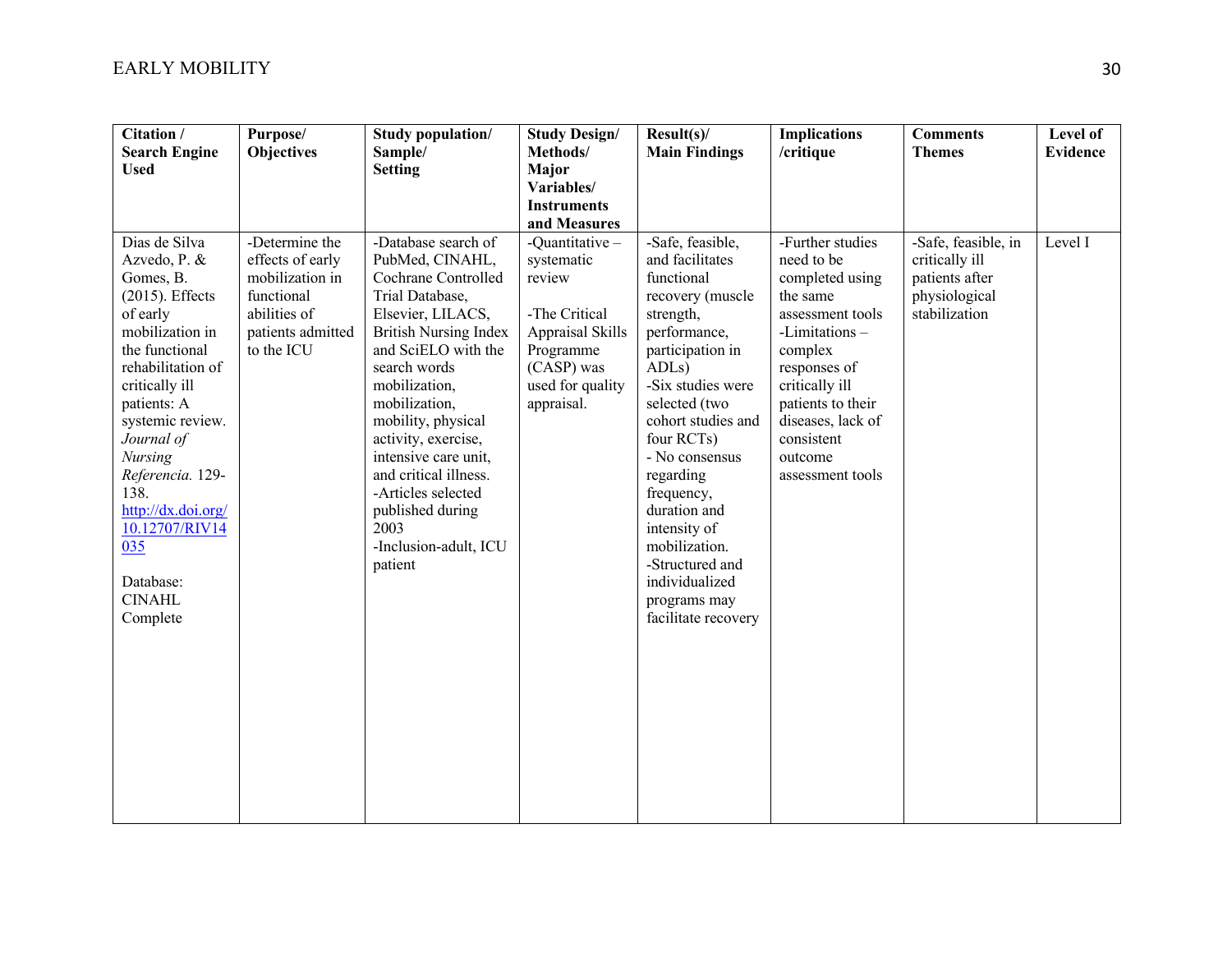| Citation /<br><b>Search Engine</b><br><b>Used</b>                                                                                                                                                                                                    | Purpose/<br><b>Objectives</b>                                                                                                                                                                                                                                                                                                                          | Study population/<br>Sample/<br><b>Setting</b>                                                                                                                                                                                                                                                                                                                                                                                                                                                                                                                                                | <b>Study Design/</b><br>Methods/<br>Major<br>Variables/<br><b>Instruments</b><br>and Measures                                                                                                                                                                                                                                                                                                                                                                                                           | Result(s)<br><b>Main Findings</b>                                                                                                                                                                                                                                                                                                                                                                                                                                                                                                                                               | <b>Implications</b><br>/critique                                                                                                                                                                                                                                                                                                                                                                                           | <b>Comments</b><br><b>Themes</b>                                                                                                                                                                                                                                                    | Level of<br><b>Evidence</b> |
|------------------------------------------------------------------------------------------------------------------------------------------------------------------------------------------------------------------------------------------------------|--------------------------------------------------------------------------------------------------------------------------------------------------------------------------------------------------------------------------------------------------------------------------------------------------------------------------------------------------------|-----------------------------------------------------------------------------------------------------------------------------------------------------------------------------------------------------------------------------------------------------------------------------------------------------------------------------------------------------------------------------------------------------------------------------------------------------------------------------------------------------------------------------------------------------------------------------------------------|---------------------------------------------------------------------------------------------------------------------------------------------------------------------------------------------------------------------------------------------------------------------------------------------------------------------------------------------------------------------------------------------------------------------------------------------------------------------------------------------------------|---------------------------------------------------------------------------------------------------------------------------------------------------------------------------------------------------------------------------------------------------------------------------------------------------------------------------------------------------------------------------------------------------------------------------------------------------------------------------------------------------------------------------------------------------------------------------------|----------------------------------------------------------------------------------------------------------------------------------------------------------------------------------------------------------------------------------------------------------------------------------------------------------------------------------------------------------------------------------------------------------------------------|-------------------------------------------------------------------------------------------------------------------------------------------------------------------------------------------------------------------------------------------------------------------------------------|-----------------------------|
| Fraser, D., Spiva,<br>L., Forman, W.,<br>& Hallen, C.<br>$(2015)$ . Original<br>research:<br>Implementation<br>of an early<br>mobility<br>program in an<br>ICU. American<br>Journal of<br>Nursing.<br>$115(12)$ , 49-58.<br>Database:<br><b>OVID</b> | -Assess four<br>quality measures<br>(falls, ventilator-<br>associated events<br>[VAEs], pressure<br>ulcers, and<br>CAUTI) as well<br>as hospital cost,<br>sedation/delirium<br>measures, and<br>functional<br>outcomes when<br>comparing ICU<br>patients who<br>received therapy<br>from a dedicated<br>team and those<br>who received<br>routine care | -One community<br>acute care hospital<br>-66 patients received<br>care from the<br>dedicated team, 66<br>patients received<br>routine care, total<br>$n=132$<br>-Medical, surgical,<br>and coronary ICU<br>care with 50 beds<br>-Inclusion $-18$ years<br>old, admitted directly<br>to ICU, have an<br>intensivist<br>-Exclusion-inability<br>to walk before admit,<br>neuromuscular<br>disease, acute stroke,<br>$BMI > 45kg/m$ , acute<br>LE/unstable fx,<br>hospice care,<br>previous<br>hospital<30days,<br>Barthel Index >60<br>within 24 hours of<br>admit or 24 hours of<br>extubation | -Retrospective<br>longitudinal<br>study<br>-Patients were<br>randomly<br>assigned to an<br>intervention or<br>routine care<br>group<br>-Sedation levels<br>using RASS<br>scores<br>-Functional<br>measurement<br>using Barthel<br>Index Score at<br>admission and<br>prior to<br>discharge or<br>transfer from<br>ICU<br>-APACHE II<br>score<br>-Data analyzed<br>using PASW<br>software with<br>means, standard<br>deviations,<br>frequencies, X2<br>tests,<br>independent $t$<br>tests, and<br>ANOVA. | -Intervention<br>group had fewer<br>falls, VAEs,<br>pressure ulcers,<br>CAUTIs, lower<br>hospital costs,<br>fewer delirium<br>days, lower<br>sedation<br>requirements, and<br>improved function<br>-Intervention<br>group got out of<br>bed a total of 2.5<br>more days than<br>controlled group<br>-ICU length of<br>stay was slightly<br>shorter than<br>control, but mean<br>hospitalization<br>was longer<br>-Cost saving of<br>\$1,690 per patient<br>$(P = 0.68)$<br>-RASS of control<br>was -2.18,<br>intervention was -<br>0.82<br>-Barthel increase<br>from 45.9 to 85 | -Study was<br>limited to one<br>hospital<br>-Mobility<br>intervention group<br>worked 5 days of<br>the week<br>-Changes of<br>intensivists during<br>course of<br>intervention could<br>affect results<br>-Propofol is<br>usually first line<br>sedative, but there<br>was a shortage so<br>Precedex used as<br>alternative for two<br>months<br>-Use of precedex<br>vs. propofol could<br>have impacted<br>hospital costs | -Dedicated<br>mobility team<br>-No adverse<br>effects noted from<br>study<br>- 4 Phases of the<br>study<br>-Safe and viable<br>in community<br>hospital setting<br>-Requires<br>participation of<br>physicians,<br>PT/RT, nurses,<br>pharmacists, and<br>hospital<br>administrators | Level II                    |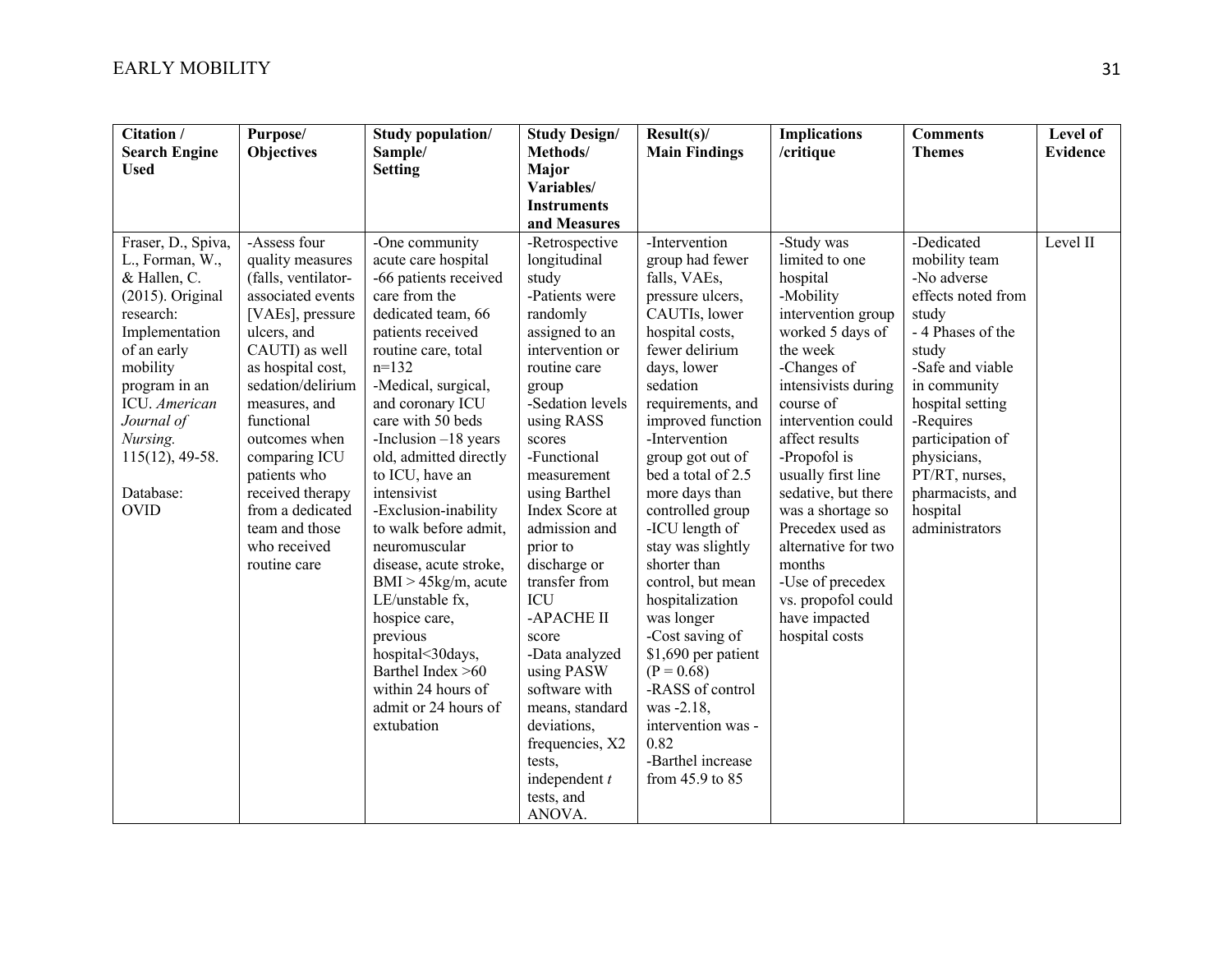| Citation /<br><b>Search Engine</b><br><b>Used</b>                                                                                                                                                                                                                                                                                                                                                | Purpose/<br><b>Objectives</b>                                                                                                                                             | Study population/<br>Sample/<br><b>Setting</b>                                                                                                                                                                                                                                                                                                                                                                                                                                                                                                                                            | <b>Study Design/</b><br>Methods/<br>Major                                                                                                             | Result(s)<br><b>Main Findings</b>                                                                                                                                                                                                                                                                                                                                                                                                                                     | <b>Implications</b><br>/critique                                                                                                                                                                                                                                                                                                                                                 | <b>Comments</b><br><b>Themes</b>                                                                                             | Level of<br><b>Evidence</b> |
|--------------------------------------------------------------------------------------------------------------------------------------------------------------------------------------------------------------------------------------------------------------------------------------------------------------------------------------------------------------------------------------------------|---------------------------------------------------------------------------------------------------------------------------------------------------------------------------|-------------------------------------------------------------------------------------------------------------------------------------------------------------------------------------------------------------------------------------------------------------------------------------------------------------------------------------------------------------------------------------------------------------------------------------------------------------------------------------------------------------------------------------------------------------------------------------------|-------------------------------------------------------------------------------------------------------------------------------------------------------|-----------------------------------------------------------------------------------------------------------------------------------------------------------------------------------------------------------------------------------------------------------------------------------------------------------------------------------------------------------------------------------------------------------------------------------------------------------------------|----------------------------------------------------------------------------------------------------------------------------------------------------------------------------------------------------------------------------------------------------------------------------------------------------------------------------------------------------------------------------------|------------------------------------------------------------------------------------------------------------------------------|-----------------------------|
|                                                                                                                                                                                                                                                                                                                                                                                                  |                                                                                                                                                                           |                                                                                                                                                                                                                                                                                                                                                                                                                                                                                                                                                                                           | Variables/<br><b>Instruments</b><br>and Measures                                                                                                      |                                                                                                                                                                                                                                                                                                                                                                                                                                                                       |                                                                                                                                                                                                                                                                                                                                                                                  |                                                                                                                              |                             |
| Krupp, A.,<br>Steege, L., King,<br>B. (2018). A<br>systematic<br>review<br>evaluating the<br>role of nurses<br>and processes for<br>delivery<br>interventions in<br>the intensive care<br>unit. Intensive<br>and Critical<br>Care Nursing.<br>47, 30-38. DOI:<br>10.1016/j.iccn.20<br>18.04.003<br>Database:<br>Found PubMed-<br>available through<br>Nursing & Allied<br><b>Health Database</b> | -Investigate<br>processes for<br>delivering early<br>mobility<br>interventions to<br>adults in the ICU<br>and the role of<br>nurses in early<br>mobility<br>interventions | -Database search of<br>PubMed, CINAHL,<br>PEDro, and Cochrane<br>with the search words<br>mobility OR early<br>mobility OR<br>progressive mobility<br>OR ambulation OR<br>early ambulation OR<br>exercise OR exercise<br>therapy AND critical<br>care OR intensive<br>care OR ICU<br>published during<br>2000 to June 2017<br>$-Inclusion -$<br>description of<br>mobility programme<br>intitated within 7<br>days of ICU admit<br>and included<br>ambulation in ICU.<br>-Exclusion-did not<br>describe role of nurse<br>in intervention or<br>intervention started<br>after d/c from ICU | -Quantitative-<br>Systematic<br>Review<br>-SEIPS model<br>was used to<br>organize a<br>synthesis of the<br>findings<br>-Case studies<br>were excluded | -25 studies were<br>included in final<br>$review - RCTs$ ,<br>retrospective,<br>prospective, or<br>mixed designs.<br>-8 studies had<br>established a<br>specific mobility<br>team<br>-2 studies had unit<br>champions to<br>foster change<br>-Several studies<br>focused on<br>communication<br>between nurses<br>and physical<br>therapy<br>-Tools used in<br>$mobility -$<br>mobility protocol,<br>automatic PT<br>consults, and<br>specialty mobility<br>equipment | -Further rigorous<br>studies needed to<br>better understand<br>the role of nurses<br>in implementing<br>early mobility to<br>maintain<br>functional status<br>-Safe and<br>effective<br>-Review<br>highlights the<br>need for more<br>knowledge about<br>the role of the<br>ICU nurse in the<br>delivery of early<br>mobility in<br>patients to<br>maintain<br>functional status | -Designated<br>mobility teams of<br>nurses, PTs, and<br>interdisciplinary<br>teams<br>-Safe and<br>effective<br>intervention | Level I                     |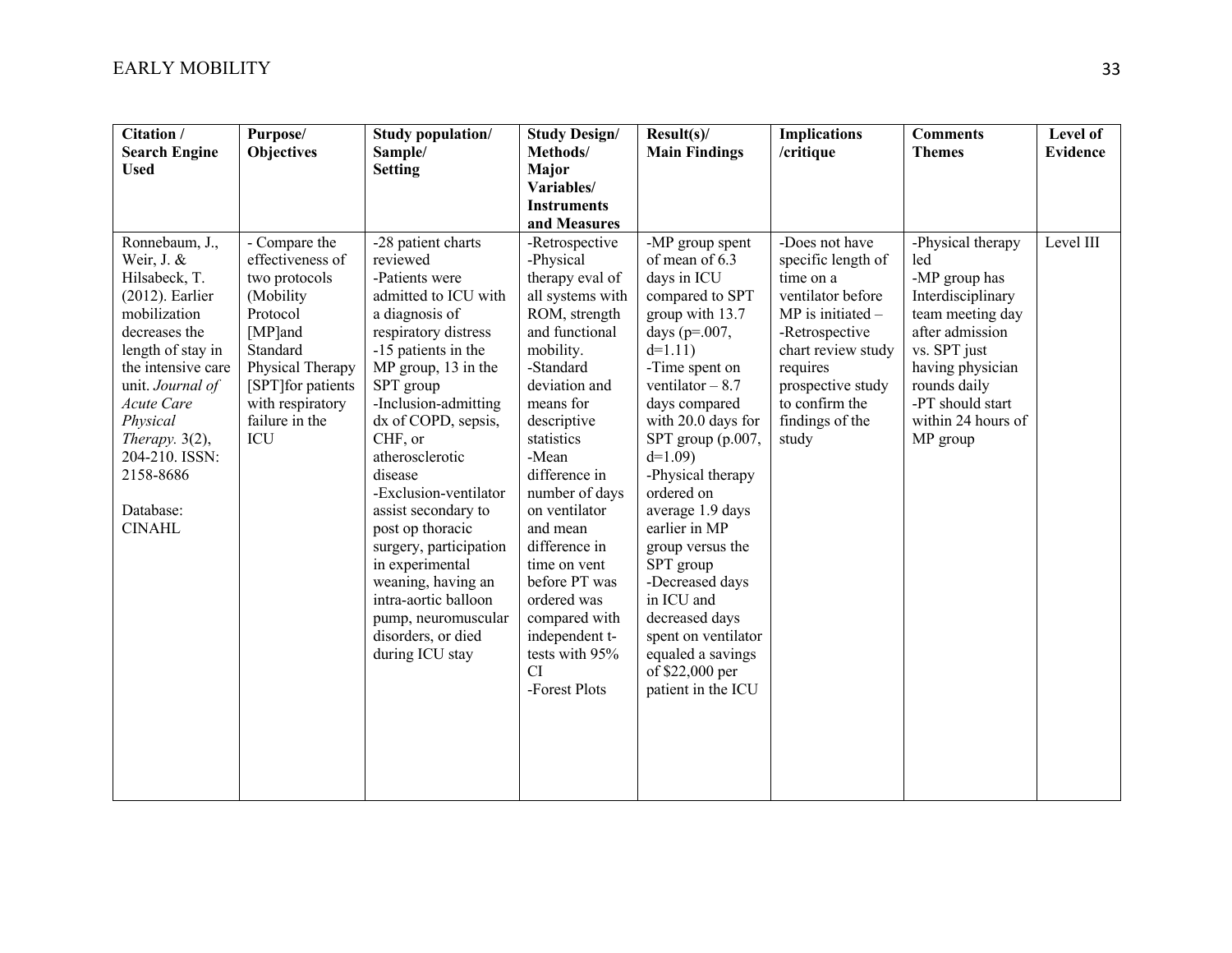Table 4 *Theme Matrix for Literature Review of ICU Early Mobility*

| Designated<br>Phases in the<br>Mobility<br>Addresses<br>Measured initial<br>Multidisci<br>Safe<br>Decreased<br>Reduced<br>Improved<br><b>Nurses</b><br>Nurse<br>Decreased<br><b>ABCDEF</b><br>strength and<br>plinary<br>Mobility<br>Study<br>Psychological<br>Functional<br>Educat<br>led<br>Algorithm<br>and<br>hospital<br>Cost<br>bundle<br>psychological<br>Feasible<br>ed<br>Approach<br>Teams<br>Outcomes<br>symptoms<br>stay<br>$\overline{X}$<br>$\overline{X}$<br>$\overline{X}$<br>$\overline{X}$<br>$\overline{X}$<br>$\overline{X}$<br>$\overline{X}$<br>Klein et<br>X<br>$\boldsymbol{X}$<br>al.<br>(2018)<br>$\overline{X}$<br>X<br>$\mathbf X$<br>$\mathbf X$<br>$\mathbf X$<br>$\mathbf X$<br>$\mathbf X$<br>Negro<br>$\mathbf X$<br>et al.<br>(2018)<br>$\overline{X}$<br>$\mathbf X$<br>$\mathbf X$<br>$\mathbf X$<br>$\mathbf X$<br>$\mathbf X$<br>$\boldsymbol{\mathrm{X}}$<br>Hassan<br>et al.<br>(2017)<br>$\overline{X}$<br>$\overline{X}$<br>$\overline{X}$<br>$\overline{X}$<br>$\overline{X}$<br>$\overline{X}$<br>$\overline{X}$<br>$\overline{X}$<br>$\overline{X}$<br>$\overline{X}$<br>$\overline{X}$<br>Phelan<br>et al.<br>(2018)<br>$\overline{X}$<br>$\overline{X}$<br>$\overline{X}$<br>$\overline{X}$<br>$\overline{X}$<br>$\mathbf X$<br>Adler et | <b>ITEM</b> | <b>BACKGROUND THEMES</b> | <b>INTERVENTION THEMES</b> |  |  | <b>FINDINGS THEMES</b> |  |  |
|-----------------------------------------------------------------------------------------------------------------------------------------------------------------------------------------------------------------------------------------------------------------------------------------------------------------------------------------------------------------------------------------------------------------------------------------------------------------------------------------------------------------------------------------------------------------------------------------------------------------------------------------------------------------------------------------------------------------------------------------------------------------------------------------------------------------------------------------------------------------------------------------------------------------------------------------------------------------------------------------------------------------------------------------------------------------------------------------------------------------------------------------------------------------------------------------------------------------------------------------------------------------------------------------|-------------|--------------------------|----------------------------|--|--|------------------------|--|--|
|                                                                                                                                                                                                                                                                                                                                                                                                                                                                                                                                                                                                                                                                                                                                                                                                                                                                                                                                                                                                                                                                                                                                                                                                                                                                                         |             |                          |                            |  |  |                        |  |  |
|                                                                                                                                                                                                                                                                                                                                                                                                                                                                                                                                                                                                                                                                                                                                                                                                                                                                                                                                                                                                                                                                                                                                                                                                                                                                                         |             |                          |                            |  |  |                        |  |  |
|                                                                                                                                                                                                                                                                                                                                                                                                                                                                                                                                                                                                                                                                                                                                                                                                                                                                                                                                                                                                                                                                                                                                                                                                                                                                                         |             |                          |                            |  |  |                        |  |  |
|                                                                                                                                                                                                                                                                                                                                                                                                                                                                                                                                                                                                                                                                                                                                                                                                                                                                                                                                                                                                                                                                                                                                                                                                                                                                                         |             |                          |                            |  |  |                        |  |  |
|                                                                                                                                                                                                                                                                                                                                                                                                                                                                                                                                                                                                                                                                                                                                                                                                                                                                                                                                                                                                                                                                                                                                                                                                                                                                                         |             |                          |                            |  |  |                        |  |  |
|                                                                                                                                                                                                                                                                                                                                                                                                                                                                                                                                                                                                                                                                                                                                                                                                                                                                                                                                                                                                                                                                                                                                                                                                                                                                                         |             |                          |                            |  |  |                        |  |  |
|                                                                                                                                                                                                                                                                                                                                                                                                                                                                                                                                                                                                                                                                                                                                                                                                                                                                                                                                                                                                                                                                                                                                                                                                                                                                                         |             |                          |                            |  |  |                        |  |  |
|                                                                                                                                                                                                                                                                                                                                                                                                                                                                                                                                                                                                                                                                                                                                                                                                                                                                                                                                                                                                                                                                                                                                                                                                                                                                                         |             |                          |                            |  |  |                        |  |  |
|                                                                                                                                                                                                                                                                                                                                                                                                                                                                                                                                                                                                                                                                                                                                                                                                                                                                                                                                                                                                                                                                                                                                                                                                                                                                                         |             |                          |                            |  |  |                        |  |  |
|                                                                                                                                                                                                                                                                                                                                                                                                                                                                                                                                                                                                                                                                                                                                                                                                                                                                                                                                                                                                                                                                                                                                                                                                                                                                                         |             |                          |                            |  |  |                        |  |  |
|                                                                                                                                                                                                                                                                                                                                                                                                                                                                                                                                                                                                                                                                                                                                                                                                                                                                                                                                                                                                                                                                                                                                                                                                                                                                                         |             |                          |                            |  |  |                        |  |  |
|                                                                                                                                                                                                                                                                                                                                                                                                                                                                                                                                                                                                                                                                                                                                                                                                                                                                                                                                                                                                                                                                                                                                                                                                                                                                                         |             |                          |                            |  |  |                        |  |  |
|                                                                                                                                                                                                                                                                                                                                                                                                                                                                                                                                                                                                                                                                                                                                                                                                                                                                                                                                                                                                                                                                                                                                                                                                                                                                                         |             |                          |                            |  |  |                        |  |  |
|                                                                                                                                                                                                                                                                                                                                                                                                                                                                                                                                                                                                                                                                                                                                                                                                                                                                                                                                                                                                                                                                                                                                                                                                                                                                                         |             |                          |                            |  |  |                        |  |  |
|                                                                                                                                                                                                                                                                                                                                                                                                                                                                                                                                                                                                                                                                                                                                                                                                                                                                                                                                                                                                                                                                                                                                                                                                                                                                                         |             |                          |                            |  |  |                        |  |  |
|                                                                                                                                                                                                                                                                                                                                                                                                                                                                                                                                                                                                                                                                                                                                                                                                                                                                                                                                                                                                                                                                                                                                                                                                                                                                                         |             |                          |                            |  |  |                        |  |  |
| al.                                                                                                                                                                                                                                                                                                                                                                                                                                                                                                                                                                                                                                                                                                                                                                                                                                                                                                                                                                                                                                                                                                                                                                                                                                                                                     |             |                          |                            |  |  |                        |  |  |
| (2012)                                                                                                                                                                                                                                                                                                                                                                                                                                                                                                                                                                                                                                                                                                                                                                                                                                                                                                                                                                                                                                                                                                                                                                                                                                                                                  |             |                          |                            |  |  |                        |  |  |
| $\overline{X}$<br>$\overline{X}$<br>$\overline{X}$<br>$\overline{X}$<br>$\overline{X}$<br>$\overline{\textbf{X}}$<br>$\overline{X}$<br>Nuwi                                                                                                                                                                                                                                                                                                                                                                                                                                                                                                                                                                                                                                                                                                                                                                                                                                                                                                                                                                                                                                                                                                                                             |             |                          |                            |  |  |                        |  |  |
| et al.                                                                                                                                                                                                                                                                                                                                                                                                                                                                                                                                                                                                                                                                                                                                                                                                                                                                                                                                                                                                                                                                                                                                                                                                                                                                                  |             |                          |                            |  |  |                        |  |  |
| (2018)                                                                                                                                                                                                                                                                                                                                                                                                                                                                                                                                                                                                                                                                                                                                                                                                                                                                                                                                                                                                                                                                                                                                                                                                                                                                                  |             |                          |                            |  |  |                        |  |  |
| $\overline{X}$<br>$\overline{X}$<br>$\overline{X}$<br>$\overline{X}$<br>$\overline{X}$<br>$\overline{X}$<br>$\overline{X}$<br>Dias de                                                                                                                                                                                                                                                                                                                                                                                                                                                                                                                                                                                                                                                                                                                                                                                                                                                                                                                                                                                                                                                                                                                                                   |             |                          |                            |  |  |                        |  |  |
| Silva et                                                                                                                                                                                                                                                                                                                                                                                                                                                                                                                                                                                                                                                                                                                                                                                                                                                                                                                                                                                                                                                                                                                                                                                                                                                                                |             |                          |                            |  |  |                        |  |  |
| al.                                                                                                                                                                                                                                                                                                                                                                                                                                                                                                                                                                                                                                                                                                                                                                                                                                                                                                                                                                                                                                                                                                                                                                                                                                                                                     |             |                          |                            |  |  |                        |  |  |
| (2015)                                                                                                                                                                                                                                                                                                                                                                                                                                                                                                                                                                                                                                                                                                                                                                                                                                                                                                                                                                                                                                                                                                                                                                                                                                                                                  |             |                          |                            |  |  |                        |  |  |
| $\overline{X}$<br>$\overline{\mathbf{X}}$<br>$\overline{X}$<br>$\overline{\textbf{X}}$<br>$\overline{X}$<br>$\overline{X}$<br>$\overline{X}$<br>$\overline{\mathbf{X}}$<br>$\overline{X}$<br>$\mathbf X$<br>X-ICU<br>Fraser                                                                                                                                                                                                                                                                                                                                                                                                                                                                                                                                                                                                                                                                                                                                                                                                                                                                                                                                                                                                                                                             |             |                          |                            |  |  |                        |  |  |
| et al.<br>stay<br>(2015)<br>reduced                                                                                                                                                                                                                                                                                                                                                                                                                                                                                                                                                                                                                                                                                                                                                                                                                                                                                                                                                                                                                                                                                                                                                                                                                                                     |             |                          |                            |  |  |                        |  |  |
| $\overline{X}$<br>$\overline{\textbf{X}}$<br>$\overline{X}$<br>$\overline{X}$<br>$\overline{X}$<br>$\overline{X}$                                                                                                                                                                                                                                                                                                                                                                                                                                                                                                                                                                                                                                                                                                                                                                                                                                                                                                                                                                                                                                                                                                                                                                       |             |                          |                            |  |  |                        |  |  |
| Krupp<br>et al.                                                                                                                                                                                                                                                                                                                                                                                                                                                                                                                                                                                                                                                                                                                                                                                                                                                                                                                                                                                                                                                                                                                                                                                                                                                                         |             |                          |                            |  |  |                        |  |  |
| (2018)                                                                                                                                                                                                                                                                                                                                                                                                                                                                                                                                                                                                                                                                                                                                                                                                                                                                                                                                                                                                                                                                                                                                                                                                                                                                                  |             |                          |                            |  |  |                        |  |  |
| $\overline{X}$<br>$\overline{X}$<br>$\overline{X}$<br>$\overline{X}$<br>$\overline{X}$<br>$\overline{X}$<br>$\overline{X}$<br>$\overline{X}$<br>Ronneb                                                                                                                                                                                                                                                                                                                                                                                                                                                                                                                                                                                                                                                                                                                                                                                                                                                                                                                                                                                                                                                                                                                                  |             |                          |                            |  |  |                        |  |  |
|                                                                                                                                                                                                                                                                                                                                                                                                                                                                                                                                                                                                                                                                                                                                                                                                                                                                                                                                                                                                                                                                                                                                                                                                                                                                                         |             |                          |                            |  |  |                        |  |  |
| aum et<br>al.                                                                                                                                                                                                                                                                                                                                                                                                                                                                                                                                                                                                                                                                                                                                                                                                                                                                                                                                                                                                                                                                                                                                                                                                                                                                           |             |                          |                            |  |  |                        |  |  |
| (2012)                                                                                                                                                                                                                                                                                                                                                                                                                                                                                                                                                                                                                                                                                                                                                                                                                                                                                                                                                                                                                                                                                                                                                                                                                                                                                  |             |                          |                            |  |  |                        |  |  |